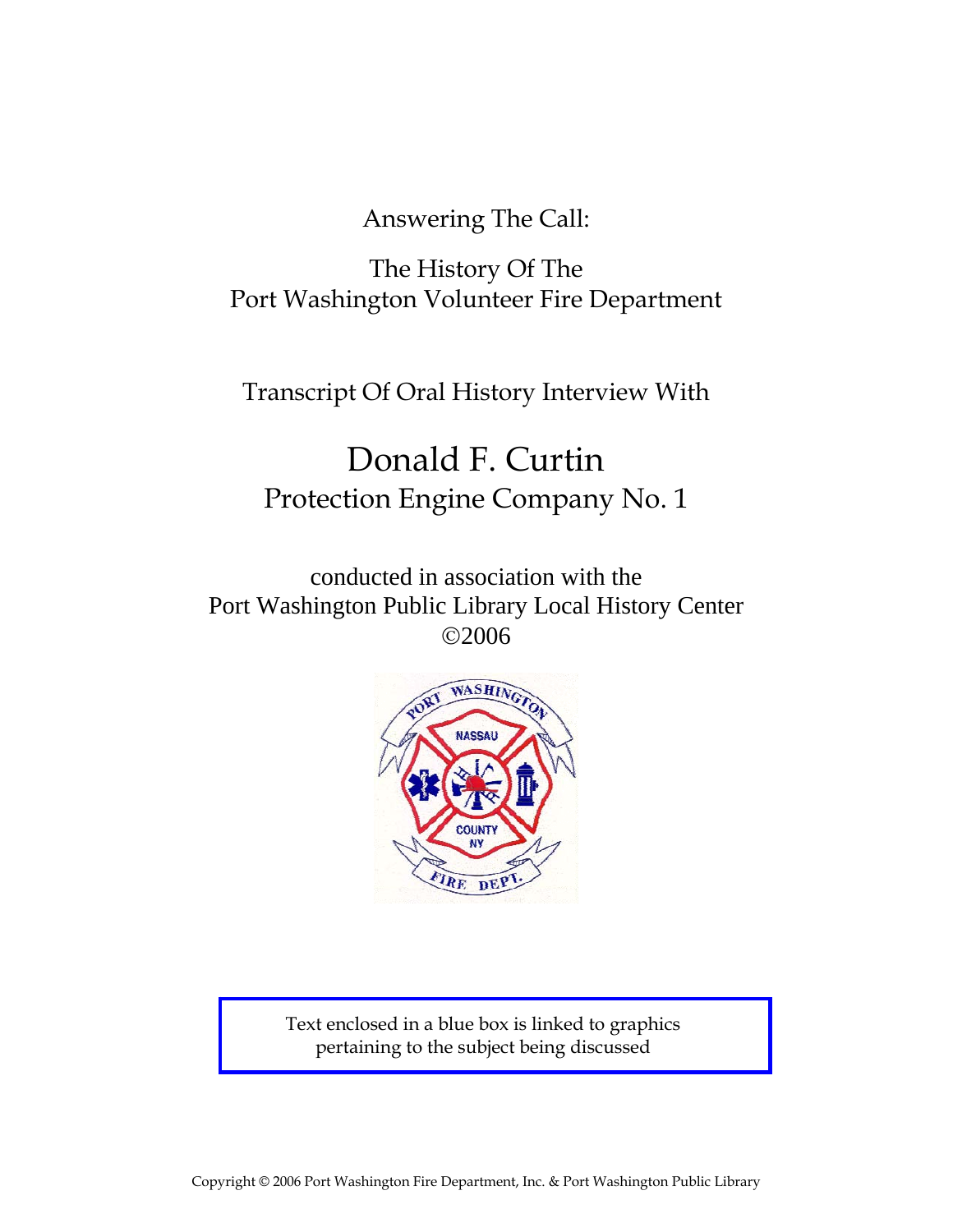Interview with Donald F. Curtin by Sally Olds pk December 3, 2004

Q: Today is December 3rd, 2004. This is an interview with Donald Curtin. My name is Sally Olds. The interview is taking place at the Port Washington Public Library. Can you please tell me your name.

Donald F. Curtin: Don Curtin.

Q: And which fire company are you affiliated with?

DFC: Protection Engine Company in Port Washington. So, now, we're going to start, right?

Q: Yes.

DFC: Okay.

Q: What was it like growing up in Port Washington?

DFC: Well, I was born in Port Washington in 1937 on the ... [back of] ... 7 Mill Pond Road. And, of course, the houses down there were not in perfect shape. I mean, a little old, but they were old-fashioned and stuff. And we had the sandpits right down there by what was just the Port Washington Sewer District now, we had the sandpits back there. We had sandpits behind us, which was Port Washington North, Pleasant Avenue. And it was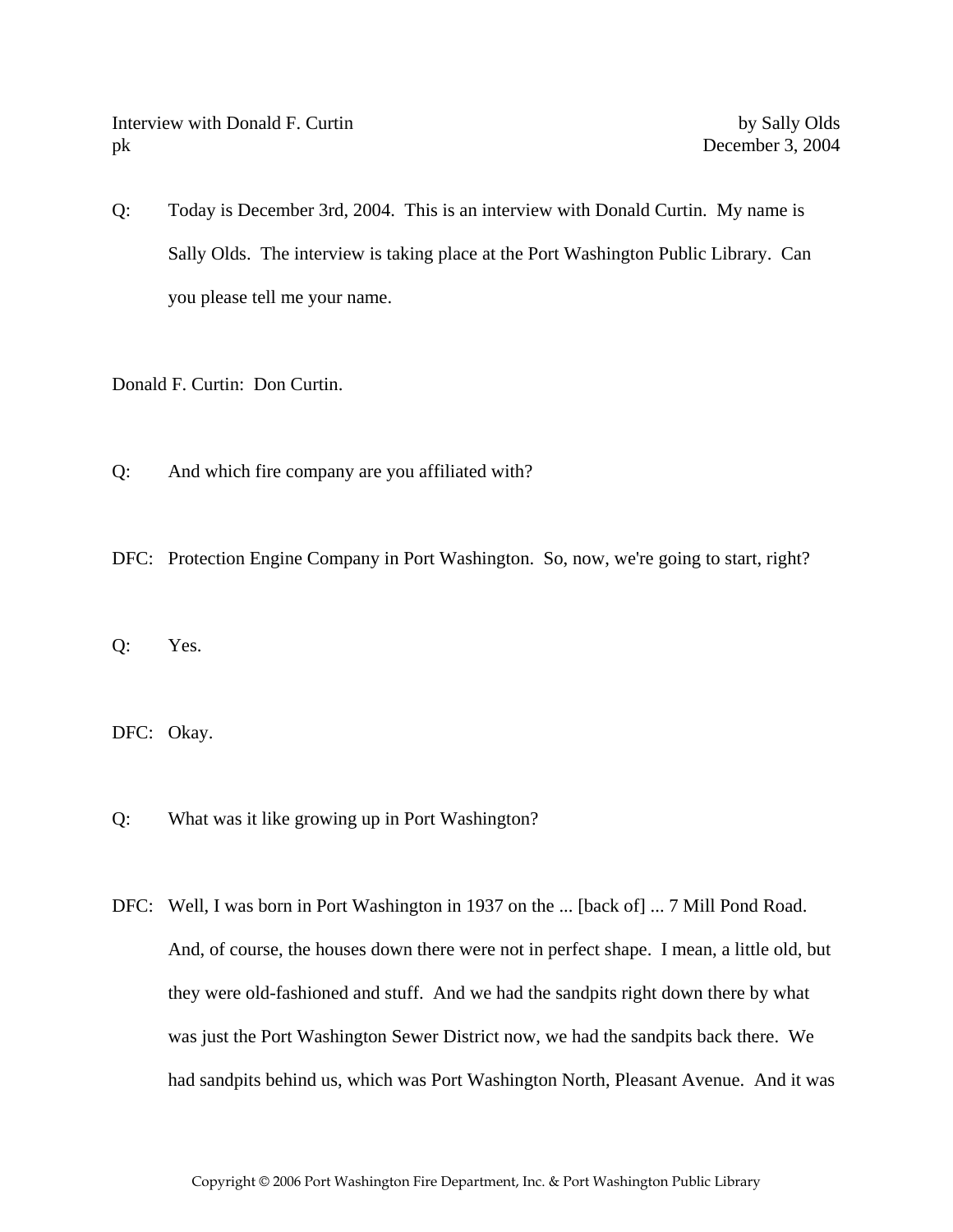great living down there, because we had the pond when I was a kid. I remember then in the wintertime the pond used to freeze up and be solid, full of ice, and a lot of people went ice skating down there. I was only a kid at the time--young kid. And they used to take the Christmas trees and pile them up along the shore of the Mill Pond and burn them to keep warm at nighttime, you know, after Christmas. And then we had one little old grouchy lady--which I don't want to mention her name--but she used to call the cops on it all the time, about burning the Christmas trees and everything. In those days, things were, oh, a lot, lot different. Of course, we didn't have as much traffic down there like that we have in Port Washington now. It was great. Great living down there. Good neighbors, good friends down there. The old families. Matter of fact, I have pictures home of Mill Pond back in the, I guess, the late 1800s, early 1900s, and the picture of it [has some buildings hanging over the Mill Pond, and the pond itself -- happened to be my](http://www.pwfdhistory.com/trans/curtind_trans/oldportpic158_web.jpg)  grandfather's blacksmith shop. So he was part of the history in Port Washington on my mother's side of the family.

- Q: What was his name?
- DFC: Charles E. Baxter. And they were, in the village, or in Port Washington, I should say, my mother's side was the Baxter family, which was over two hundred years. But, then, my grandfather was the founder of Atlantic Hook and Ladder Company, back I think..I believe it was..well, I think Atlantic was 1888. And also he was a charter member or one of the founders of Protection Engine Company in 1892. And I never met him and stuff.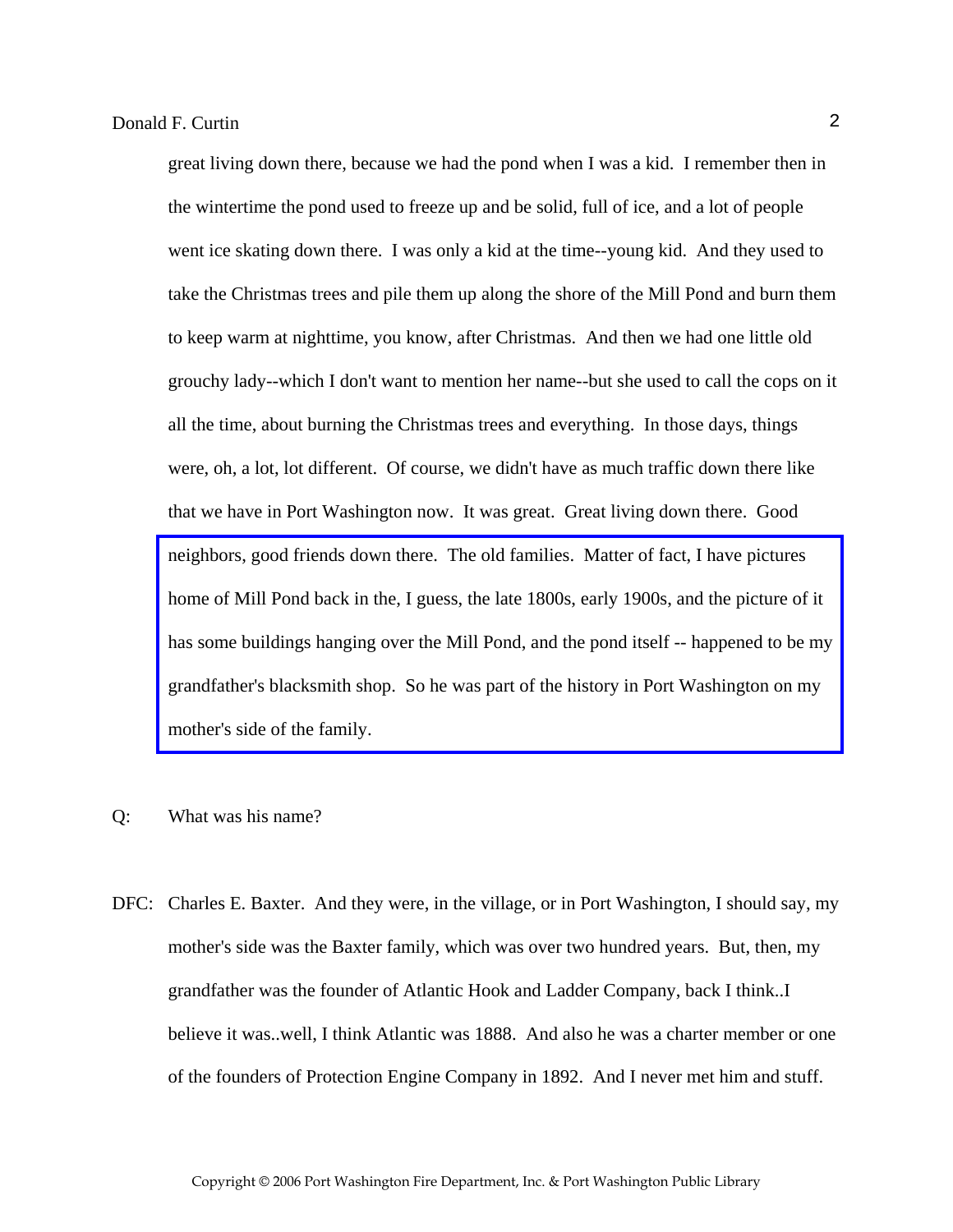Matter of fact, I was born in 1937. My grandfather--later--that was in January of '37; my grandfather lived, I think, till March of April. I can't remember from stories I heard. He walked to come to see me for the first time; he had a heart attack and died. So that's something there on that. But the memories of Mill Pond Road, that was the greatest place to live in Port Washington. It was--there were a lot of people I knew--the old families, except for now are mostly all gone, a lot of them, you know.

- Q: Well, you were talking about how Port Washington has changed. What changes have you seen?
- DFC: Well, just now--I was just coming in now, you know, now I live in Pennsylvania. And just coming into town, we seen where the sandpits were all over there on Pleasant Avenue where all the new homes are--condos or I don't know what they're putting in there. But everything has changed. I mean, with the traffic. There's a lot of very..traffic, a lot of bad traffic in this town now. And a lot of different nationalities in this town now. It's not like it was, you know, when we were younger right up till I left here in 1998. And--but it's a--it's a big change in everything. It's just--it's not the same Port Washington that you'd really expect to see. I mean, with the buildings changing, and from what they tell me, Roslyn West Shore Road down there has really built up with all kinds of stuff down there. Because that was all sandpits, too. It was great and stuff. Oh, it was great. But it's time to make the move. Everything got a little higher, and from when I talk to people they're telling me that the taxes are so high here in Port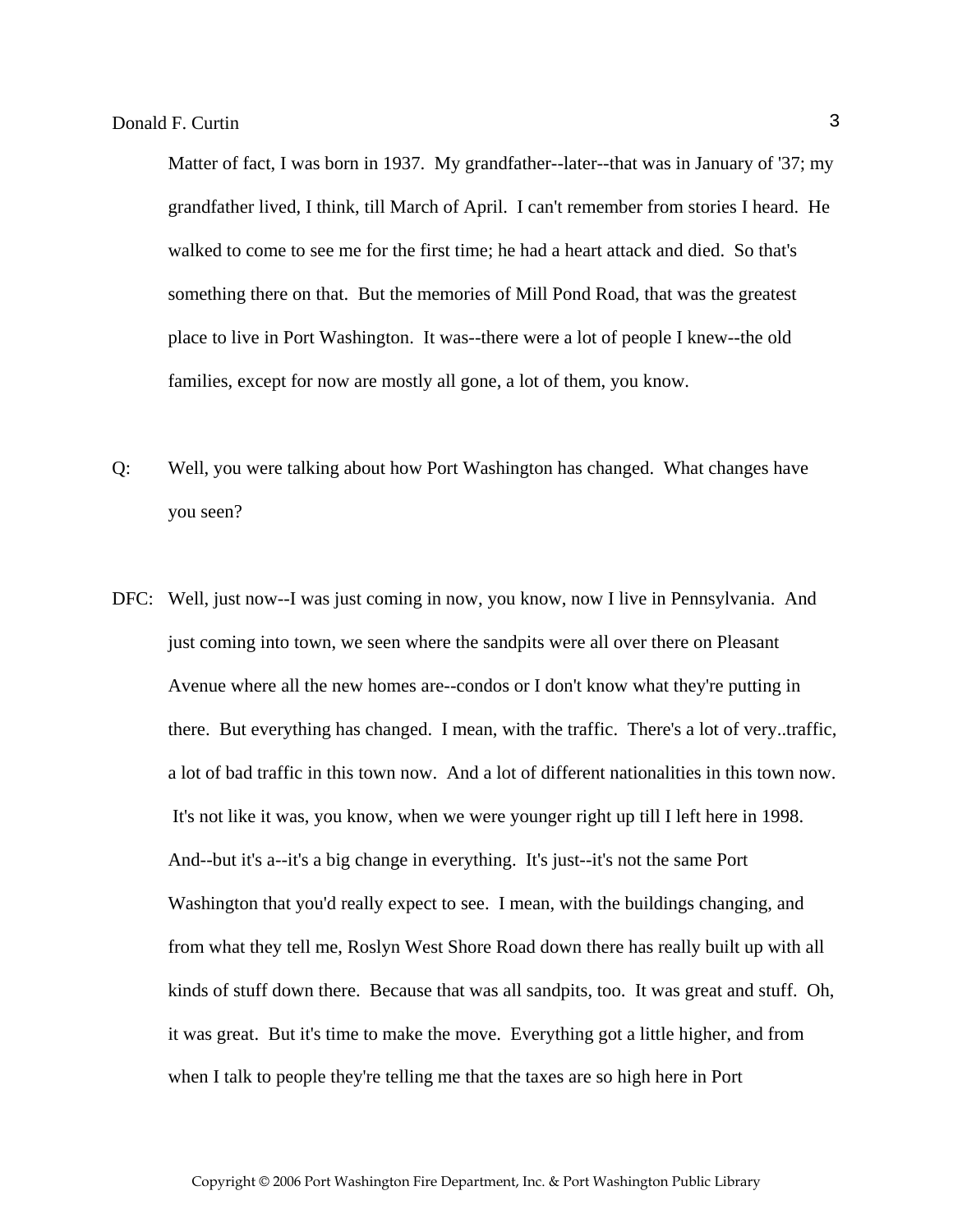Washington. And a lot of the older people, they tell me the same thing. That they, you know, see the town--the town changing so drastically that they don't know what to do. They're trying to make up their minds, do they move, sell, or get out, you know. It's a big decision. If you want to--it's really a big decision. I'll tell you, I moved to Pennsylvania now. It's nice up there, but it's not a Port Washington. It's not a Port Washington definitely. I mean, it's cheaper to live up there. I got a nice house, nice place and everything up in the mountains in the valley. But Port Washington for me, if we could afford it again, I would come back here. I mean, they say there's nothing like leaving the old town and come back again. So, it's great though. Port Washington's great.

Q: What are your childhood memories about fires, besides the Christmas trees?

DFC: About fires?

#### Q: Fires. Or of firefighting?

DFC: I don't know. I never really thought of joining the Fire Department too much when I was young till about maybe seventeen or eighteen years old and stuff. But, oh, when I was small, I remember these fire trucks used to go by when they had fire--you know, fire calls, you know, different parts of Port Washington. They'd go by, and, of course, the old fire trucks then, some of them had chain-driven trucks in those days. They never called a ...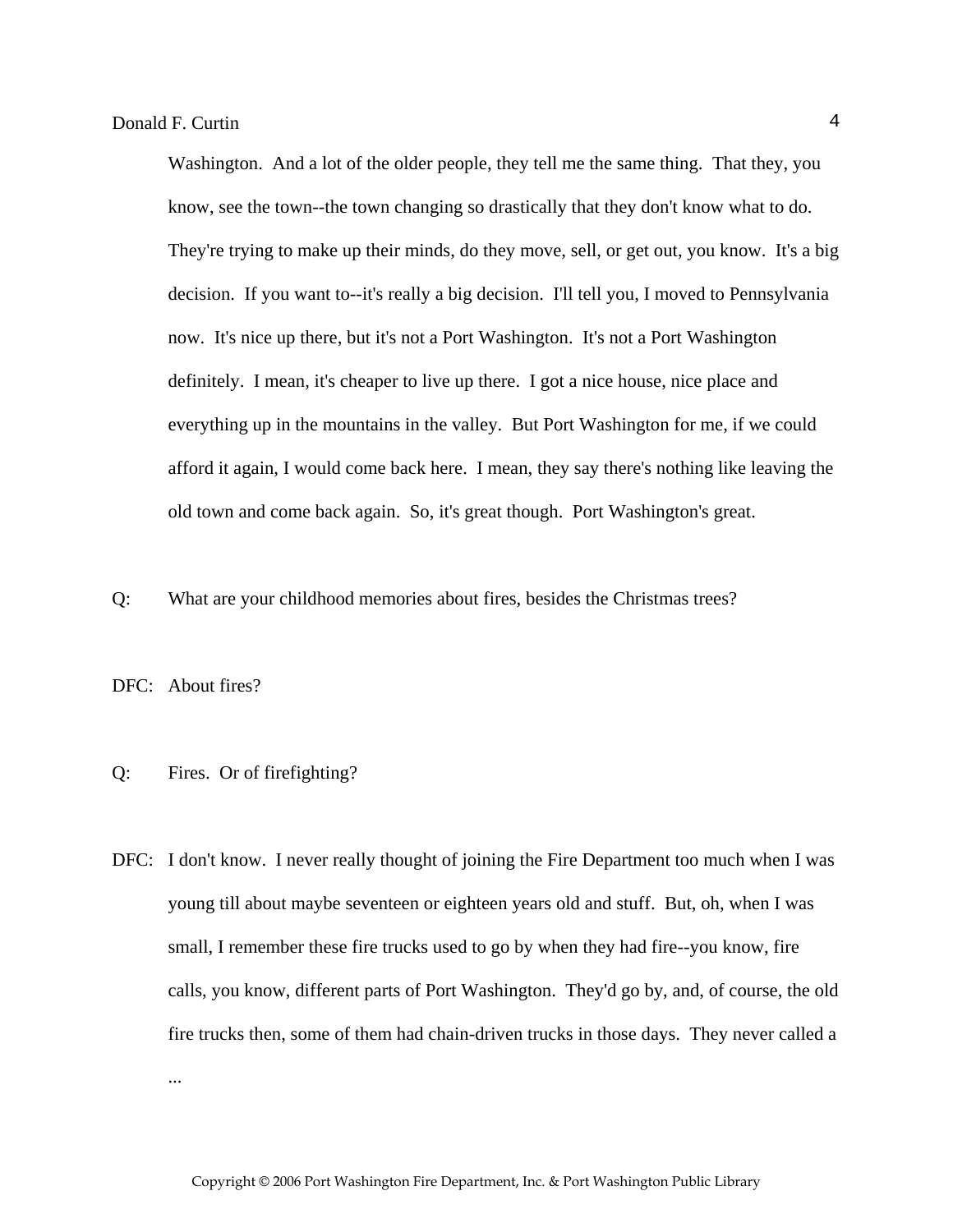#### Q: Chain-driven?

- DFC: Remember, they had chain. Yeah, they had that chain on the outside of the truck; it was like a--I think Flower[--I think Flower Hill had a Bulldog Mack truck,](http://www.pwfdhistory.com/trans/curtind_trans/fhh_truck006.jpg) I think it was. It had a big bulldog on the front of it and everything. And it had that chain on the outside. I guess that the truck probably was from the--I would say it must have been from the '20s or early '30s, I mean, and this--it's quite – its quite a piece of apparatus. But it was quite a good thing to see here, you know, when you walk by and these guys are doing their jobs. And then later when I got a little older, of course, like at seventeen or eighteen, nineteen or something like that, then I went to sign up. I wanted to do something. So I joined it, and I was in there almost forty-two years, and I loved it. I loved it.
- Q: What made you decide to join?
- DFC: Oh, some of my friends were there. You know, we got out of school and stuff, some guys went in. But they didn't go in the same company. They went to Flower Hill; some went to Atlantic Hook and Ladder Company and stuff. But I had a good friend of mine that I knew all my life out on Mill Pond Road--Harry Hooper--and Harry Hooper sponsored me in Protection Engine Company and stuff, so -- Harry was good. He was- still good. I seen him just recently. I was down here for a funeral and stuff, and he was quite a character. And he sponsored me in the company. And then, of course, I knew a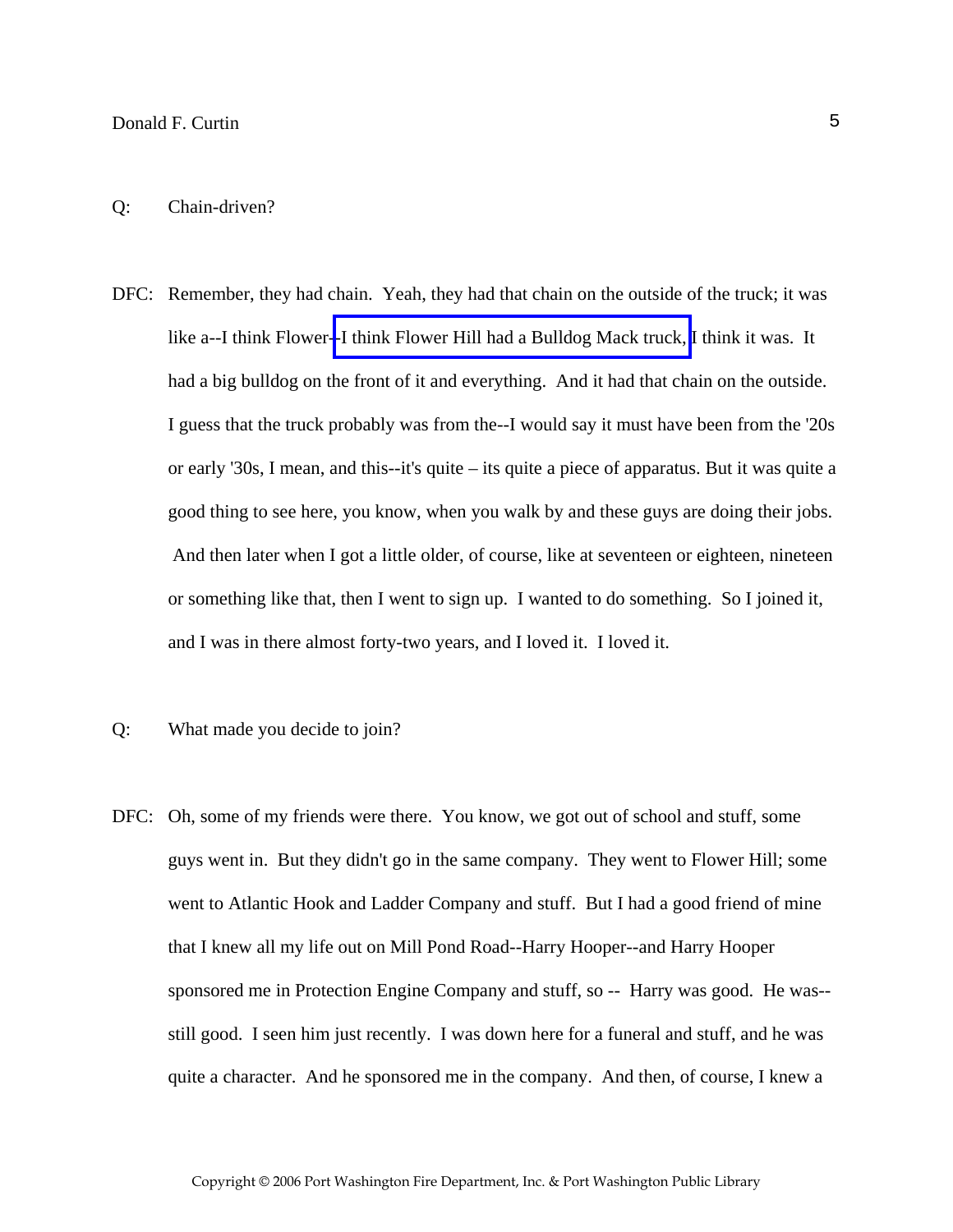lot of guys in Protection Engine company, too, you know, a lot of the old families at that time were in. Actually I never knew my grandfather was a charter member of Protection Engine Company till I got in there and happened to look at the charter and see his name up there and stuff. So it was kind of surprising to me.

- Q: You said Harry Hooper was a character. What was he like?
- DFC: Oh, oh, geez. I don't know if you've talked to Harry. Have you met him? You must have met him ...
- Q: I haven't.
- DFC: You haven't met him? Well, ... [you've heard stories?] ... They called him "Dirty Harry." That was his nickname--"Dirty Harry." And, well, he does..he used to do a little swearing, and all. But the things he'd do--does, he (laughs)-- If I did it, I'd get slapped across the face by some woman (laughs). You know, I mean, he's just one of these guys. But he'd give you the shirt off his back and everything. He was just a lot of fun. A lot of fun. And he was from Mill Pond Road. His family was there all his life. And I think he's probably got about sixty years or more now in Protection. But good people. Good people. There's a lot of them that died down there, that I knew from Mill Pond Road that were firemen at Protection Engine Company, too. Alex Sonny Morrison across the water from me. He was very good. Very good. He was Chief of the Fire Department in Port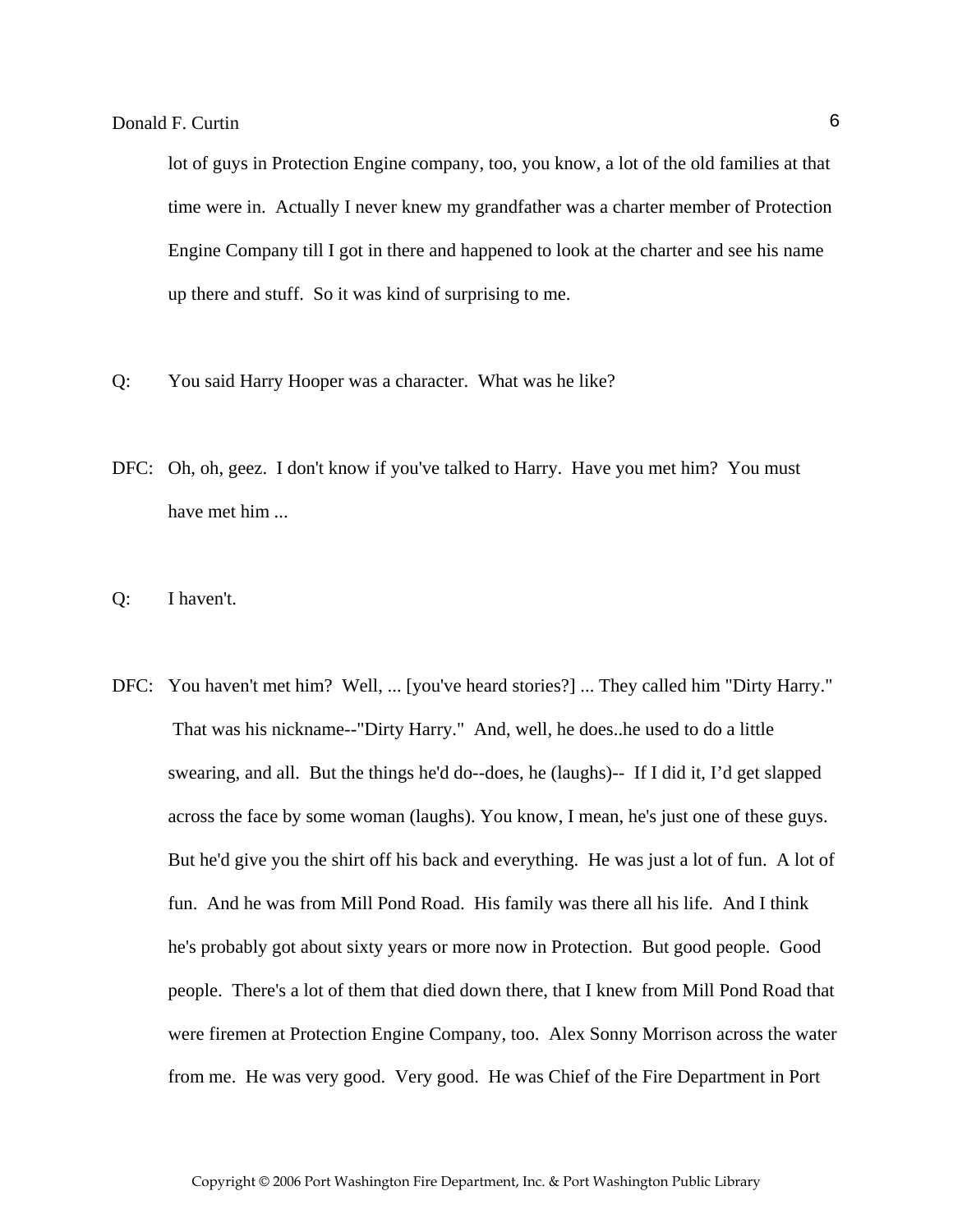Washington. Lenny Seifts. He died. He lived on Smull Place, which would be right off Mill Pond Road there. He lived down there. He's an ex-Chief of Port Washington. There's a lot of them down there that were firemen and stuff.

- Q: Do you remember who was the Chief when you joined?
- DFC: I believe it was Johnny Duncan. I believe it was Johnny Duncan.
- Q: And do you remember who the Captain of Protection was?
- DFC: Protection Engine Company, at that time, was, I think, John Edmundson or Sassy Poole-- Arthur Poole. I'm not sure. But either one of them might ...
- Q: So what are you own memories of when you first joined? Do you remember when you were first sworn in and what that was like?
- DFC: It was a great honor, you know. I think, at that time, when we got sworn in, of course, you have a probation period. But I think it was--I think it was one or two years at that time, and stuff. So then, they'd help you know, you know, training you, and everything, and it was good. I mean, I loved the--most of the guys I got along very good. I was easy to get along with. Sometimes I'd get a little grouchy, but they all know me pretty good down there (laughs). But, no, it was great. Things--we lined up the things. And, of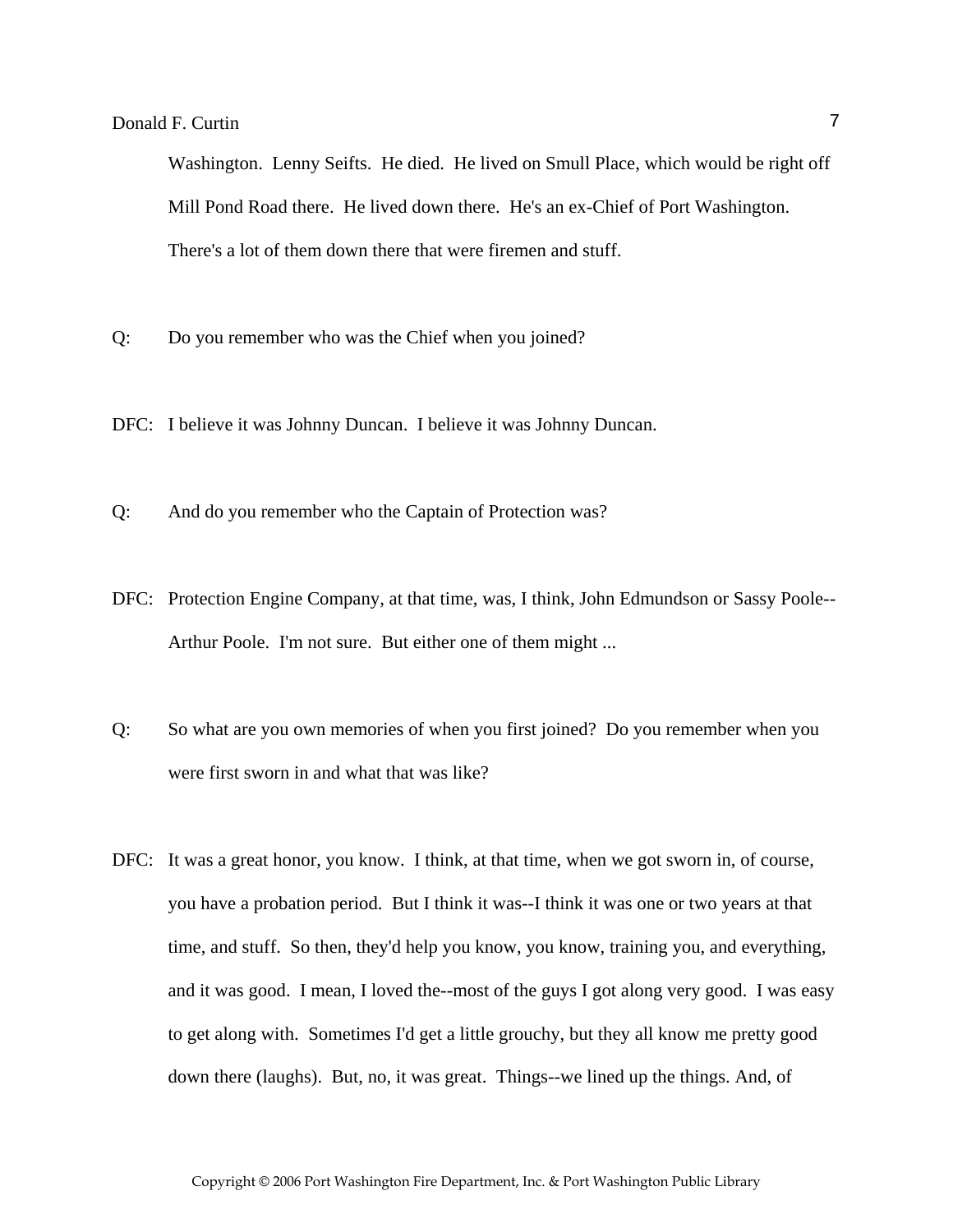course, met a lot of good men. At that time, we didn't have no women in the Fire Department, of course, you know. And it was good. And after, I think, it was in the fifties--'57, I got in. So I think it was 1959 I first got elected as a Fourth Assistant Engineer--an officer in Protection Engine Company, which had me in charge of maintaining the equipment when you have a fire or pumping the apparatus at a fire, or getting everything back to order when you get back from the fire, which is to make sure the truck and everything's all set up in case another call comes in and stuff. So I stayed in that--I moved up to foreman, we start at fourth, then I became third, second. Then I got married in 1962. My wife had nothing to say about it, but I decided to step down as an officer, you know, and stuff, but ...

- Q: Why?
- DFC: Well, sometimes it can be a little tedious for some people--you know, just things get a little tough sometimes. You know, sometimes you get a little mad or something. Something might have happened, I might have just said, "Oh, the heck with it." I had enough of it, you know, just stay as a regular fireman and stuff.
- Q: Well, like what kinds of things. What kinds of things would happen then that they would be hard to deal with?
- DFC: Oh, I don't know. Sometimes it might be you think you got everything straightened out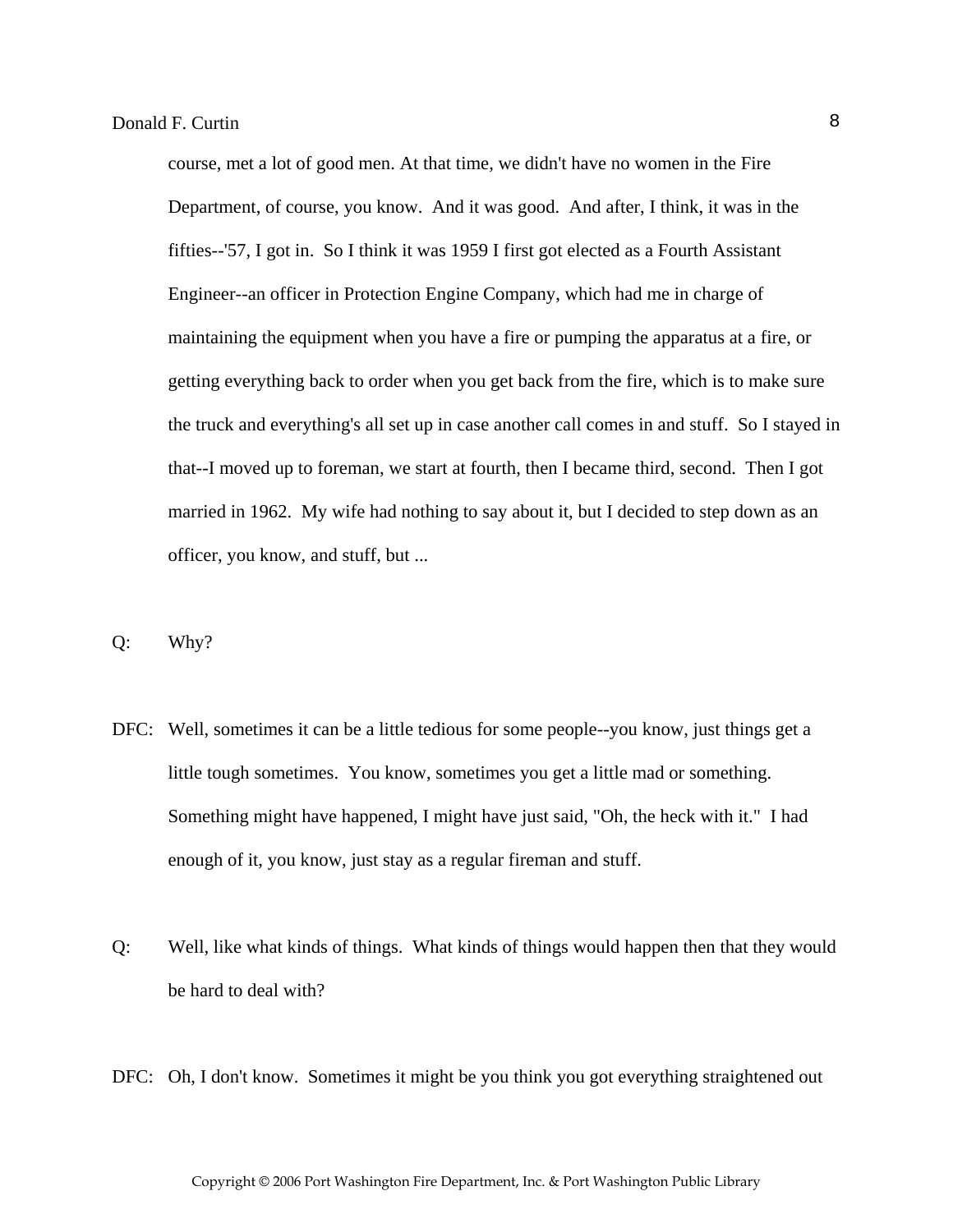or something done on the apparatus, then you might have somebody come along and maybe just give you a wisecrack about maybe your job or something, like it's not the proper way of doing the stuff. So, you know, sometimes you just get that little bug in your ear and say, "Well, let somebody else do it." (Laughs). Okay on that?

- Q: Yes. And what was the hardest thing about being an engineer when you were actually fighting the fire?
- DFC: The engineer's job wasn't really that hard. It's just that a lot of times, too, they were short of regular guys at the firehouse. If I could help them, I'd go help them ... [INTERFERENCE] ... go to one nozzle or something else ... [INTERFERENCE] ... But it was ...
- Q: So, going to the nozzle wasn't part of your regular job.
- DFC: Yes and no. Yes, I guess it would be if you didn't have enough manpower at the scene of the fire sometimes on a piece of apparatus in there ... [INTERFERENCE] ... The driver would stay on the truck, something like that, and they needed somebody, you know, as assistant, you'd go and, you know, help them, and stuff. And I liked working with the nozzle and stuff, and, you know, not to show off or anything, but, you know, just to, you know, because it was just something natural. It comes to you.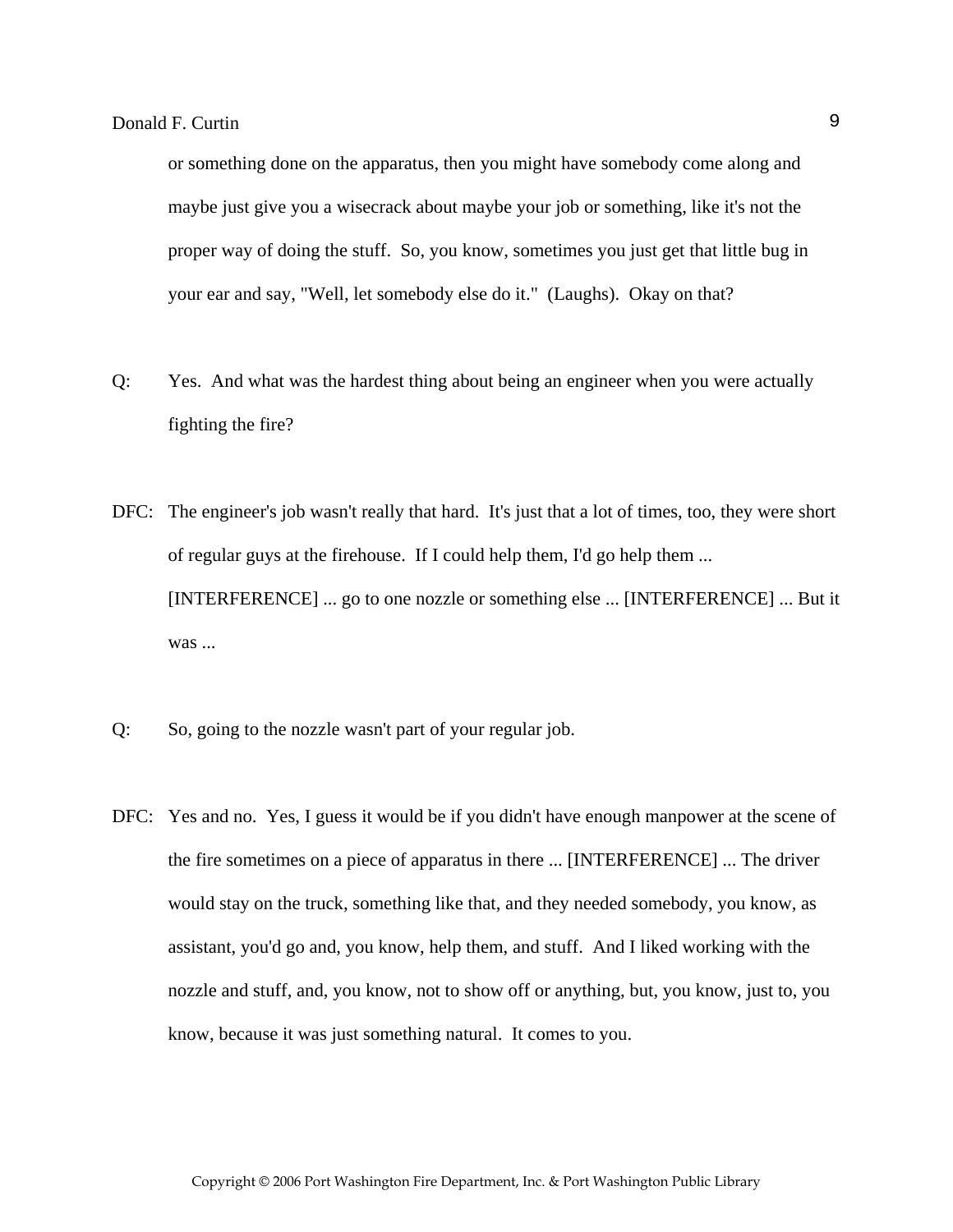- Q: That's hard to do, though, isn't it, to control the nozzle?
- DFC: Yeah, yeah. Oh, yeah. You get some water pressure coming off there. We seen, sometimes you go to a bad fire you'd have to use, maybe at that time, I think the biggest hose line we had was like two and a half inches in diameter. And the pump operator would give you sometimes a lot of pressure, and if you're on the end of the nozzle, that [can take you--knock you right off the street. Your feet start coming up. You know, you](http://www.pwfdhistory.com/trans/curtind_trans/peco_fires026_web.jpg)  have to have, sometimes two or three guys backing the man up on nozzle because of the pressure.
- Q: Did you ever get knocked down?
- DFC: I probably did, but I can't remember offhand, but I imagine that this happened, you know. But we've had some bad fires and stuff. I mean, where we had to have the pressure. And [I was on nozzle quite a few times on them and stuff. And then we had that Manhattan](http://www.pwfdhistory.com/trans/curtind_trans/pwfd_news046_web.jpg)  Food Store on Main Street. That was back in the--I would say maybe early '60s, mid- '60s. That's up by-- the old Woolworth used to be up there, too, on Main Street, there.
- Q: The old Woolworth?
- DFC: Yeah, well, it used to be a Woolworth. But that would be up there just past South Bayles Avenue on the left-hand side up there. That was the Manhattan Supermarket.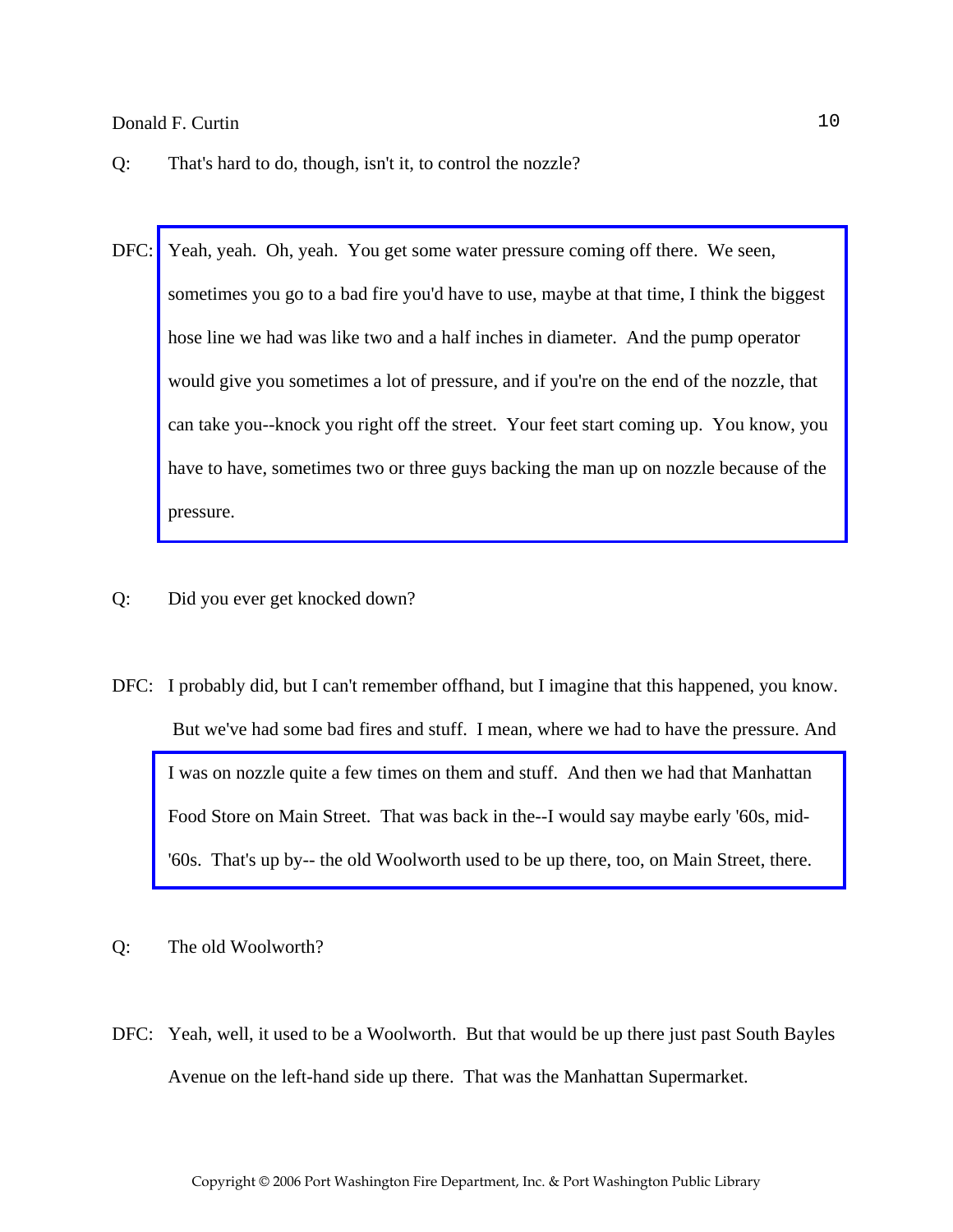Somewheres in that vicinity. I can't exactly remember. That was quite a fire; it was on a Sunday, matter of fact. I think it was a Sunday morning. Because then I was, at that time, living on South Street, and I was painting a house and was up on an extension ladder. And, in those days, we didn't have all these electronic stuff with the radios now that these guys carry now ... [people don't..they just go put the fire out] ... So I'm up on the ladder. I turned around, and I look up and I can see the smoke up through Main Street. So, when I came down, I'd parked my car by Brower's Hardware Store. It used to be on the corner of Bayles and Main Street. And as I was getting out of my car, I could look in the reflection of his window, and I could see the flames shooting from the Manhattan Food Store. So I knew we were in for a big one that day. That was quite a big fire there.

- Q: Was that the first big fire you fought?
- DFC: No. There were quite a few of them there.
- Q: Well, okay. So, going back to that one at Manhattan Food Store, so what--what did you do there once you got to the fire?
- DFC: Well, I got, well, when the pumpers start pulling up, of course, you have to pull the hose lines off if you're hooking them up to your fire hydrants. But I wound up on a two and a half inch line, and we were going through the front door and everything--everything was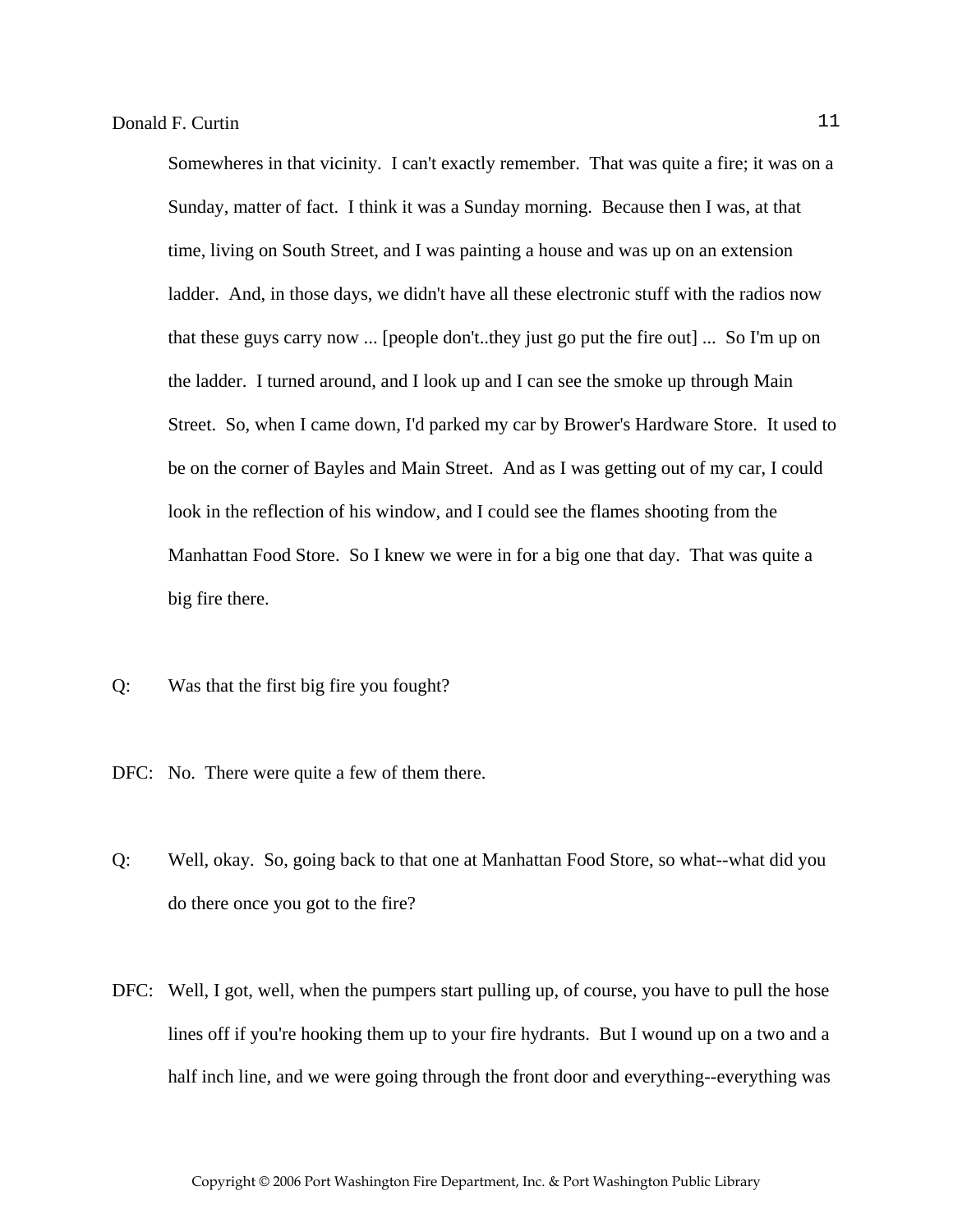fully involved in there. And there was a lot of flame, a lot of heavy smoke and stuff. So, I mean, so it was, I think there was probably three or four of us on that two and a half inch line. And I was operating the nozzle. And trying to knock down the fire. It took quite a while, because, like I said, there was a very bad blaze and stuff.

- Q: But what do you mean "fully involved"?
- DFC: A lot of flames. I mean, a lot of flames, like take this room, for example. If this whole room could be fully involved, your ceilings, your walls, everything, you know, coming up out of the basement, like the billows from the fire. It was really, really going. So we finally got it out, but we had to call Manhasset-Lakeville to help us out a little bit, which is unusual, because Port Washington Fire Department is a big fire department in those days. I don't know how they are now. Maybe they've--people are lax maybe now. I'm not saying lax. Things have changed. Put it to you that way. But it's a good Fire Department. They're really well trained here in Port Washington. I can say one thing about it, from what I see where I live now, forget about it. I mean, compared to ...
- Q: Why? What's it like where you live now?
- DFC: Oh, up there, they don't have the training. They don't have the training facilities. They don't have, and they have the apparatus, it's so old. I mean, OSHA has rules. After so many years, you have to get rid of the pumpers every something--I believe it's fifteen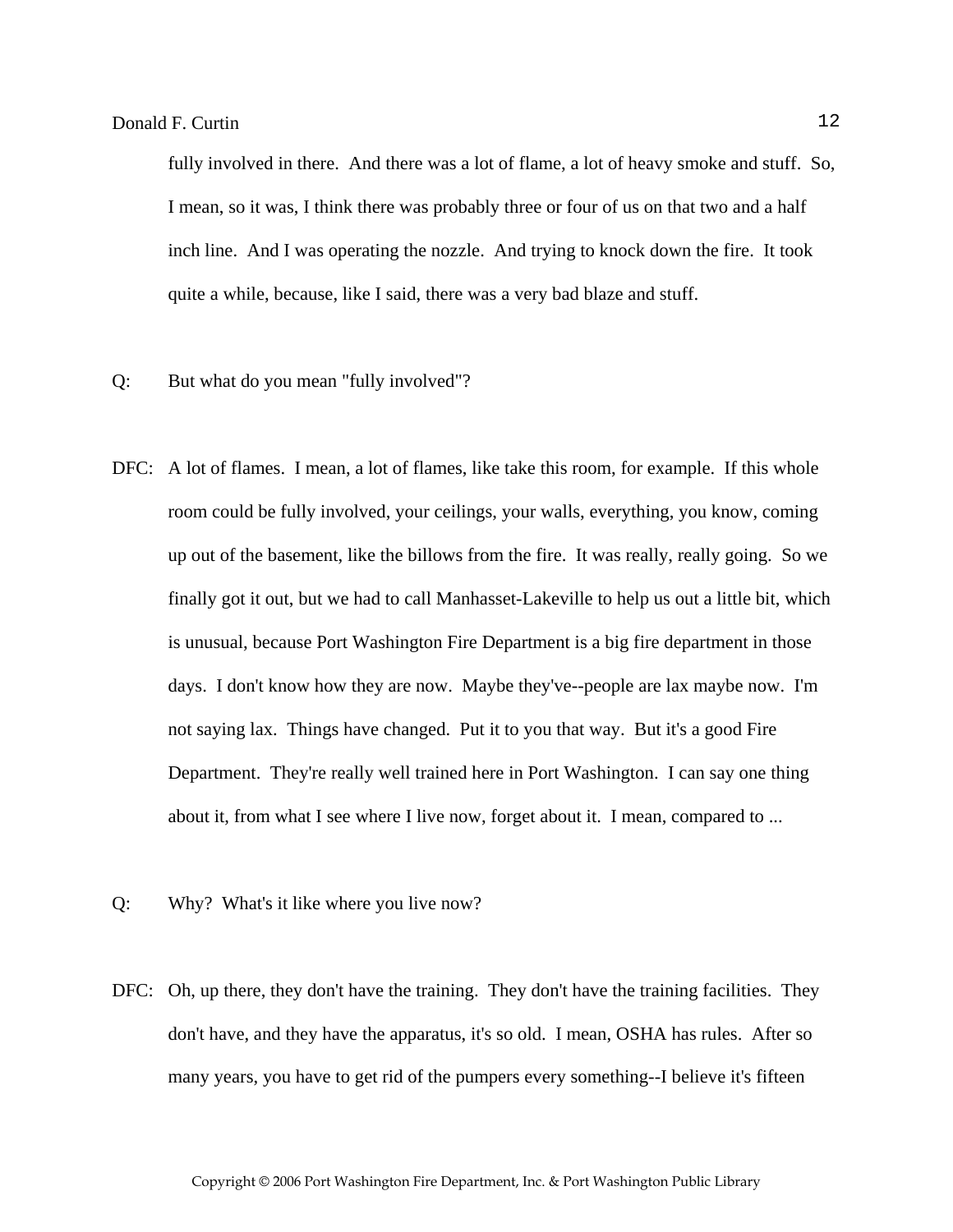years. I might be wrong on that. After fifteen years, because the truck is outdated. Up there, they've got trucks twenty-five, thirty years old, still using it. You tell them about safety stuff up there in the fire departments, they don't want to hear about it. They don't care about OSHA rules. They're up in the woods up there, so ...(laughs)

- Q: And that's all volunteer also?
- DFC: It's all volunteer. Oh yeah. Yeah, definitely. But volunteers are good. I mean, the volunteers are all right. Because, I mean, a lot of people don't realize that when they probably more into town that they are a volunteer fire department. I mean, they put their hours in, you know, going to school, training, and all that stuff. And then, of course, you've got meetings to discuss things, what they're going to do around here or anything. And you keep the apparatus, keep everything in there. And they don't get paid nothing. They don't get nothing. So, people don't realize that if they had to put a paid department in here now, you're talking about big bucks. Big bucks. It's, you know, so, even though, like I say, I'm in Pennsylvania now, I still back the volunteer fire department up one hundred percent. I mean, it's in my blood.
- Q: You mean here or there?
- DFC: Both places. Even though I don't agree on some of the things, though, but I help them out as best as I can. I help them out and stuff.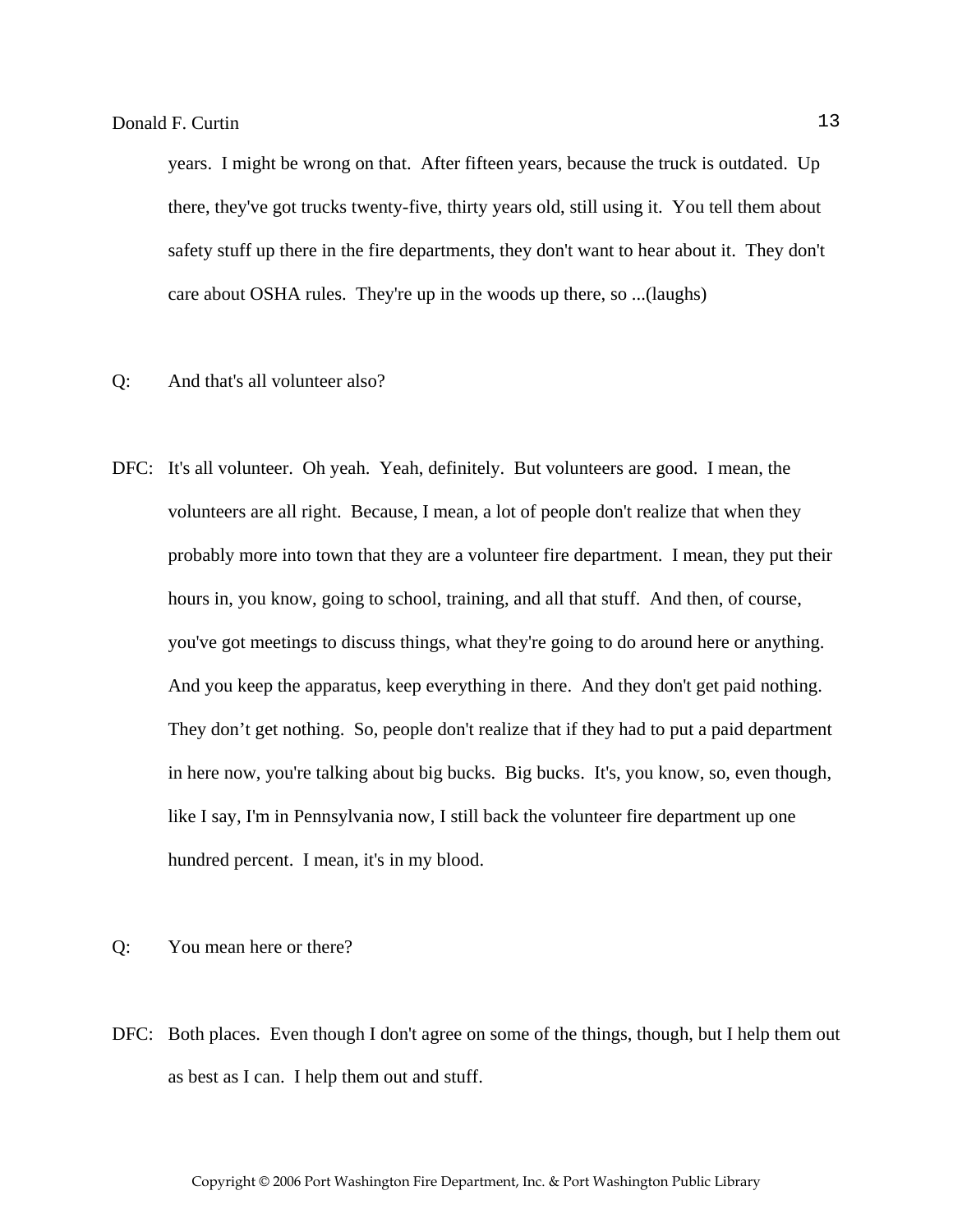- Q: What do you do up there?
- DFC: Well I just joined it. I belong to two different departments there at a time there, because I get sick right after I moved up there, so I had to quit right away because I had open heart surgery. So I had four bypasses put in, so that ended my doing anything really. Just advice, so--doing things around, you know, things they want me to do. If they want me to do some errands and all, but I mean ...
- Q: Some what? I'm sorry? Errands?
- DFC: Yeah, they'll tell me to do something for them, you know, just nothing--nothing spectacular. Just to help them out. But just it wasn't the same as Port Washington. It wasn't the same at all, no way. But like I say, I miss the Fire Department here. It was always good to me.
- Q: What do you miss about it?
- DFC: Well, I miss the community and the Department, I should say. The Department, like I say, was very good, because I had a lot of friends in the Department. They treated me good and stuff. And we had good times. We had good laughs. We had bad times, even, you know. We all stuck together and everything. And, when you move, you know, it's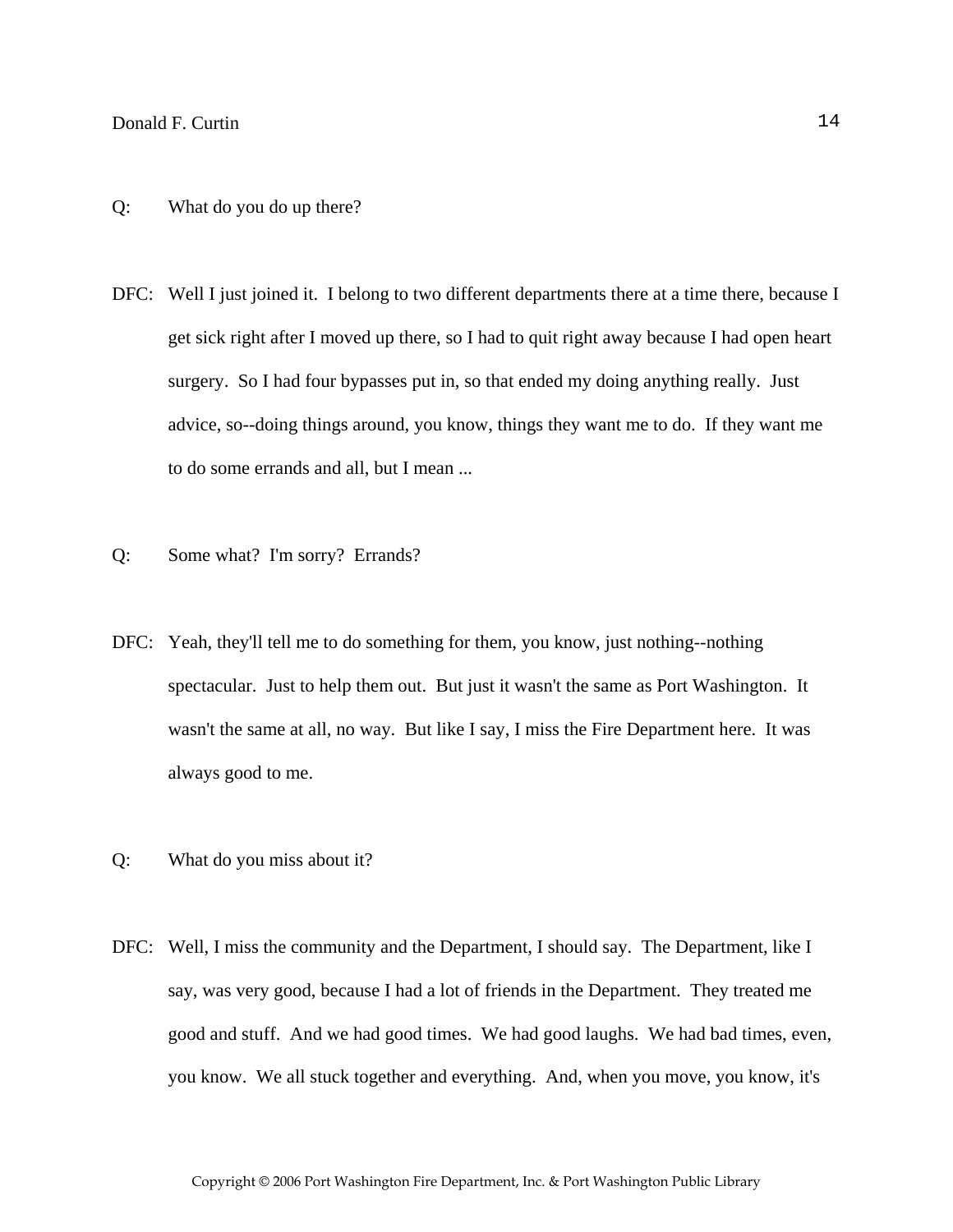starting a new life all over again. So, there's times I sit back and just think about it and stuff a lot, you know. I try to even get them on my radio--my short wave radio, but I can't. Too far away. I lose the calls.

- Q: So, was the social aspect of being a member of the Fire Department a--you know, a big, a big draw for you?
- DFC: Yes and no. Well, I think with the Fire Department and companies, they had an annual dinner or something. And I would say, probably before I moved, about the last twenty years before I moved, I very seldom went to the dinners anymore. There wasn't nothing wrong with it, but just ...
- Q: Why not?
- DFC: I didn't go out and do the social stuff too big. But I mean years ago, we used to have our clambakes and stuff. We went--we went big for that. We used to have them down at Sands Point, at some of the estates down there--Swopes Estate down there. And, oh, geez, there was a couple more down there along the waterfront on Long Island Sound. They used to let us use their property for the day. You know, you got to go down there and, you know, set everything up with a tent. And get up early the next morning, five o'clock or something like that, and go to the firehouse to open the clams and making clam chowder. Because we had some good clam chowder. Well, Port Washington was a clam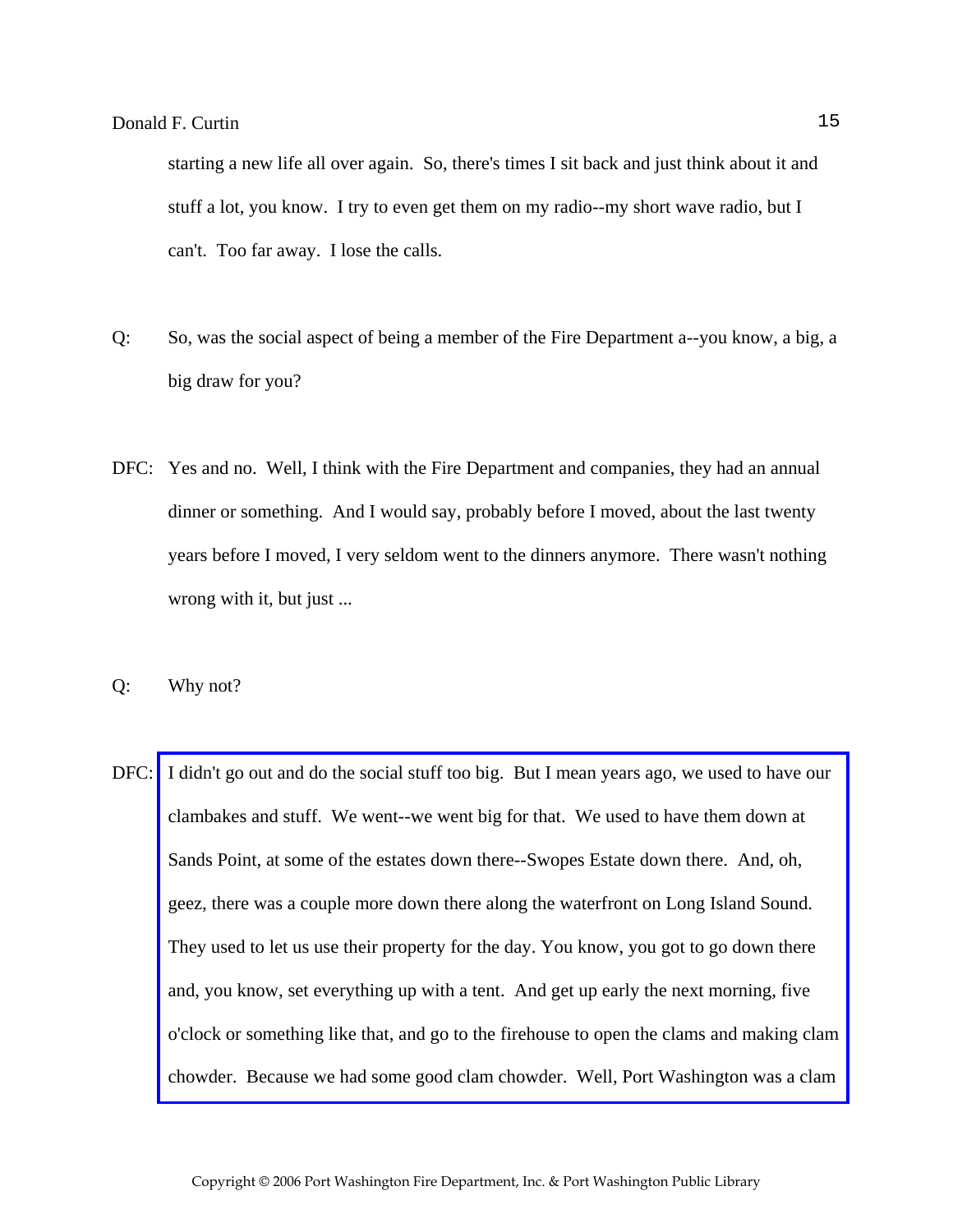town, you know, and some of the old-timers from Protection Engine Company, they were the clam-diggers then. They were actually the clam-diggers and stuff. And they--they knew how to make it. They really--no cheating on milk, cheating on your clams and all your vegetables. They made it good. I'd like to throw some down. Right now (laughs). But, no, they just--the social was good. It was good. There was nothing wrong with it and stuff. I guess for me, I just slowed down a little bit and stuff. My wife, she liked to go to them. She liked to go. My wife always enjoyed it. She--my wife never interfered with me with the Fire Department. And some guys', you know, wives, I guess, probably didn't--they'd have arguments through the years over the Fire Department, and being at the firehouse too much and all that. But my wife, she never--never bothered me about the Fire Department. She never..she knew where I was if she wanted me. She knew I was doing my thing, whatever, you know ...

- Q: Did you talk much about the Fire Department work with your family?
- DFC: I had two sons. At that time, they were young. They didn't seem to be very interested in it. I used to take them to the firehouse when they were starting to grow up and stuff. But they didn't seem to be interested in it or really into it, and stuff. So they never said anything wrong about it. They never condemned it or, you know, and they knew a lot of people and the guys. Because a lot of the guys from years ago were all the old families, you know. Because with different people moving in, I guess, things have changed on that part, but--which is good. At least you're getting some memberships and stuff.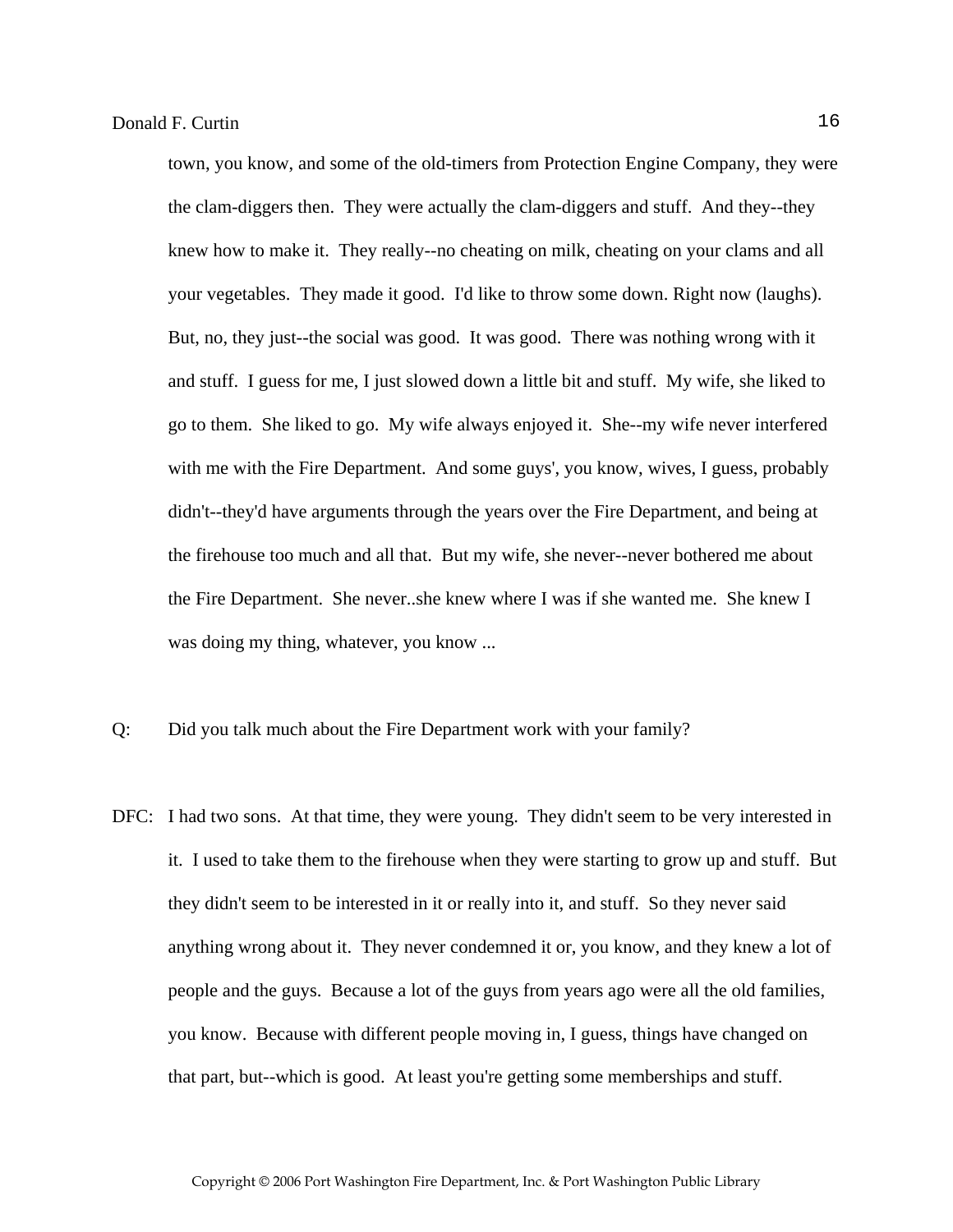Except now, I guess it's pretty bad, from stories I hear, it's not like it used to be, you know. But I see now if you have a house fire, a routine house fire, you hear the whistle go off, and, you know Protection Engine Company is, you've got it supposed to have a hundred membership, and we used to pull out like maybe about forty, forty-five guys for a fire call. That's just the one company, not counting Atlantic Hook and Ladder and Flower Hill. They probably, at that time, was probably doing the same thing. So, we wasn't doing anything wrong. We had the manpower. Because we--we had it. I mean we were a big department, Port Washington. They were well known all over the place, the Port Washington, the Fire Department, because of their skills and everything.

- Q: Well, how did being a volunteer with the Fire Department fit in with your work life? What kind of paying work were you doing?
- DFC: Well, I didn't work in Port Washington at all. I was--I belonged to the Operating Engineers Local 138 in Long Island, which is heavy equipment operators, which we build the highways and bridges and everything else on Long Island. It was a--you know, it was Union jobs. So I was out of town. But, there would be a call come in, say, two o'clock in the morning or something. Because a lot of times I'd leave here like five or five-thirty in the morning to go to my job. There'd be a call, one, two o'clock, three o'clock, even. I'd still get up and go to the alarm. And if it was a bad fire, I didn't get paid, so I had to get paid at my job, so I had to the job. You know, otherwise, I'd lose a day's pay, you know. So I used to tell them it's a huge kind of, you know, responsibility, which it was. But I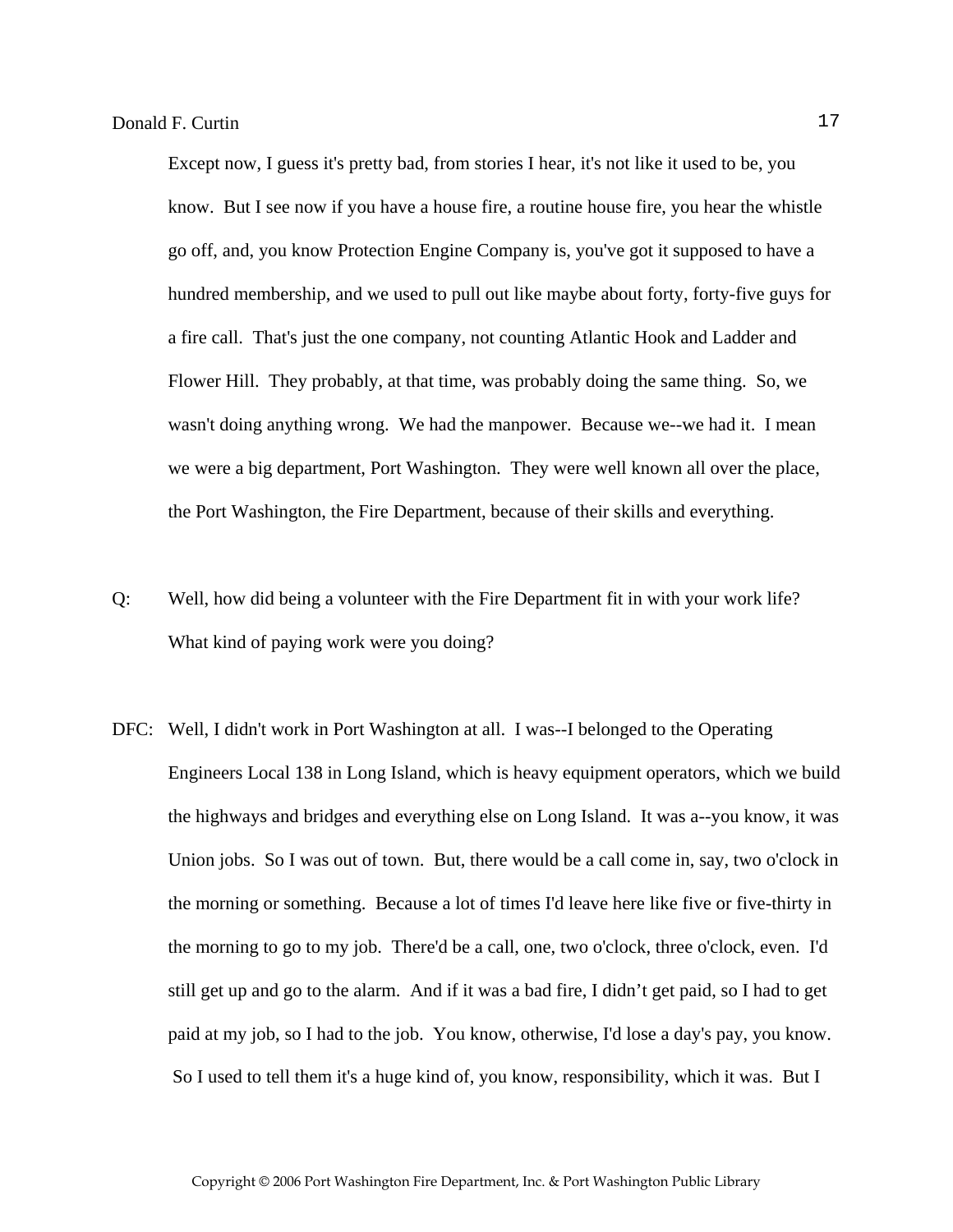was very active on the calls. Right up to the day I moved from here, I think. I mean, I was pretty active. Matter of fact, I have (laughs), well it's part of the history--I won't mention names--but before I moved, like I think about a year or so before I moved, the officer of the company got up at a meeting one night and got talking about the manpower not coming--manpower coming out. So, he started to thank, like me, he said, "Don Curtin gets up, Rab Rankin," which is an old-timer here in Port Washington, he says, "He comes out." Bucky Lewis, he was another old-timer coming out. "These guys are going to fires two or three o'clock in the morning. All you young guys are sitting home." Well some wise guy got up and his mouth starts shooting at me and yelling at me, cursing me out a little bit on the floor, and I got a little (laughs)--I got a little upset. And so I started to go after him. You know, stood up. So I started walking towards him, because who's this young punk think he's talking to. And, before I knew it, the Captain yelled over to get me before I--he thought I was going to fight him. I wasn't going to hit him, because (laughs) I don't want a law suit (laughs). I did use my brain on that part. But, I don't know, a couple of guys jumped into it, because they thought there was going to be a fight. So I got thrown out of the meeting. It didn't bother me. At first it did, but then I said, well, he's the Captain, he runs the company, he's doing his job to prevent someone-- But when I got thrown out of the meeting (laughs), Frank Pavlak, he'll tell you, he says, "This is history," he says (laughs). So two of the officers walked out, on my side. They walked out also. Two old officers walked out. And, of course, the other guy, he got thrown out of the meeting too. But I never held it against anybody. I didn't.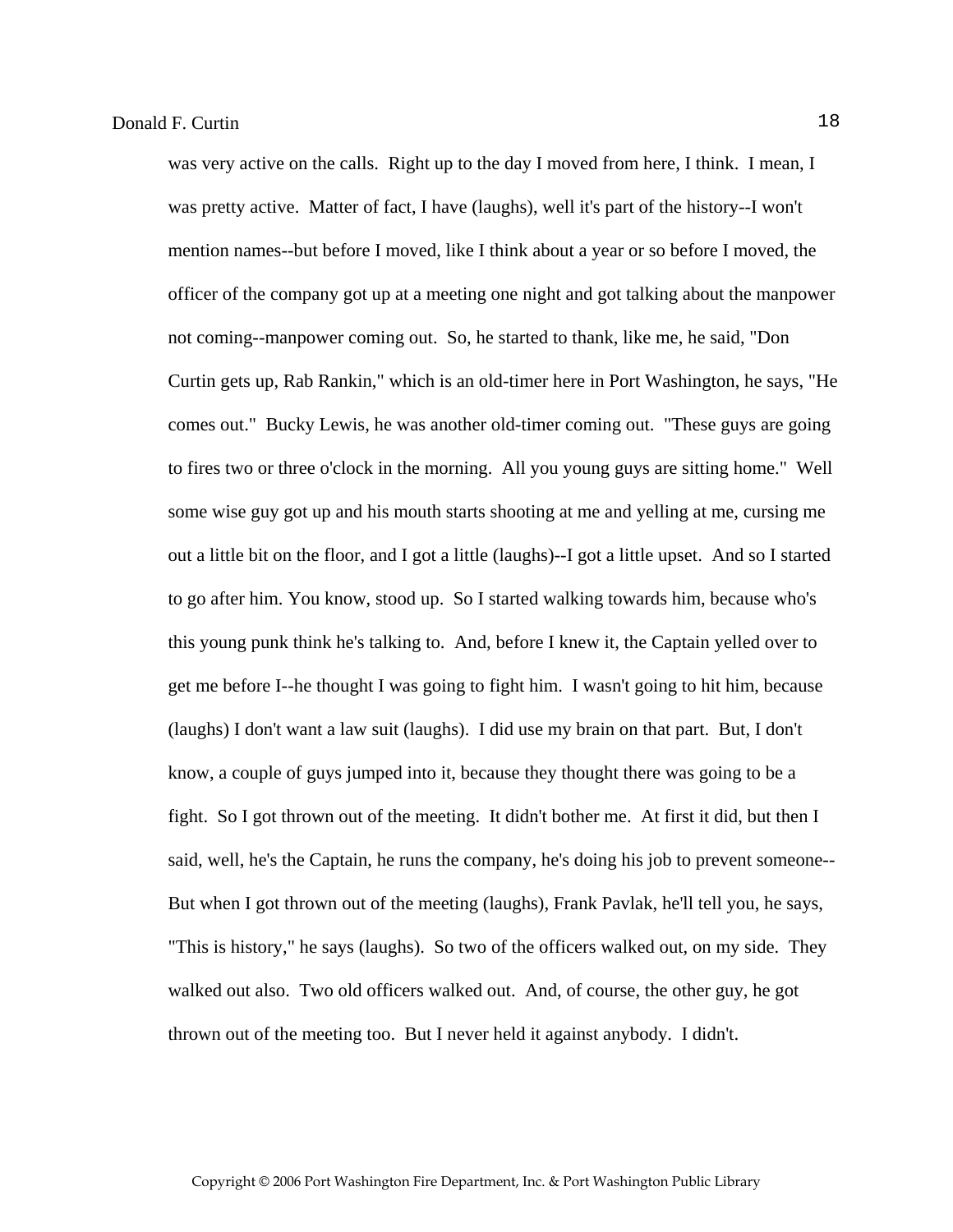- Q: Well, what was he cursing at you for?
- DFC: Oh, he called me a name. But he was telling me I was stupid, because I was stupid enough to get up two, three o'clock in the morning to do calls and stuff like that, which was a bunch of baloney. I mean, that call came in, when the whistle came in, I was--I took--I raised my right hand in 1957 to protect lives and save property. I'm not saying now you see these guys all not doing it. But some of them just think that they can do it. They just come in here and join it and have a little--just grand old time for themselves, you know. Because he's one of these type of characters. Of course, I was being thanked by the Captain, but just coming out doing these calls, me and a couple of the old guys and stuff. And what's the matter with you young guys ... [???] ... just give you a nice shot at it, you know. So ...
- Q: Who was the Captain then?
- DFC: Vinnie Costa. Vinnie. Yeah, he was--Vinnie Costa was the Captain then. Every time I-- I run into Vinnie every once in a while when I'm in Port Washington. He tells everybody this whole story that I just told you, you know. "About the time I had to throw him out of the meeting and stuff." I think at first I was a little shook up, you know. But I never held it against him. I mean, I went home, explained it to my wife. She didn't say nothing. She just said, cool down and calm down and everything, and I did. And, I guess maybe I stayed away from the firehouse maybe for a week or something to cool down, then I went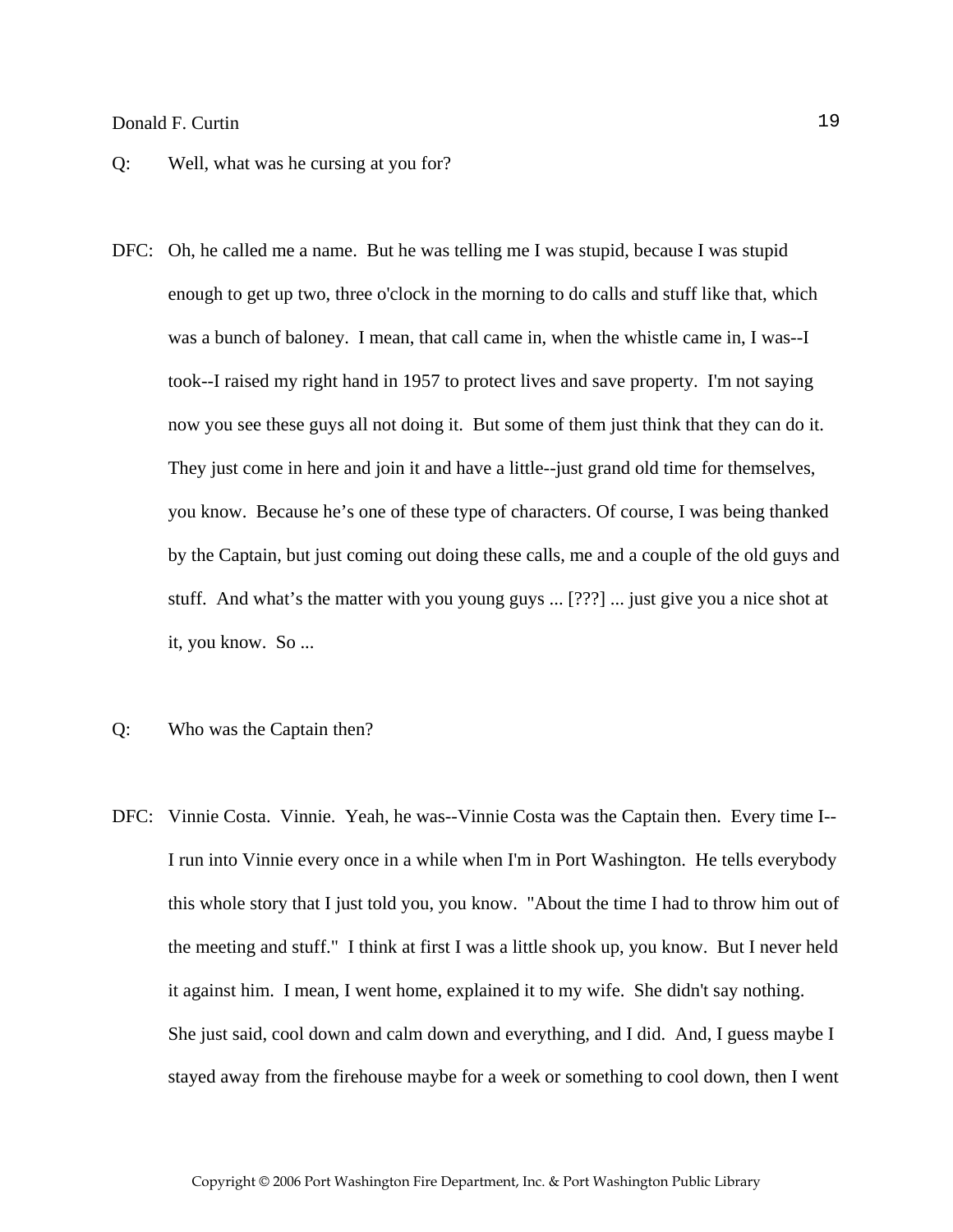back. I went back. And so--hey, things come out of you. I've got that Irish temper (laughs). Whatever happens, so.

- Q: Did you ever have any other run-ins?
- DFC: No. Not really. No, they were all great. So, nothing I could think of. I was..they have, you know, they have like the Fire Department has--I guess that they still have it--they used to have drill team, they called it--drill team. I guess you've probably heard about their drill team they have now. I used to be on the drill team. That was Protection Rangers. We had Flower Hill Runts, and you had Atlantic Hook and Ladder Rowdies. And Protection Engine Company was the Rangers. We had the Rangers team. I done that probably six, seven, eight years, somewheres around there.
- Q: And so what was that like? Can you tell me about it?
- DFC: Yeah, well, they had firemen tournaments, competition. They had it all through the State of New York, when they had the state--for the State championship. But they had the tournaments maybe about seven or eight of them a year in the summertime on Long Island and stuff. You know, firefighting techniques and stuff. Running the nozzles and hitting targets and see how many seconds you do this, and all kinds of stuff. Running with hoses. And had someone on the truck, and the truck would go down and drop some of the guys off, and they throw a ladder up and climb the ladder and all that stuff. And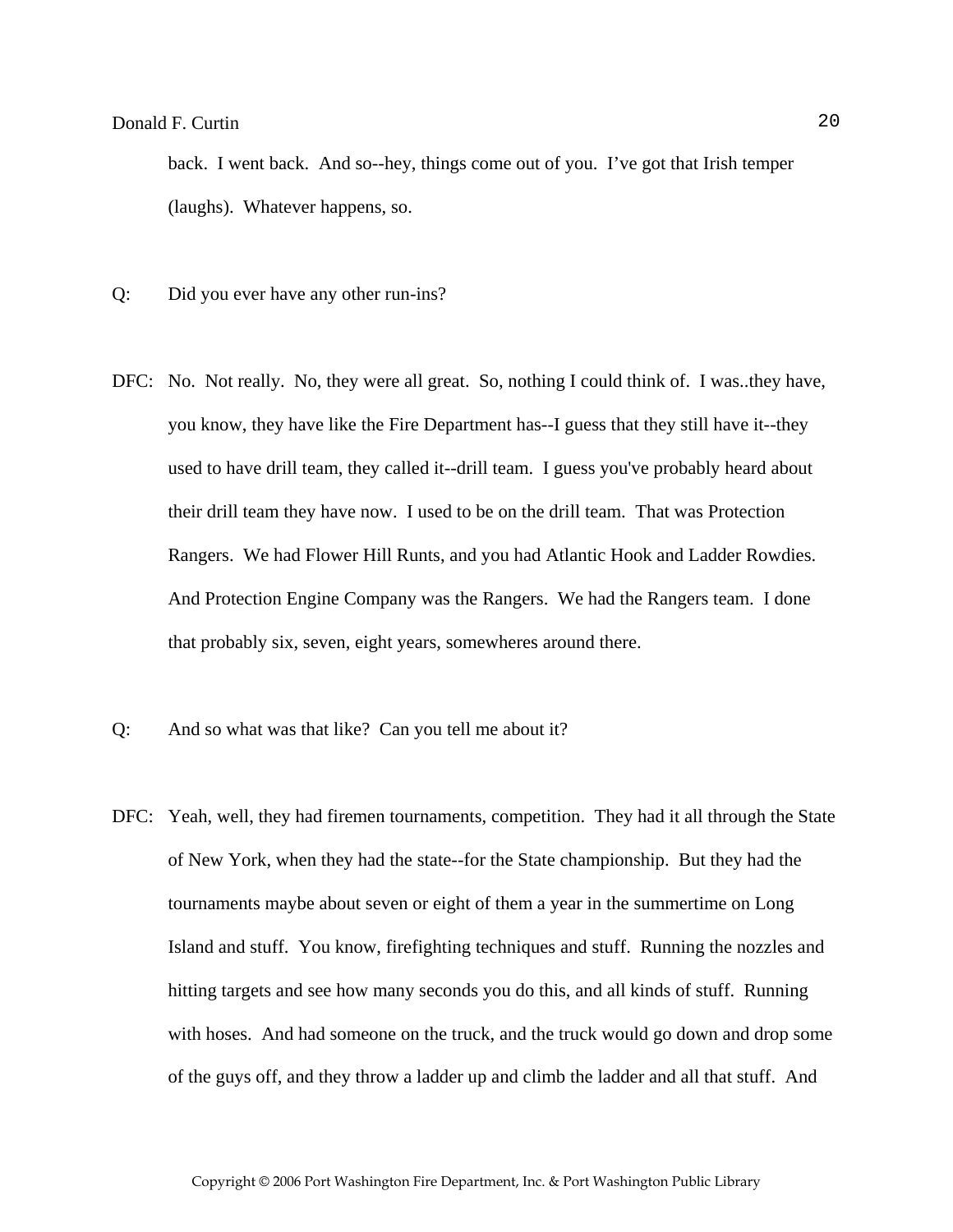that was--that was pretty good. That was pretty good. Then, finally, the three teams broke up, and now they have the Port Washington Road Runners. That's the drill team. [And they won the state championship, I think one was in '69.](http://www.pwfdhistory.com/trans/curtind_trans/pwfd_news047_web.jpg) I'm not sure. And the other [one was in the eighties--early '80s, I believe it was, or something like that.](http://www.pwfdhistory.com/trans/curtind_trans/pwfd_news038_web.jpg) 

- Q: When you were on the team, did you take part in all the activities, or were there different specialties?
- DFC: There were different events. There were different events, and I didn't take in all of them, no.
- Q: Which ones did you do?
- DFC: I stuck to slow stuff (laughs). Just the slow stuff (laughs). Not the--I took the stuff, like we had a pump contest, and I was the man who threw the suction on the truck while the other guy hooked the end of the suction up to the hydrant and put the pump into gear. And you know, pump up and hit the target and stuff. And we had efficiency. We had hoses, and I think we had--this is going back now--maybe about four or five lengths of hose. I can't remember exactly how many there was. They were uncoupled. So we had to run with the hose, couple them together. The other guy had--the nozzle man, he would--had to put the nozzle on. The other guys would hit the hydrant and turn the water on, so you've got to make sure you have that nozzle on. Otherwise, water'd be spraying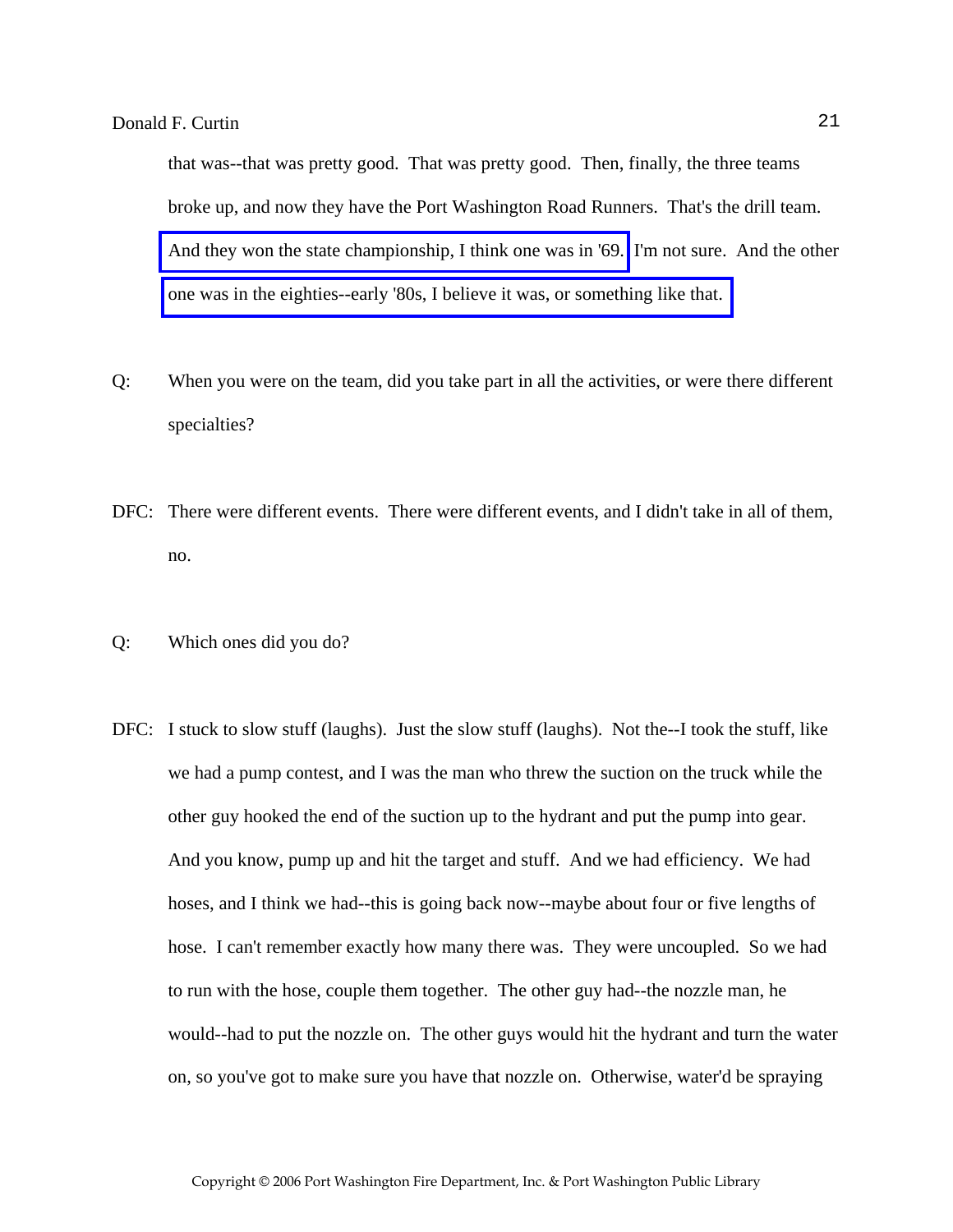all over. Because we had to hit a target. And I've forgotten exactly how many feet you had to run. But I know I was the back-up man for the nozzle man. I said, "What are they doing this to me for?" (laughs). I'm not the fastest guy going, you know, trying to make time. That was it mostly. Then we had a bucket brigade. You had to tow a--I think it was a fifty-five gallon drum you had to fill up with water. Then we would run with the buckets, get the water out and run the drum up on top of the arch. Guys had to run up the ladder and then stand there, keep handing up buckets over our heads. Just keep bailing water to the guys up there, and stuff. I think that was the only three events I ran and stuff. But it was fun. It was fun.

Q: Did you have to train for them?

DFC: No.

- Q: ... [Were they in training?] ...
- DFC: No, no. No, it was just something, you know. Then, of course, they had the baseball team, but I didn't play on the baseball team. So that was about the only thing I did on that, the special events they had and stuff.
- Q: And can you tell me about some of the committees ...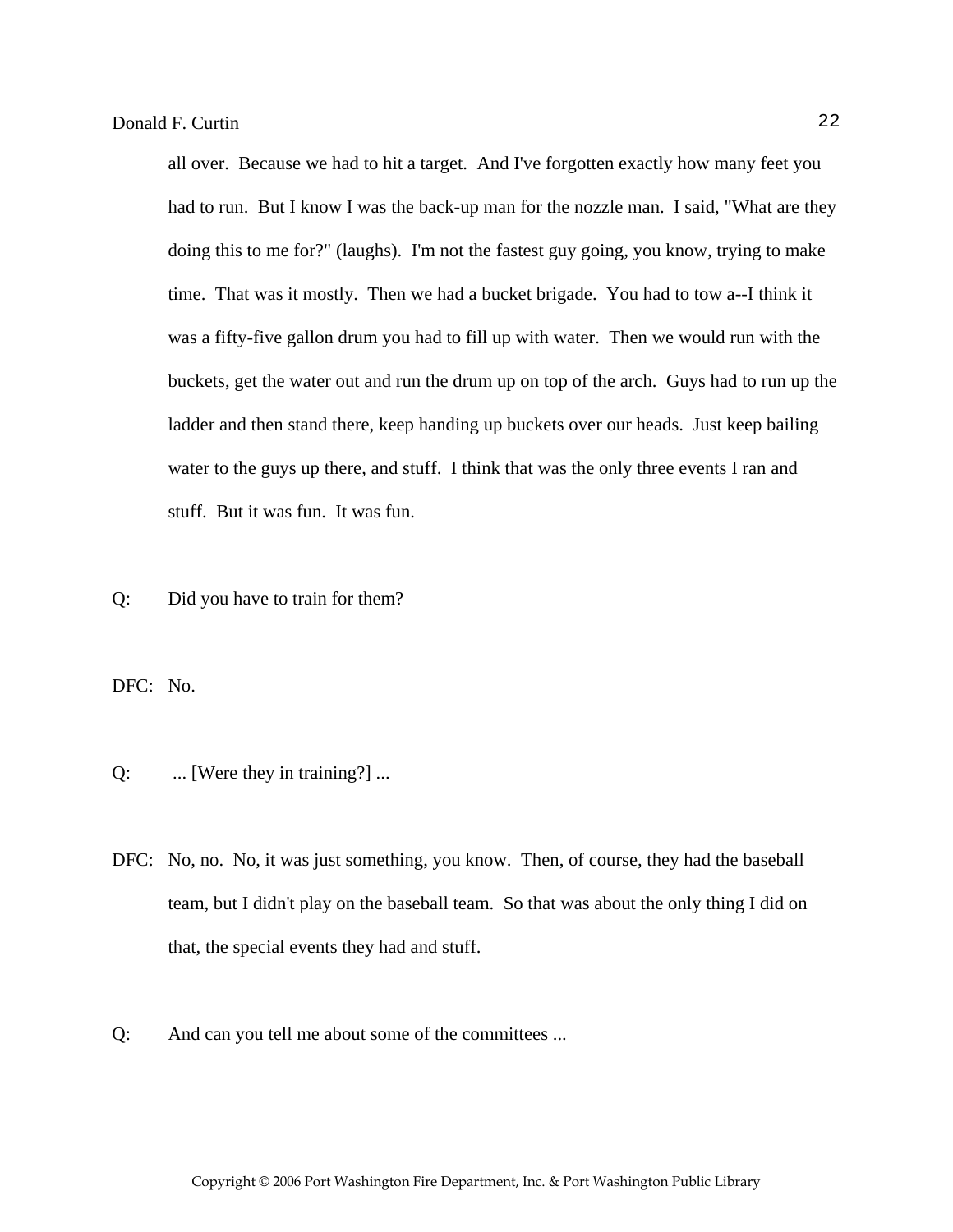- DFC: That's what I was going to tell, yeah.
- Q: ... that you were active in.
- DFC: Yeah, I was chairman of the history committee for Protection Engine Company for quite a few years. And I worked with Frank Pavlak. He took over, then me and Frank worked on it, quite a bit.
- Q: How did you get involved in that?
- DFC: I knew some of the guys who had it before. Then, well, nobody doing it or anything. Sitting there, nobody doing it. So I volunteered for it. I said, geez, let me take a shot at it and stuff. I enjoyed it. I enjoyed it, and stuff.
- Q: What kinds of things did you do?
- DFC: I mean, went out and I looked up the history of the company, mostly the Protection Engine Company. That's what I did it, for Protection Engine Company. And well, I came to the library here and looked at a lot of records and stuff in the library here years ago. This is going back to the early '60s, I think, when I started that. And pictures- gathered pictures from people, and stuff. Talked to a lot of the old-timers. That was the biggest thing. We'd sit there, and we'd just start talking, like we are now and start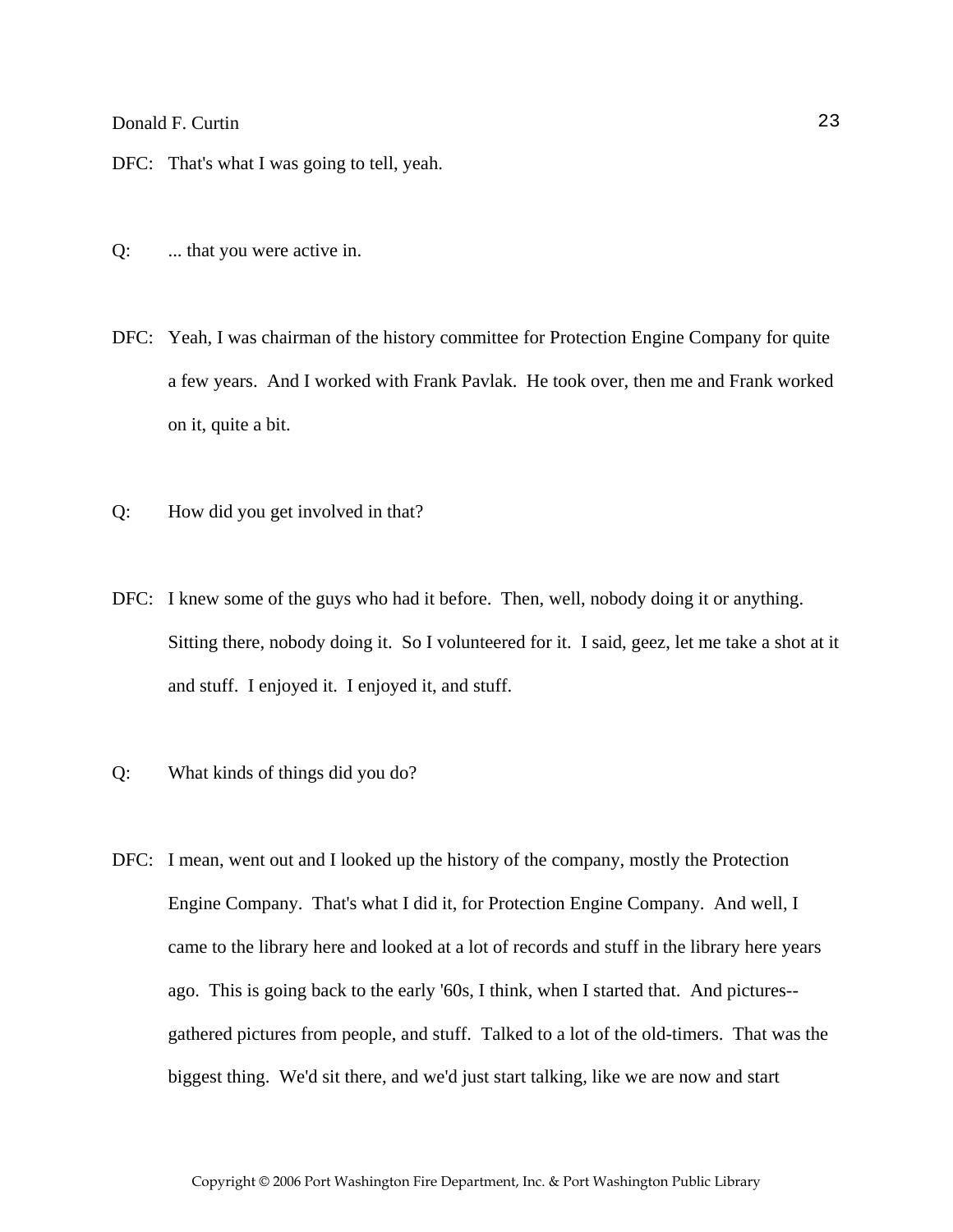bringing up questions, and then I'd start asking questions about old times and stuff. And I kept them in my mind, you know.

- Q: And did you tape them or take notes?
- DFC: No, I didn't tape anything. No, I wish I did. But like the only thing I got now in the last few years, I did a lot of taping in the firehouse, but that was a videotape. I've got a lot of that home right now. And I got fires. I did a lot of that in the last ten years or so, before I moved--a lot of fires I took in Port Washington.
- Q: You videotaped the fires?
- DFC: I videotaped the fires, yeah.
- Q: Which ones, in particular?
- DFC: [Well, well Sands Point Nursing Home. That was a bad one they had a few years ago.](http://www.pwfdhistory.com/trans/curtind_trans/pwfd_news045.pdf)  I've got beautiful tapes on that. I got that pretty well taped. And then--so a lot of different fires in Port Washington. I can't exactly remember them all. But, see, when I used go on a call, I'd ride the pumper. And then the Fire Department knew I was taking these pictures for--I'd give them to the Chiefs of the Department and stuff. And I used to take my camera with me all the time. I had a Camcorder, so--so when I got off, the first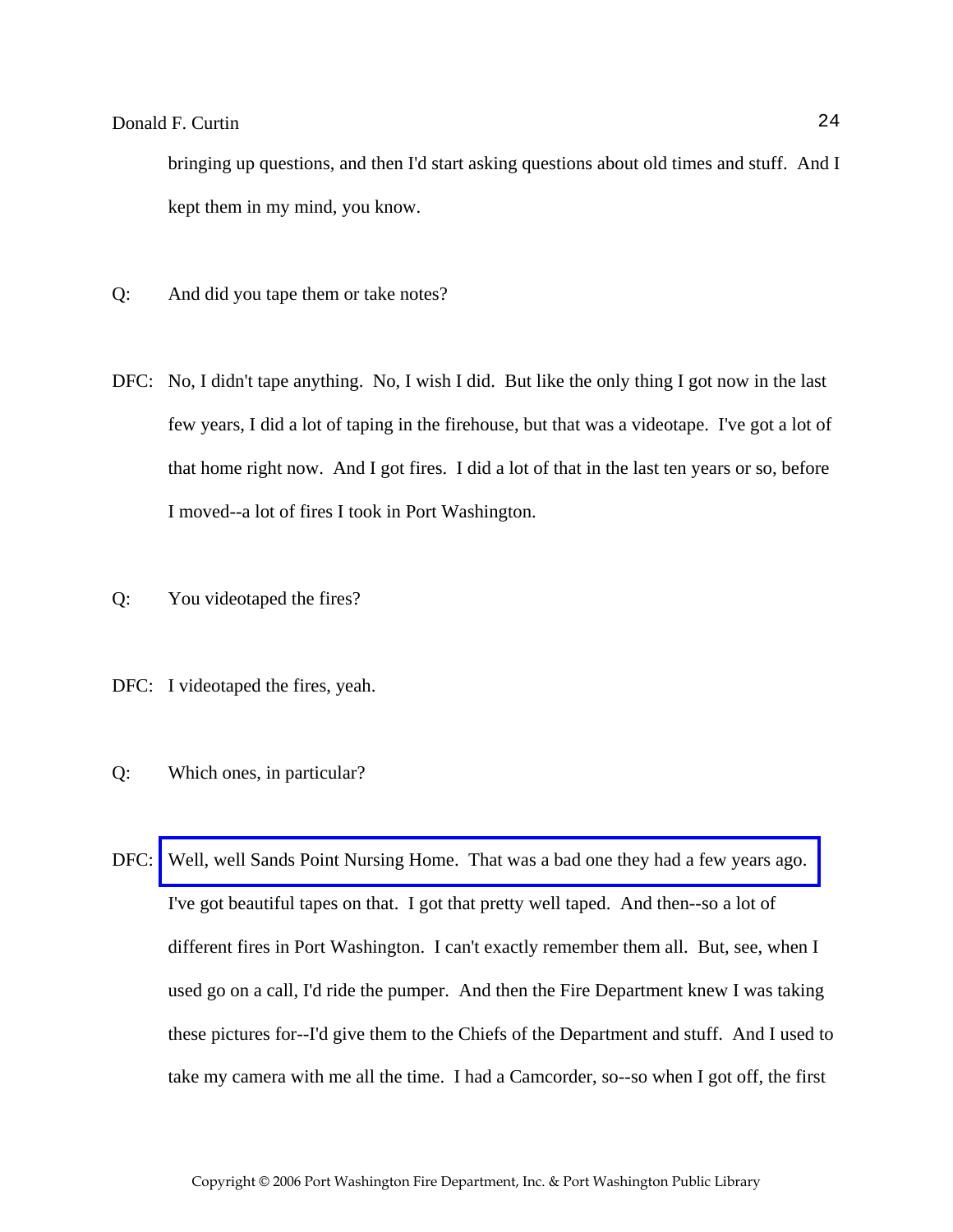thing I'd do is I'd help them. I always stuck with the pump operator first and help them make sure you've got the water hooked up to the hydrant. And if he needs help and everything. Then when I had the free time, I'd take my camera and go around and start taking the pictures and stuff. I've got quite a few of that, the same way with Protection [Engine Company. I'd take pictures of that. When we had our hundredth anniversary in](http://www.pwfdhistory.com/trans/curtind_trans/peco_members047_web.jpg)  1992. And I took a lot of videotapes of that. We went down at the old Guggenheim Estate down in Sands Point down there. What's it called? The Falaise now, is it?

- Q: Falaise.
- DFC: Falaise. I never could remember the name. Okay. You got that straightened out. We had the background of the castle and the old house up there, and it was really beautiful, all in our uniforms and stuff. And I took a lot of video of that. Then when Protection Engine Company had their hundredth party going on at Protection Engine Company, which they had open to the public, and it was beautiful. It was a beautiful thing to have, and I took a lot of video of that.
- Q: Where was that?
- DFC: At Protection Engine Company house, the main firehouse on 14 South Washington. Then, when Protection finally--we had a hundredth anniversary dinner. We had that at the North Hempstead Country Club, and I shot that--all that, too, the video on that. A lot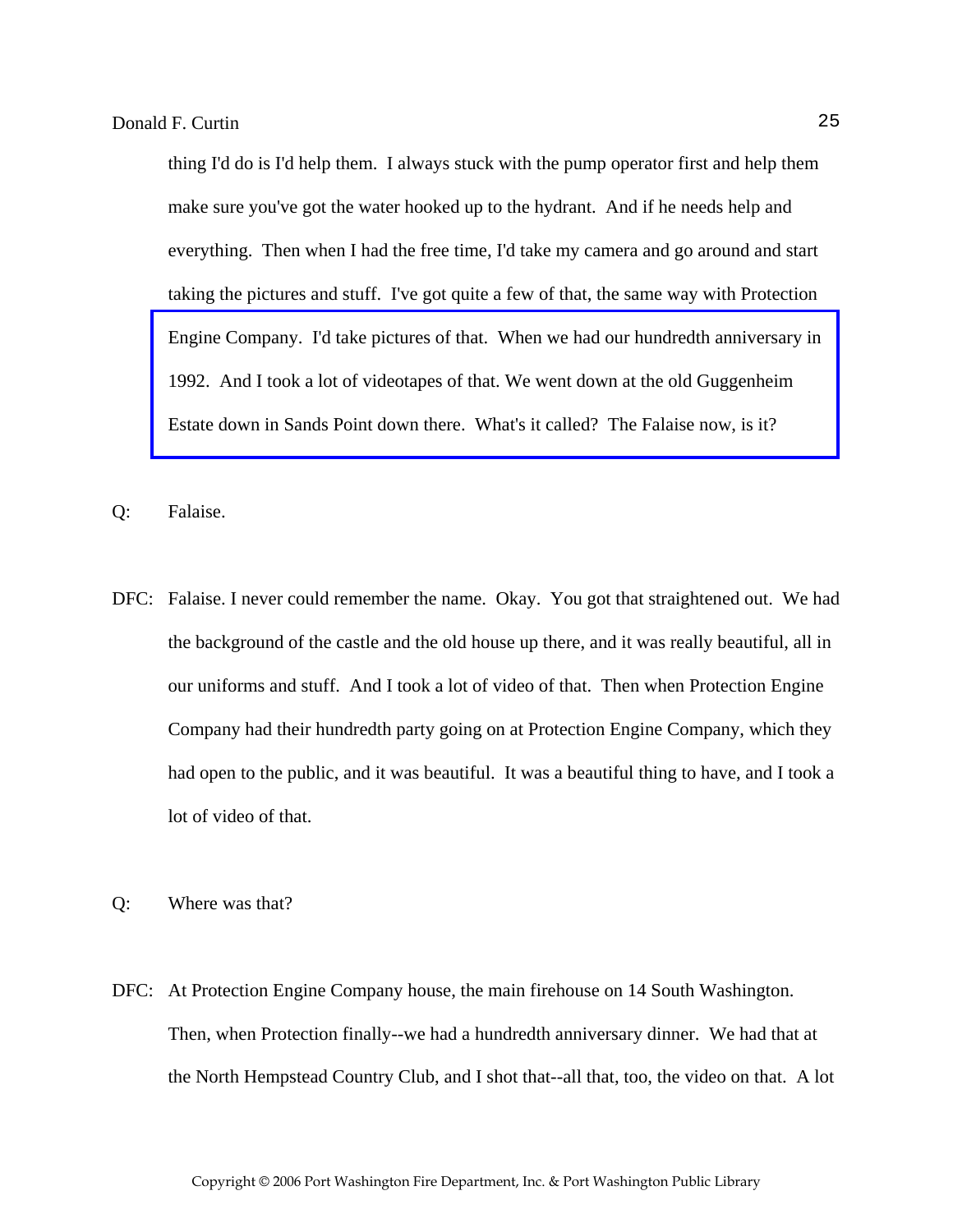of times I didn't get in any of the pictures. I'd laugh, I'd say, you know, "That's why I say I have got a lot of pictures, but hardly nothing of me in them" (laughs) because not anybody was involved taking my picture, you know, and stuff.

- Q: Does the Department have copies of your pictures?
- DFC: Some of them do. I have them home. I was thinking about making some more up, because I think the Port Washington Fire Department's--well, we're talking about it now. They're celebrating--going to be celebrating their hundredth anniversary--when is it?--in 2007, is it? And I've got a lot of tapes home, and I think if I make up different parts of different things going on into one tape or something. Now if the library wants a copy or something, I can send them down some stuff. I've got, you know, quite a bit of it.
- Q: Maybe you should check with Frank, see whether Frank ...
- DFC: Yeah, Frank--a lot of the tapes, a lot of things that you've got here, I gave to Frank, too.
- Q: Yeah, but I mean, I don't know how much more they want, because they are the ones who are directing the project.

DFC: Yeah, right.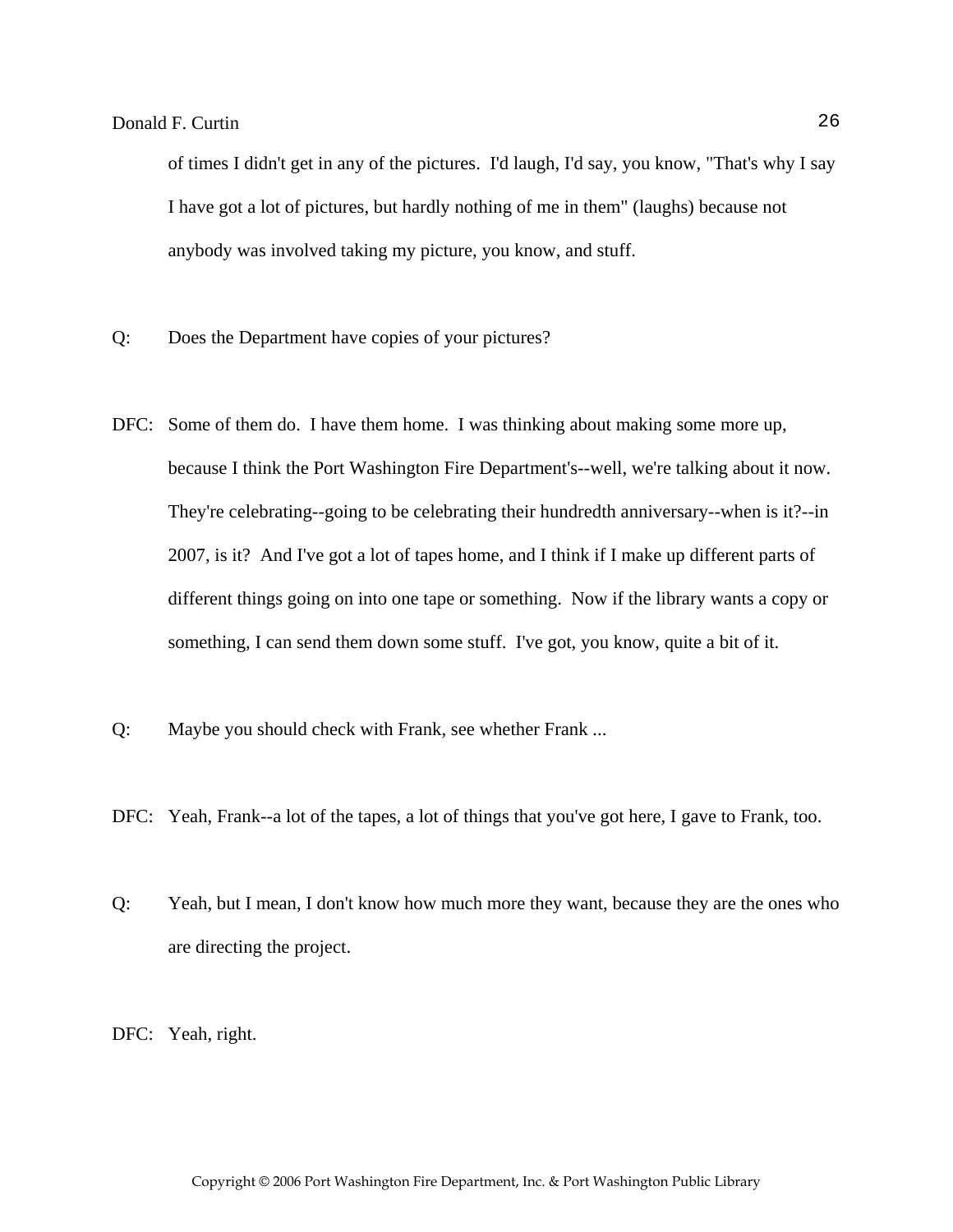- Q: The library's working for them (laughs).
- DFC: Well the library, though, itself, like say they want something or stuff like that ...
- Q: Okay, fine. I'll tell Elly. Yeah.
- DFC: It could maybe take some time, because I'm not the fastest worker. But I've got quite a bit of stuff. I took the pictures and I enjoyed taking the pictures for the guys. It gave me something to do. You know. I volunteered. I told them, I said, you know, it's for the Department. They ended up buying me the tapes and stuff, things like that. But after a while I said "don't worry about it." Just let me do it for you, and I'll give you a copy of it and stuff. And they come out pretty good. And I enjoyed it.
- Q: And what other committees did you work on?
- DFC: Well, I was chairman of the Grave Committee.
- Q: And what did you do for that one?
- DFC: Well that was all over Long Island, learning about firemen that died, you know, not necessarily killed with a fire, but just died of natural causes, just being buried in Port Washington, Queens, or wherever it may be - Elmont. I know we used to go all these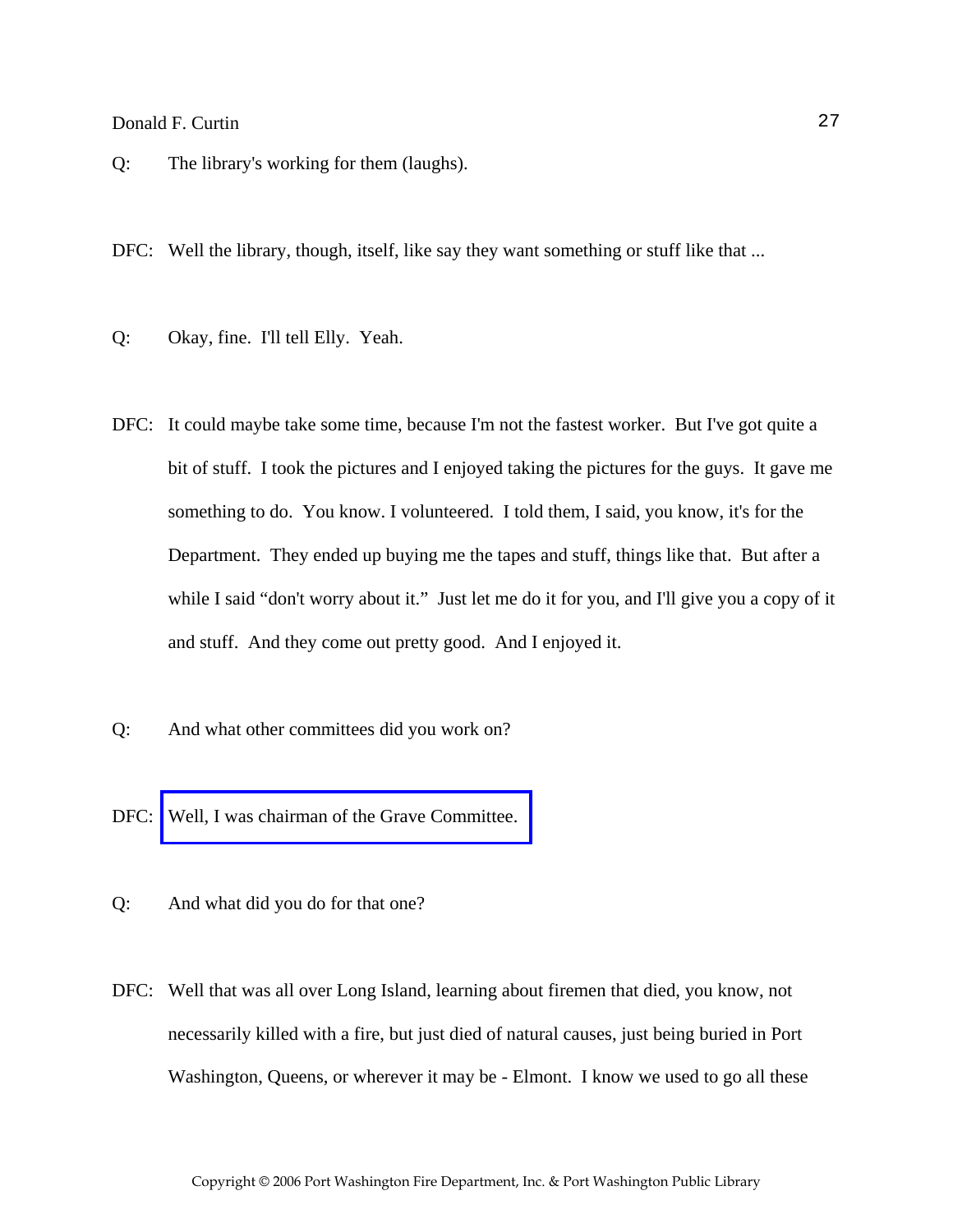cemeteries on Memorial Day, about maybe a week or two before Memorial Day. I couldn't do it all in one day, because we had so many cemeteries. We always had to do it like on Saturday. I had a crew with me. I was the chairman of it. And we'd go out and put a plaque from Protection Engine Company on the grave, there, up on the headstone. And also a geranium on each one. And we'd say a prayer or something, you know. But we always decorated them every Memorial Day weekend, and stuff. And they still do it. Protection's the only one in, I think, in the Port Washington Fire Department that does it. So, at least as far as I know, they still do it. I'll have to ask who's doing that. I was laughing at some of the places when they..you know, they give you a record sheet for the graves, and so we used to go to one in Queens. I can't--I don't remember which cemetery it was. And they used to tell you the graves, you'd go in through the gate. And you'd come to a burnt-out tree stump, it probably be this way. Well, when we first started doing it, that tree stump was there, and we found it. But then the tree stump disappeared now (laughs). Same thing with Holyrood Cemetery in Old Westbury. We went over there to see the graves. I don't remember the name of that one street. It was a side street there, right across, you know, your Holyrood over there, they've got these big lion statues there. So--so they say, well, you're going to look for such-and-such grave, you look off through the fence over there on the side street, and there's business areas there. I don't know if it's a factory or a store. It's got a name on it. And you'll be right opposite that. And all of that. Well, like I say, it worked. But now somebody else bought the place (laughs). So, I guess, today they have a better--better knowledge out there doing that stuff, you know. It was good. and the company gave me some money to do it. You had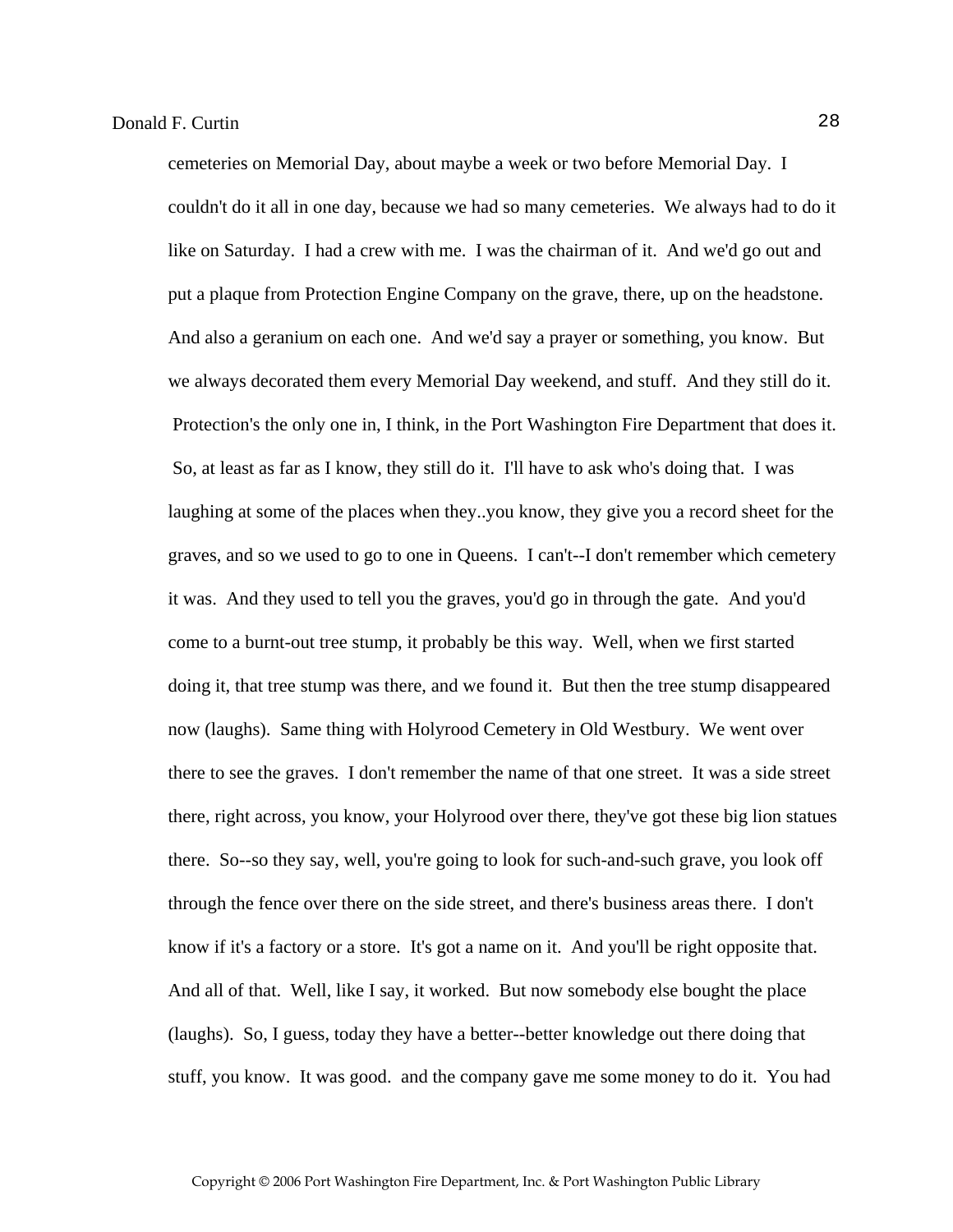to be finished that day on Saturday, and I'd take the guys out and stop in a little restaurant, have a little dinner and maybe a couple of sodas or something else, you know. I enjoyed that. I was on the picture committee with Frank Pavlak and stuff. We'd just- we would take the pictures, of course, and hang the pictures up and stuff. I was on some other committee, and entertainment, which was when they had something going on where they're going to have a little party or something like that, I'd help them on that.

- Q: What would you do on that?
- DFC: Oh whatever they wanted me to do. There was nothing in particular. I mean, if I had to go out and get--order certain things. Say if the committee wanted to give a certain thing, maybe somebody--so much soda, beer, or wine.
- Q: You didn't have to entertain?
- DFC: Huh?
- Q: You didn't have to entertain?
- DFC: I didn't have to do no entertaining. No, no thanks. They'd be throwing rocks at me (laughs). But on the hundredth anniversary, I was on the entertainment committee. You know, helping set up for that, doing things, and running around. And we had a lot of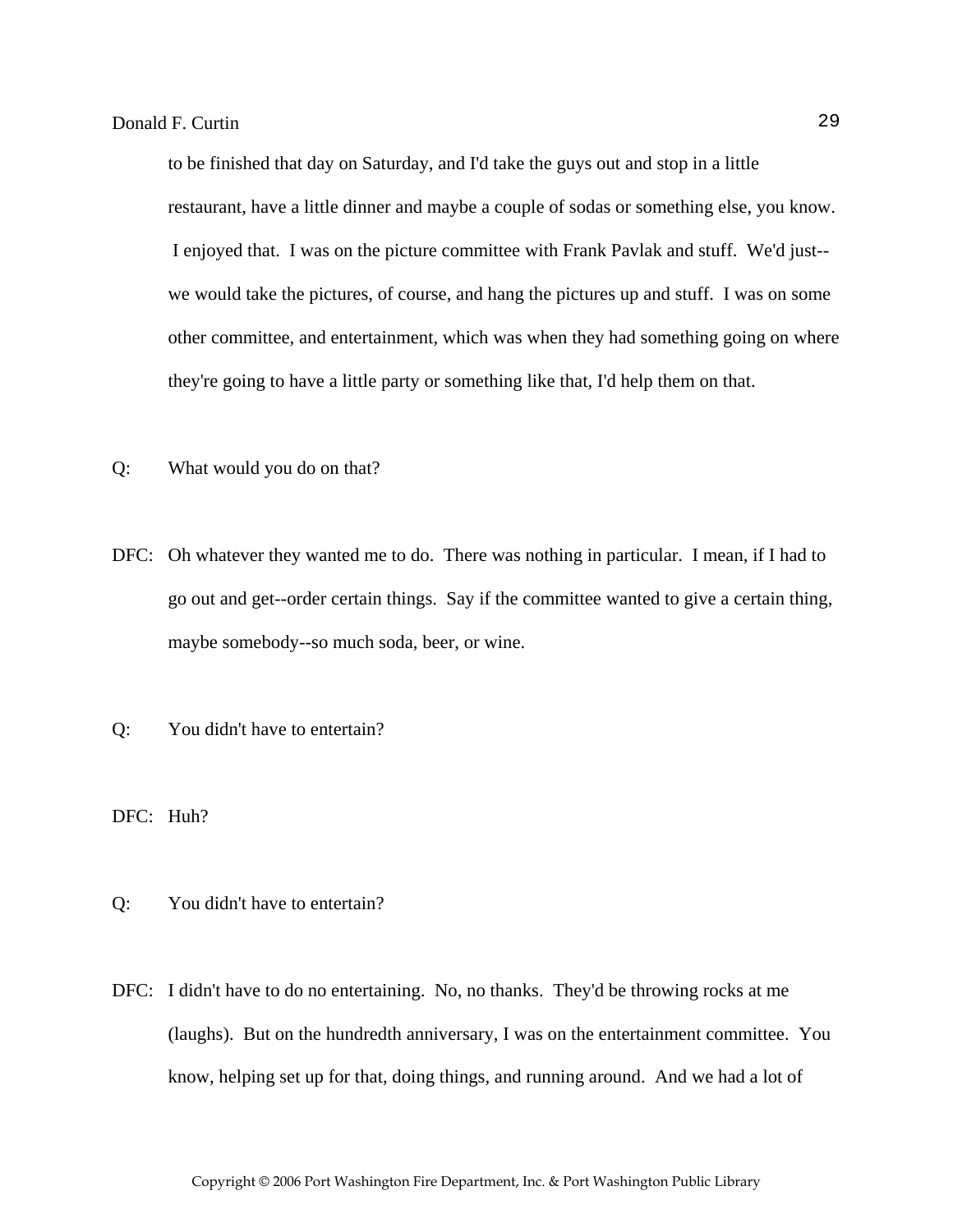little committees and stuff, you know, just doing different things.

Q: You were on the sick committee, too, right?

DFC: Oh, yeah, yeah.

- Q: Can you tell me about that?
- DFC: Yeah, I was on the sick committee, yeah. That was very good. I was glad to see they had that, because somebody who was sick and confined to the home, after so many days, we used to go out and get a basket of food for them. And maybe five or six of us were on the sick committee. Go to the house, and visit him. So it was very good. And I was on that committee. I joined some other committees, but boy, some in my mind right now is a little ...
- Q: Were you ever involved with the Exempt Association?
- DFC: Oh, yeah. I'm a lifetime member of the Exempt Association. I must have at least thirtyfive years now. Maybe forty. Oh, I'd say about thirty-five. I've been on the Exempt Association for thirty-five years. So that's like they give you a little gold, or they gave me a gold card saying, at that time, I got twenty-five year member life card. You had to pay like a dollar or two dollars a year dues. So, after that they stop. You didn't have to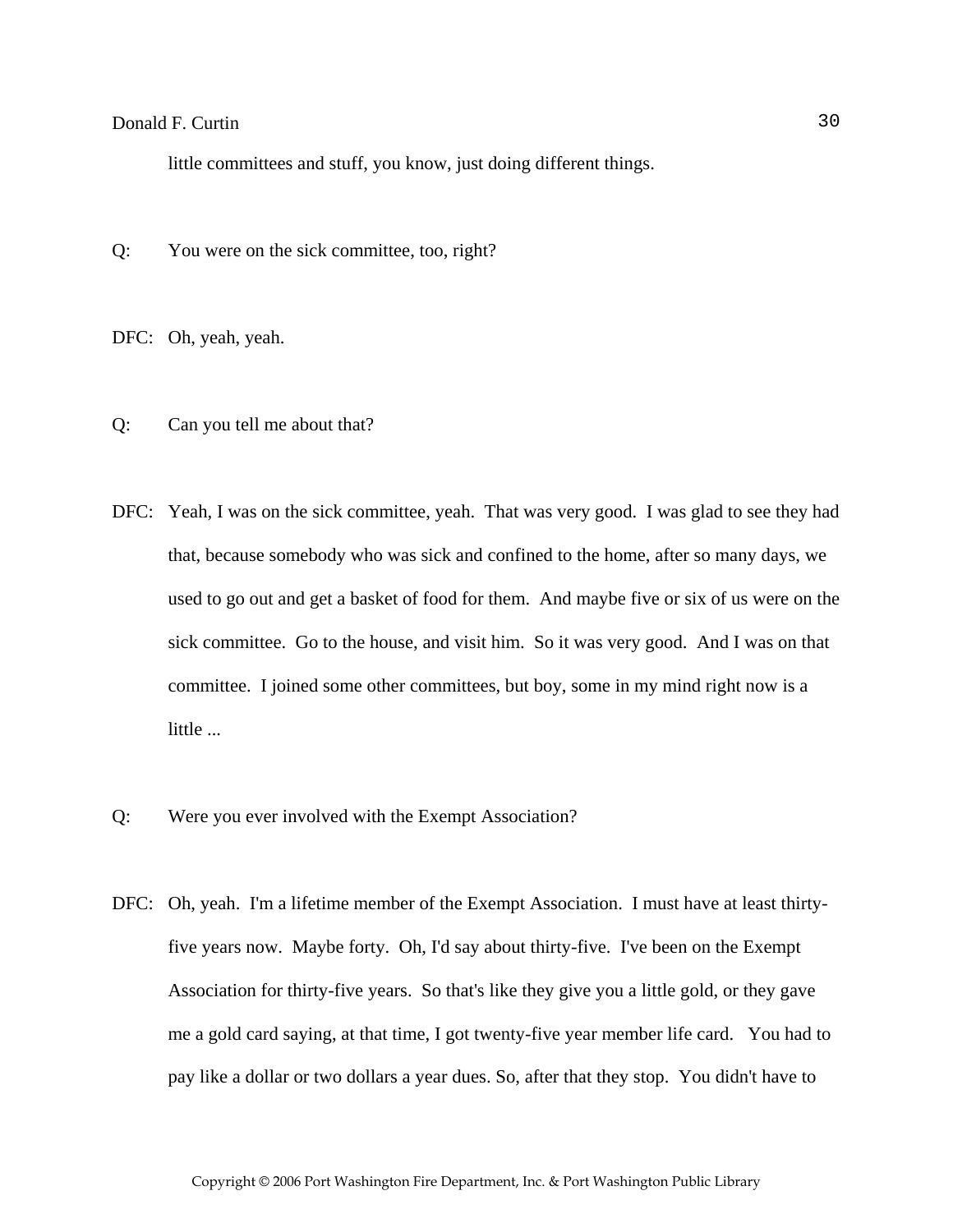pay the dollar or two. So, yeah, I was in that. I'll have to come down there one of these days, come to one of those meetings here too, because they them once a year. Get to see some of the older guys again. So you get to meet the people there, you know. I don't see too many of my friends anymore.

- Q: As an associate member, how involved are you with the company?
- DFC: Well, me and Frank, we still talk about different things. I mean, like if he has something on his mind about the history or something, we'll talk to each other about it, you know. When I think back about some of this stuff and give him some information, or something like that. But the rest of it, I don't really come down here that much, to Long Island anymore, since I've been up there. Maybe two, three times a year. But there's nobody around anymore, like especially weekdays, you come down and everybody's working, of course, you know except for some of the older guys and stuff. Of course, you don't see that--a lot of them are passing on now. But, yeah, me and Frank, we still get together on different things, if I need information or something, just from thinking about somebody or something. Now, like, I don't know, just one of the guys, Arthur Poole. They just put him up at the Firemen's Home in Hudson, New York just recently. So, of course, Arthur Poole and me, we were good friends and stuff. He went up there, so Frank told me he was up there, so me and my wife, we went up to see him. He was so glad to see us. Real glad to see him, of course. It's not that far a drive--maybe an hour and a half away from my house, something like that. Maybe a little less. Yeah, we go up there. We do it--me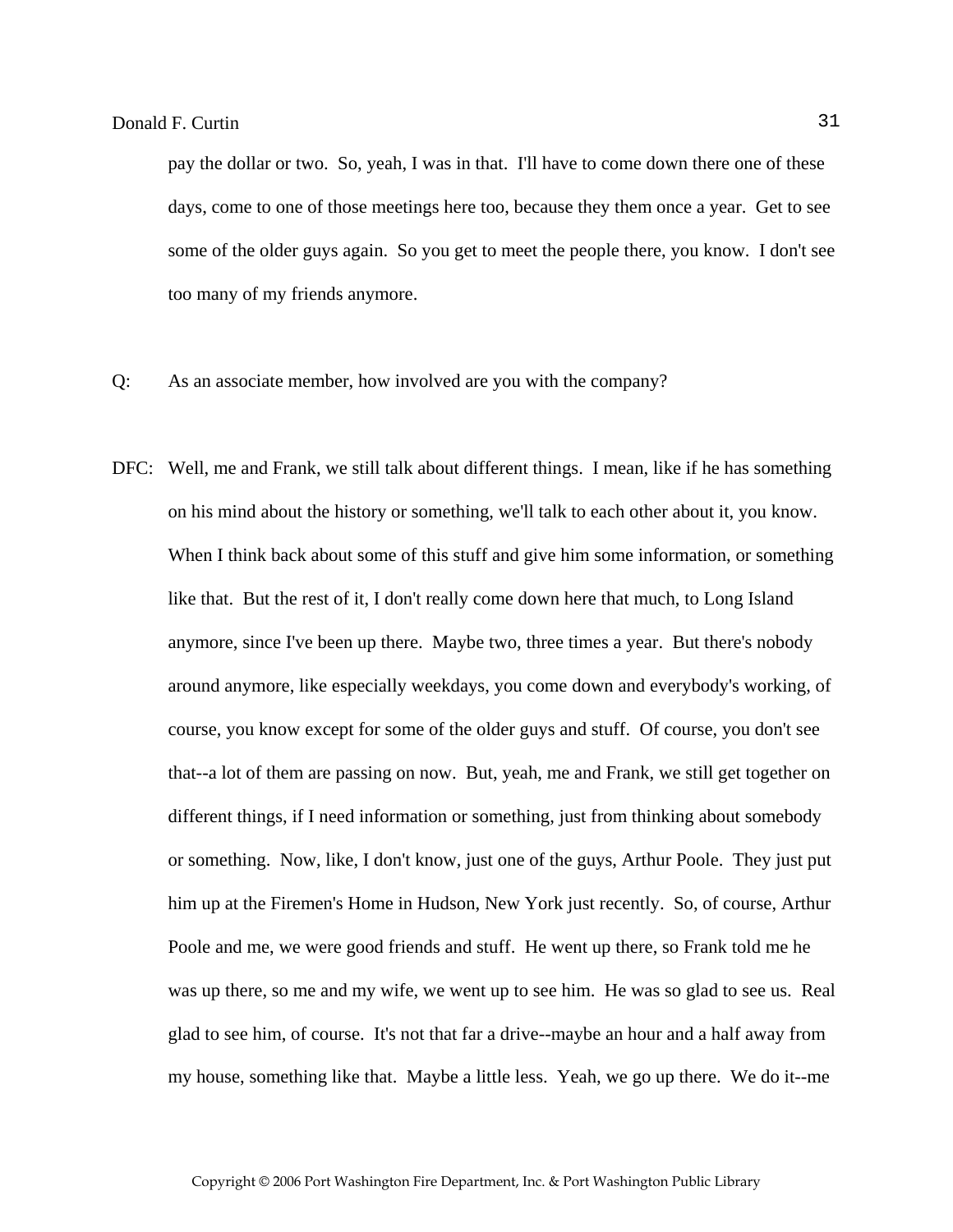and my wife. We'll probably drive up there maybe for Christmas, you know, to see him again. But Frank lets me know what's going on, or if anything comes up, you know, he asks me something, or I ask him stuff. We both have always had a really good thing between me and him.

- Q: Good. Excuse me. I have to turn the tape over. ... [END OF SIDE A; BEGIN SIDE B] ... What were the biggest changes you saw in the Department over the years that you were a member?
- DFC: The biggest change? Well, there used to be only three companies originally, of course, when I got in--Protection Engine Company, Flower Hill, and Atlantic Hook and Ladder. Then, I guess it was back in the, I would say mid-'60s or late '60s, I think, the Fire Medics squad came in. So that was a big change because--it was a change in a way--it didn't ever bother me--but it was a change in a way, because then you had a lot of women come in too, and at that time, we didn't..I think we had a woman in our company at the time. I'm not sure if she was in there before the Fire Medics or not. But it made no difference to me, because I got along with them all. But I..I used to be very active, when you mention I'm talking about the Fire Medics now. Years ago, we didn't have the Fire Medic Company. So I was very active on the ambulance also in Port Washington. In those days, you could go out with fire calls all day long, but the Port Washington Police was our dispatcher at the time in those days, and they used to call at your house, directly call me up and say they got an ambulance call at such-and-such street, and at that time we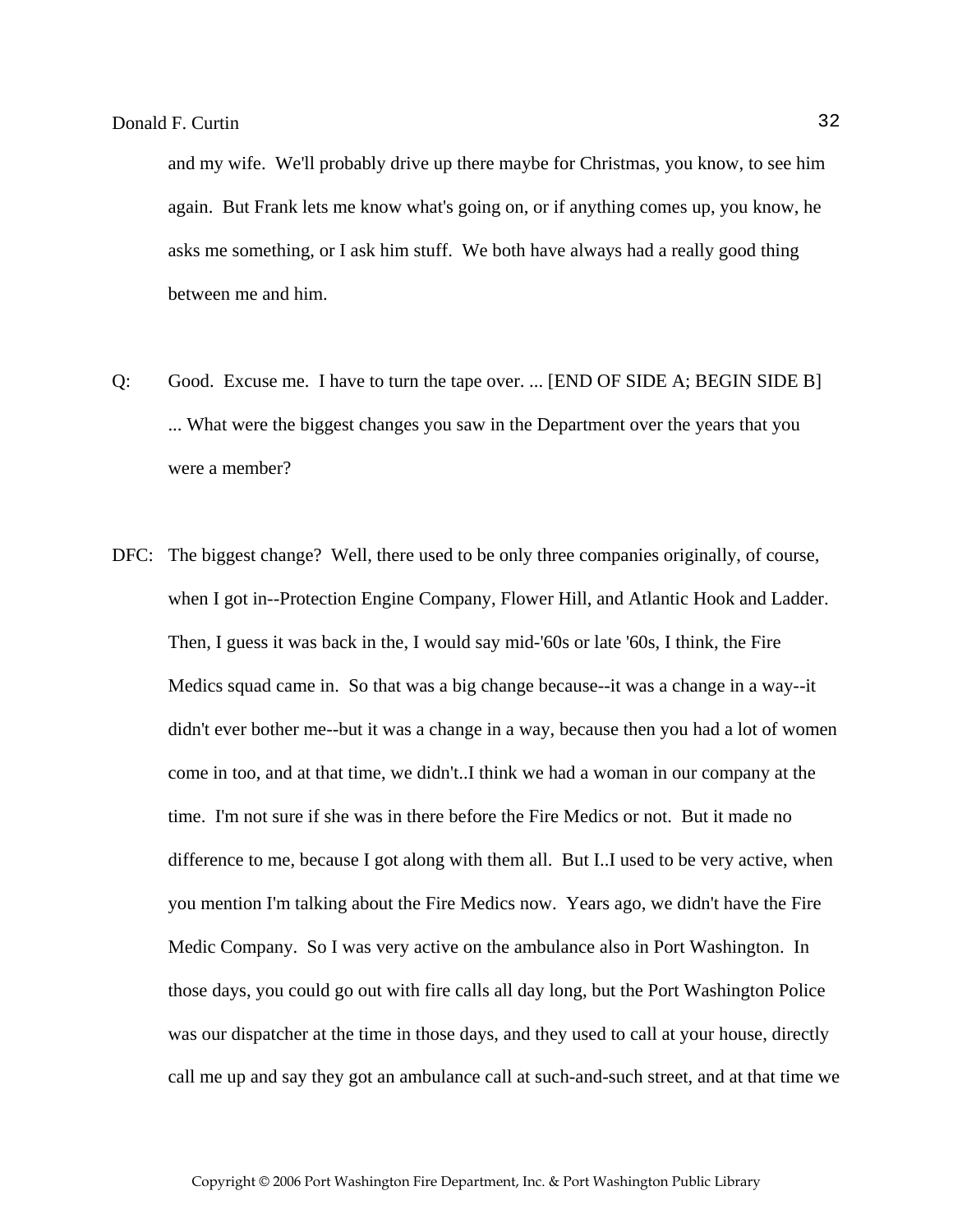kept the ambulance up on Irma Avenue. Bill Hewitt used to have a garage up there. I think there's a gym up there, at least right before I moved. I think there was an exercise [gym or something up there on Irma Avenue there. And the ambulance would be up there.](http://www.pwfdhistory.com/trans/curtind_trans/fmco_vehicles18_web.jpg)  So, we used to get called two or three o'clock in the morning, and sometimes you'd get four or five calls a night and it'd be the same couple of guys that took the call. Maybe two guys, three guys, according to what the call was, you know, and stuff. So, yeah, I was very, very active in that.

- Q: Well, had you gotten training?
- DFC: Yeah, well, we didn't have the training like they have today. Today, they've got excellent training and stuff. But we had Red Cross training, which would have been mostly a little First Aid and stuff, and with the use of oxygen and all that stuff, but ...
- Q: And with what?
- DFC: We had to put, you know, use oxygen masks on people, or something like that. And I don't know. I guess we did take up some CPR [cardiopulmonary resuscitation] in those days, too. I guess up towards the end, things started improving a little bit more. But then, I guess they figured that the town needs a more active squad, because, you know, you couldn't depend on them guys all day long to handle it. But we did. But today, they have excellent training now, because they train at the hospitals and everything else. They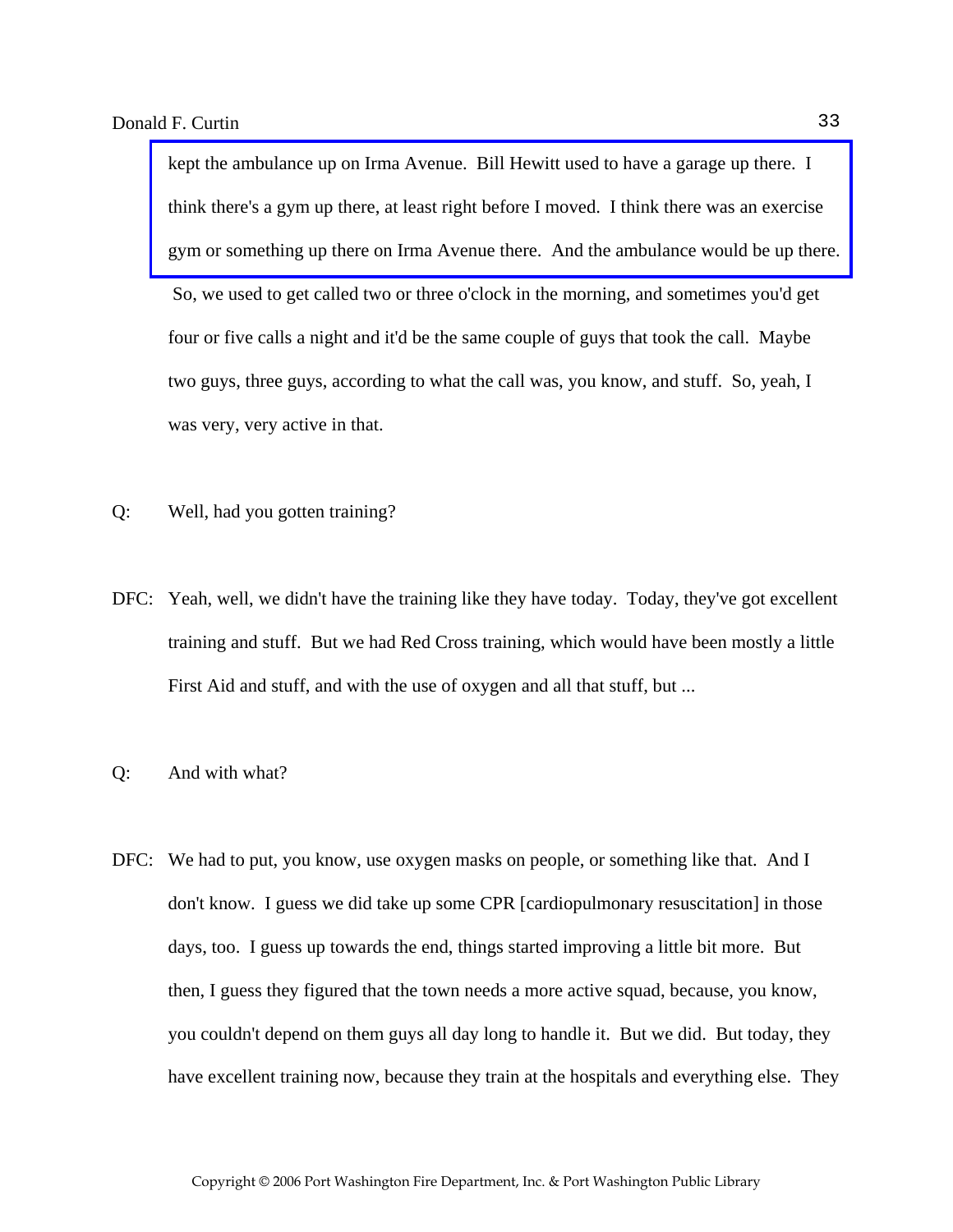go to the CPR class--not CPR classes, but EMT [emergency medical technician], AMT [advanced medical technician] and all that. And so -- You know, they've got excellent- and now, I don't know how many ambulances they have here in Port Washington now. I think somebody said three, maybe possibly four. But there's times there, you'd be having a hard time getting the ambulance out, even with all the membership you have to have down there. I mean, I don't know why. I mean, they sleep--I think they--I believe they sleep down there at the headquarters at night-time and stuff, which we never had that stuff, you know.

Q: What are some of the ambulance calls that you remember, in particular?

DFC: Well, the one--one was a combination ambulance call with a fire, but I went and got the ambulance. It was-- we had a fire down, I think it was North Drive. I think that's off Plandome Road, down here along the bay. They had a house fire that night, and it was a real bad one, really bad. We lost three kids in that fire. So, when we got there, I was on the pumper, and the ambulance didn't roll. Well, actually it didn't roll, but it didn't--and it didn't make any difference because what happened, and they'd send me up to go get the ambulance to come down. But, then I think they believed the children were dead when we got there. So it was a real sad thing. I mean, I mean, I've been at plenty of auto accidents and attempted suicides, or something like that. But that one down there, that done me in. I know that night, you know, was a really sad thing to see three young children. And that was like two or three o'clock in the morning.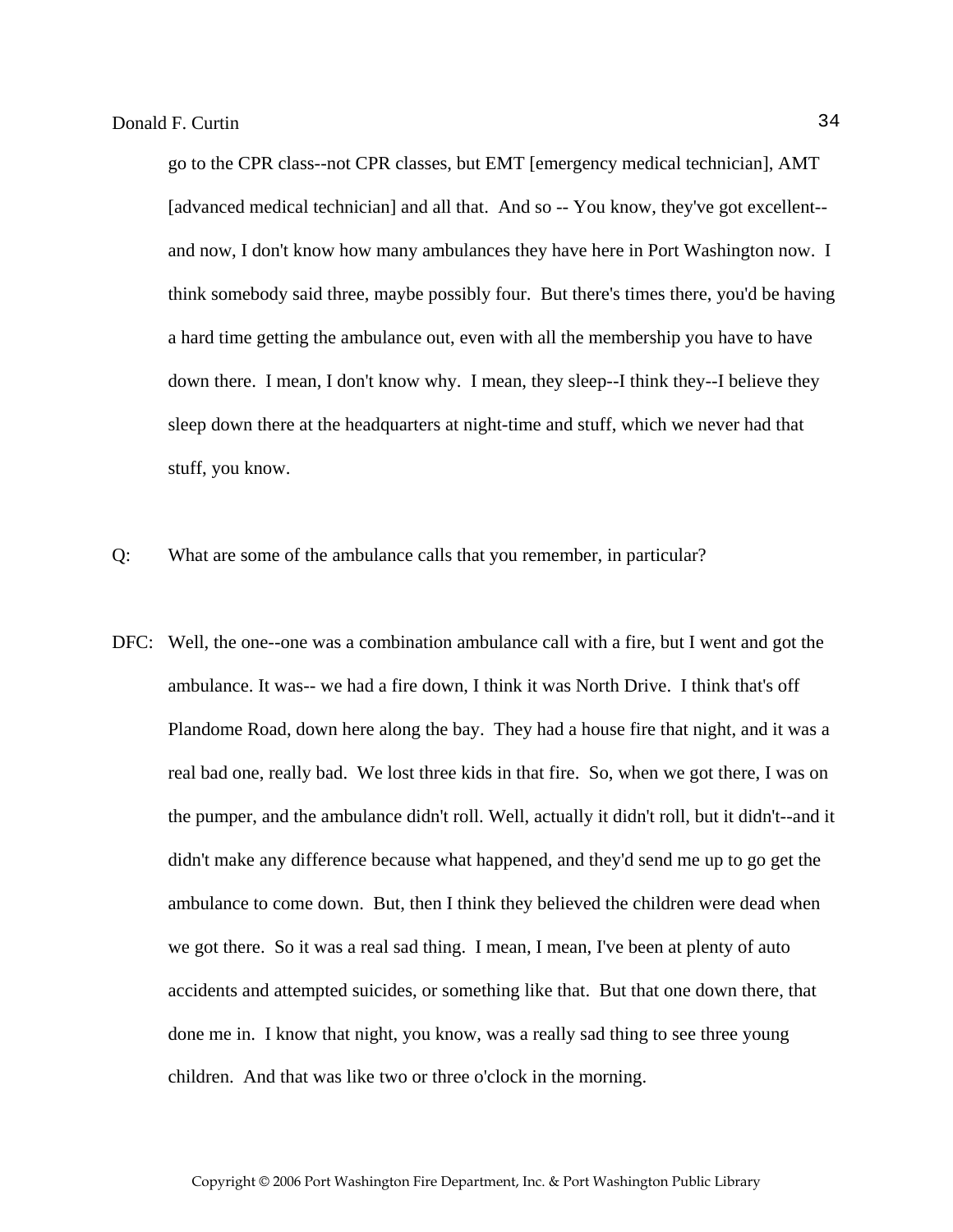- Q: Well, how--how did you deal with that kind of trauma?
- DFC: [Well, you have it on your mind there for a while. You know, it hits you a little bit at that](http://www.pwfdhistory.com/trans/curtind_trans/nday881127_pz.pdf)  time, and stuff. The same thing when Bobby Dayton got killed on a fire up here on Main Street back ten, twelve years ago, or somewheres around there. I'm guessing. And I was on the first pumper, too, from Protection. It was a Saturday morning around eight o'clock--somewheres around there. And I actually was on nozzle again at the front door and stuff. And then Bobby, later on, we found out he was trapped and he got killed. But they--I can't remember the word, correct word for it--it's after the fire was put out, the Nassau County had a--remember there was an expert that come in?
- Q: For crisis intervention?
- DFC: Yeah, right, right. He come in to talk to all of us and explained to us, you know, because all--a lot of us were all shook up then, you know, and stuff. So, it calmed you down, I guess, some, but then still you'll never forget it as long as you live and stuff. It was something that you--you've got to live with.
- Q: Were you there when he was brought down?
- DFC: Oh, yes. I was--yes, I was out in the front of the building when they brought him out the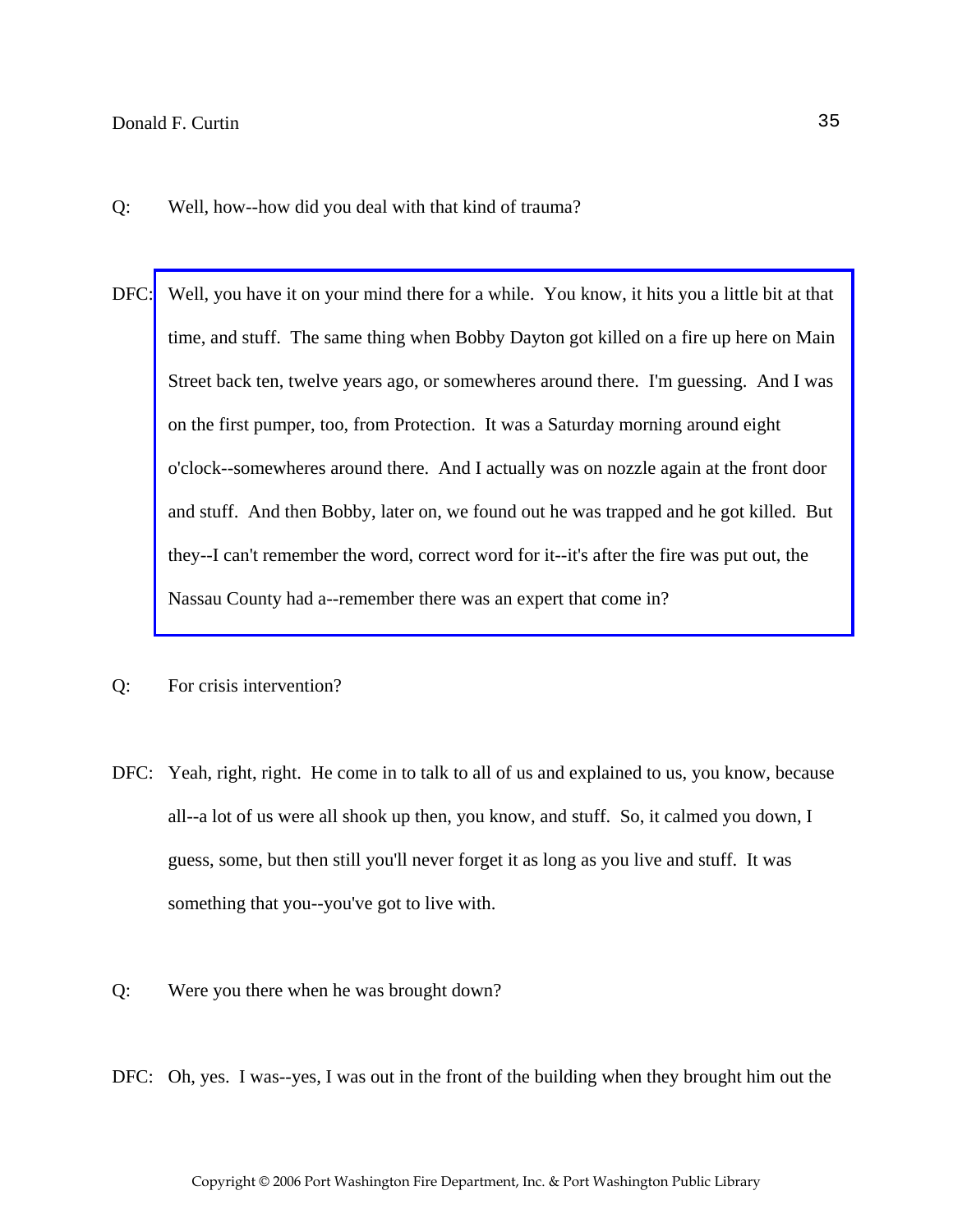rear door and stuff.

- Q: And did you know right away that he had died?
- DFC: At the time, I didn't know too much, because we--you know, it was such a fire. It was a bad fire. And if you're working in the front of the building, and you had guys working inside; you've got guys working out in the rear. So you don't know what's going on back there, of course, you can't see what's going on. But we knew there was some kind of a commotion going on there, because the word got spread around to us and finally caught up with us that, you know, that he was missing and they were searching for him, and they found him. But he was already dead when they found him and stuff. Smoke poisoning, I guess, killed him and stuff. And it was a shame. Something you don't know.
- Q: So then, as soon as you finished working on the fire, what did you do? Did you go back to the firehouse, or did you go home or ...
- DFC: We went back to the firehouse, because we had to go straighten out the equipment, of course. You know, we had to straighten out the equipment. Then, they announced that we were going to have this session later on during that night. That the county was going to give us and stuff. So, I went home, you know, talked to my wife. Then later on, a couple hours later, we went and all got everybody from the whole department. But they talked to us about it and stuff. It was sad. It was very sad and stuff. But, there's a lot of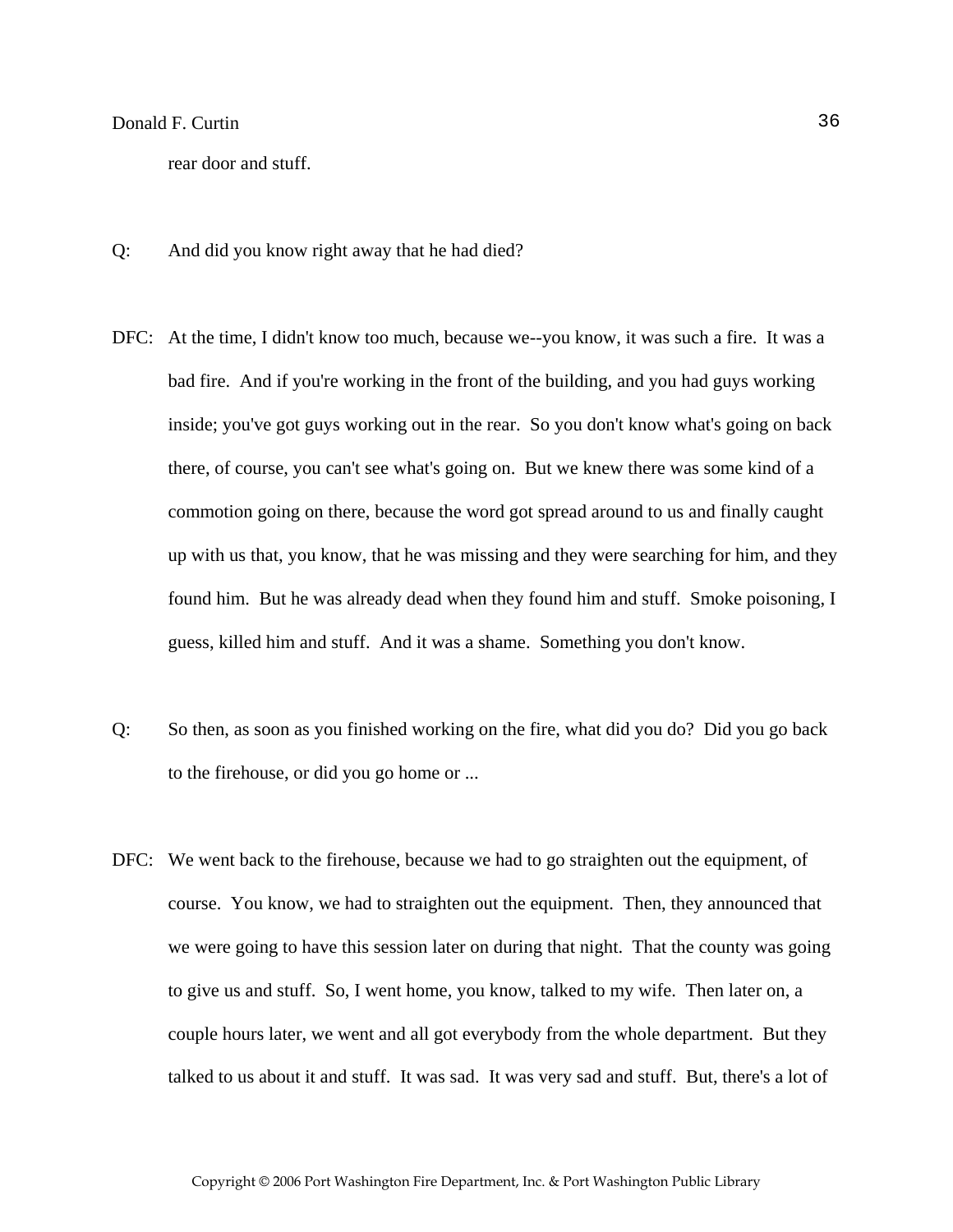bad fires, too. I mean, we had one back in, oh, maybe 1962, '63, down in Sands Point. It was on a Saturday morning maybe about eleven o'clock in the morning. Started out as a brush fire. I think it was off Hills Dales Lane, and it was--you know, it started out as a brush fire, and I guess the wind picked up and it really started making a real big brush fire. Well, it burned a house down that was called the Van Warts Estate. But it was an abandoned house. I mean, nobody was living in there. But it was a big, big old one--old wooden one. Matter of fact, we had to cut trees down just to get in there with the apparatus, because everything was growing all around the thing. And that was--that was quite a place.

#### Q: Was anyone injured in that?

DFC: No, not that I can think of. No, I don't think so. Because the way she was going, we was outside fighting it--fighting the fire from the outside, and we couldn't put nobody inside of it, you know. Of course, we had a hard time getting water, because it was--you had to go down the road to Sands Point. We used to have, a lot of times, lay three, four thousand feet of hose just to get to a house fire down there before they put the water mains in. These fires, all the hoses (laughs), sometimes we'd have five thousand feet of hose we had to pack on the trucks, you know. And just that had to be done, but we did it.  [And we had a fire--Bradley's Restaurant.](http://www.pwfdhistory.com/trans/curtind_trans/peco_fires001.jpg) Yeah, and at that time, I lived on Covert Street, on Covert and Jackson. And, like I said, we didn't have none of this pocket pagers, and the horn goes off. We had no idea where the fire was. So, you got to go to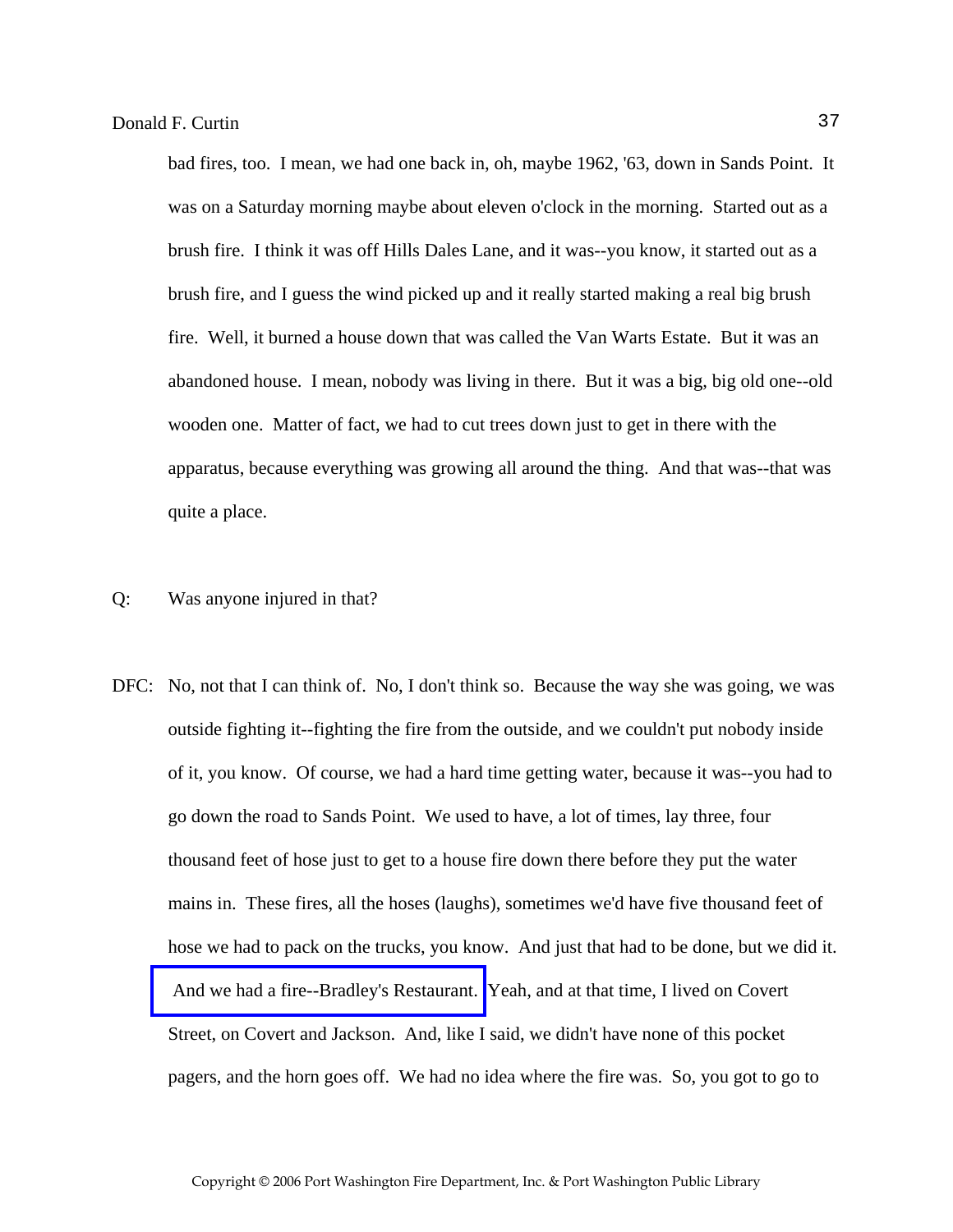the firehouse up here on South Washington Street, Protection, right. So I jump on the first truck, and because I was the driver that night, with the pump operator. So they told me where it was, located at Bradley's Restaurant down there. Of course, I didn't see any fire when I came out. I wasn't even looking, because all I wanted to do is get in the car and come to the firehouse. So, drove down there, and that was--that was a spectacular fire. That was a really--at first it didn't look too bad, but I believe the gas service erupted inside the flame and fed it--fed the fire where we couldn't shut down. But then it started snowing that night. [And Protection had, at that time, a 1937 American La France](http://www.pwfdhistory.com/trans/curtind_trans/peco_trucks022.jpg)  Pumper. I think it was a five hundred gallon tank pumper. And they put it on the edge of the town dock and dropped in a suction hose and started, they call it drafting, where they suck the water out of the bay. And compared to some of these new trucks they've got today, that old truck was pumping the water through, feeding the rest of the pumpers up there at the scene. And you were like idling the engine. The engine was idling. Just so quiet. Nice little sound of the engine going. Not racing like sometimes you hear pumpers, they're racing. But this truck was just idling. That truck was doing its job. 1937, a little thing; I'll never forget that. And speaking about the fire trucks, now I'm going to tell you a story. This one here, this was a cute one too. We had a 1948 [American La France. And I went to a meeting down there. We used to have our](http://www.pwfdhistory.com/trans/curtind_trans/peco_trucks023.jpg)  meetings--I don't know if they still do--I guess, on Thursday nights, once a month, the first Thursday. So, I'm walking into the firehouse, and they had a sign on the 1948 American--"Truck out of service." So they'd disconnected the batteries and everything so nobody could take it. So something was wrong with it, and they didn't want to use it. So,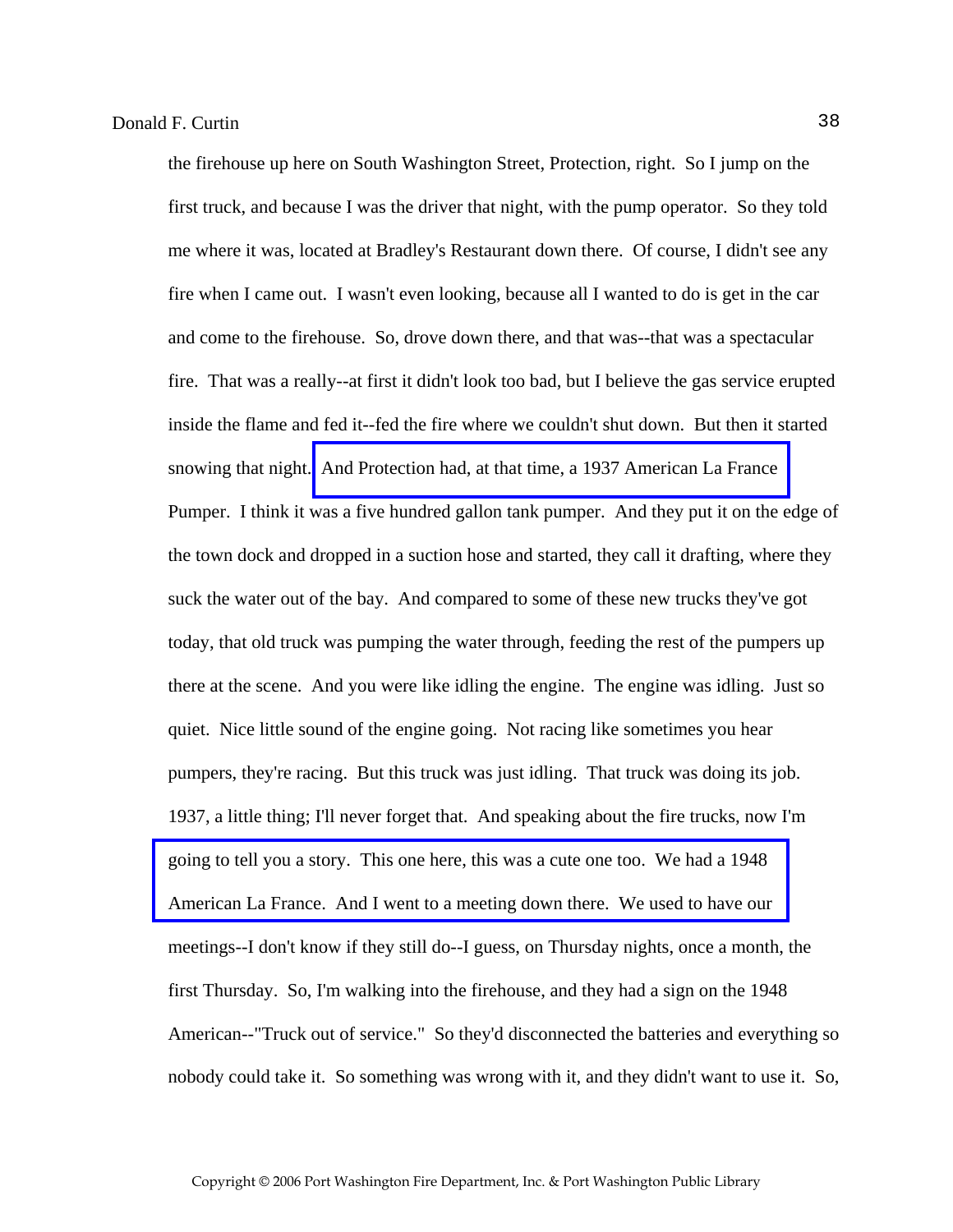we're at the meeting. We're at the meeting, and the horn started blowing, general alarm for a house fire. I can't remember exactly where the fire was. Thank God, it wasn't--I don't think it amounted to anything. Because we had maybe sixty, seventy guys at the meeting. Now, we had--at that time, we had three pumpers over in the firehouse over here on South Washington Street. So the horn's blowing, and the guys all run, they're all jumping on this--we called it "Number Fourteen," American La France. Were all jumping on it, and there's signs all over it--on the windshield and everything. "Don't start truck." "Truck won't start." It's out of service. That ain't going to stop them. They open the door. They got a bunch of guys behind it, and they're pushing it. They pushed it down and make a right turn, and go down Prospect--Webster Avenue here. Now, they're going to--trying to push it down the hill going down Prospect, and they're trying to get that truck started. No way they're going to get that truck started, right? I just stood there just looking, I'm saying, "What a bunch of ..." (laughs). It was funny. It was funny. It was really good, you know. But things--things like that happened, you know, and--but I couldn't believe what I seen (laughs). But ...

- Q: Remember any other funny things that happened?
- DFC: Yeah, one guy came in with the same truck. I think it was the American La France--the '48 American La France. And he put it in reverse, and he almost went through the wall. Just misjudged himself or something. And there was other things, too, but I just--I just can't remember a lot of them. I mean, I wish I could tell you some more.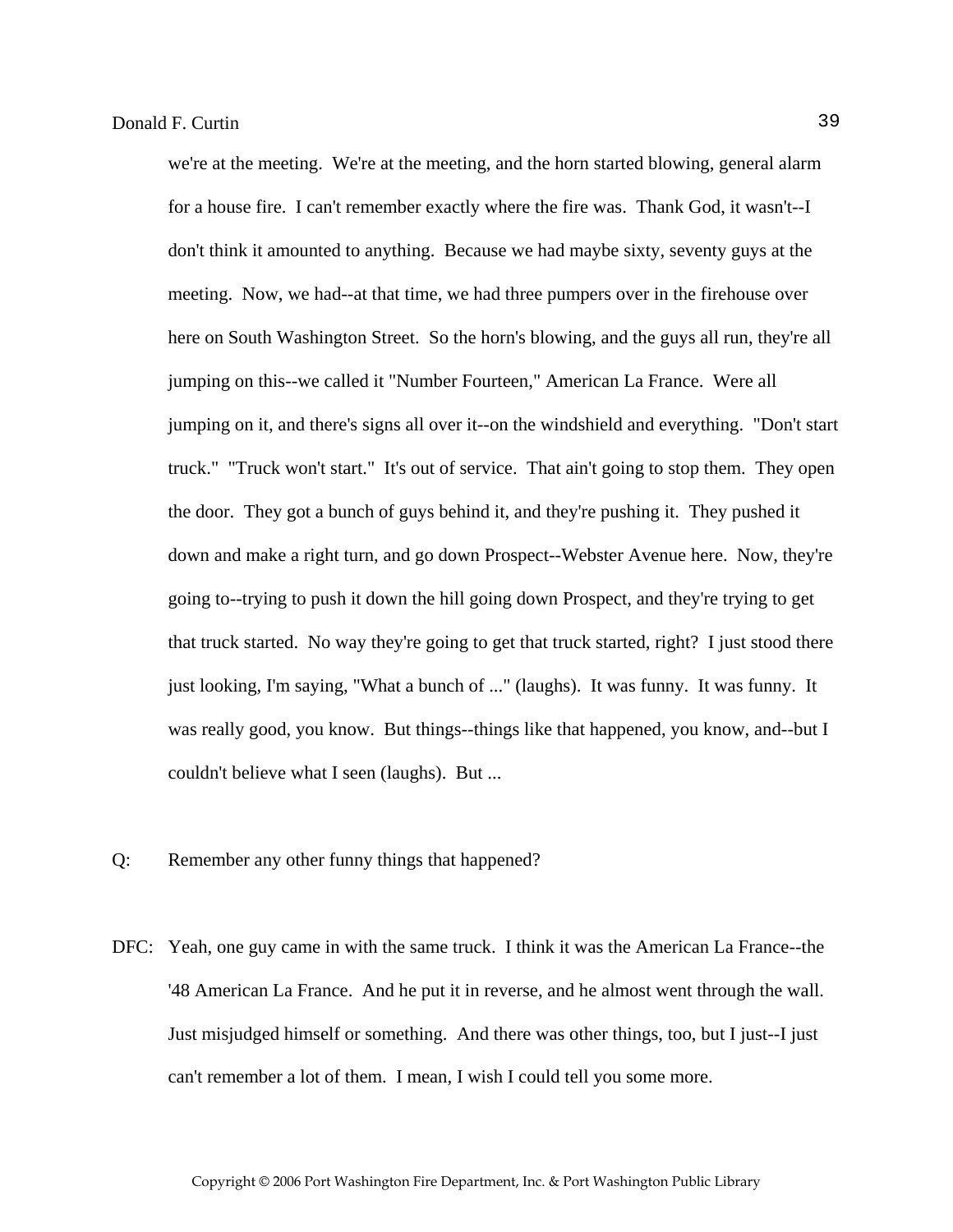- Q: Like any jokes that the guys would play on each other?
- DFC: Well, I had a nickname, then. I used to take a lot of kidding about it. And it didn't bother me. In a way, sometimes it--I'd get a little--I wouldn't say I got upset about it, because- but I think back in 1955, before I joined the Fire Department, I was ice skating here on Baxter's Pond. And I wasn't--I wasn't a good ice skater. And I fell down and I smashed my arm up real bad, and I had it operated on, but they couldn't do nothing with it, and it was--everything was going with the elbow, so I can't move my arm. This is the best I can do it.
- Q: You can't straighten it out.
- DFC: Yeah, right. Correct, right. So, even though I knew that the Department knew about it, they still let me come in, because I can do things. I can do things. I mean, because I'd work around and everything next to you. It's just that I can't move it, but I'm not--I'm not handicapped. I'll put it to you that way. Well, they gave me the nickname of "Crooked Arm," you know. And you had the guys, you know, all the time making fun of my arm-- "Crooked Arm," and stuff. And sometimes it would bother me once in a while, because, you know, I'd say, geez, you know, I don't, you know, feel like being called that. But, I mean, it's something I lived with. I probably could have it operated again on today, but that's over fifty years now. I don't know how many more years I've got to live; I might as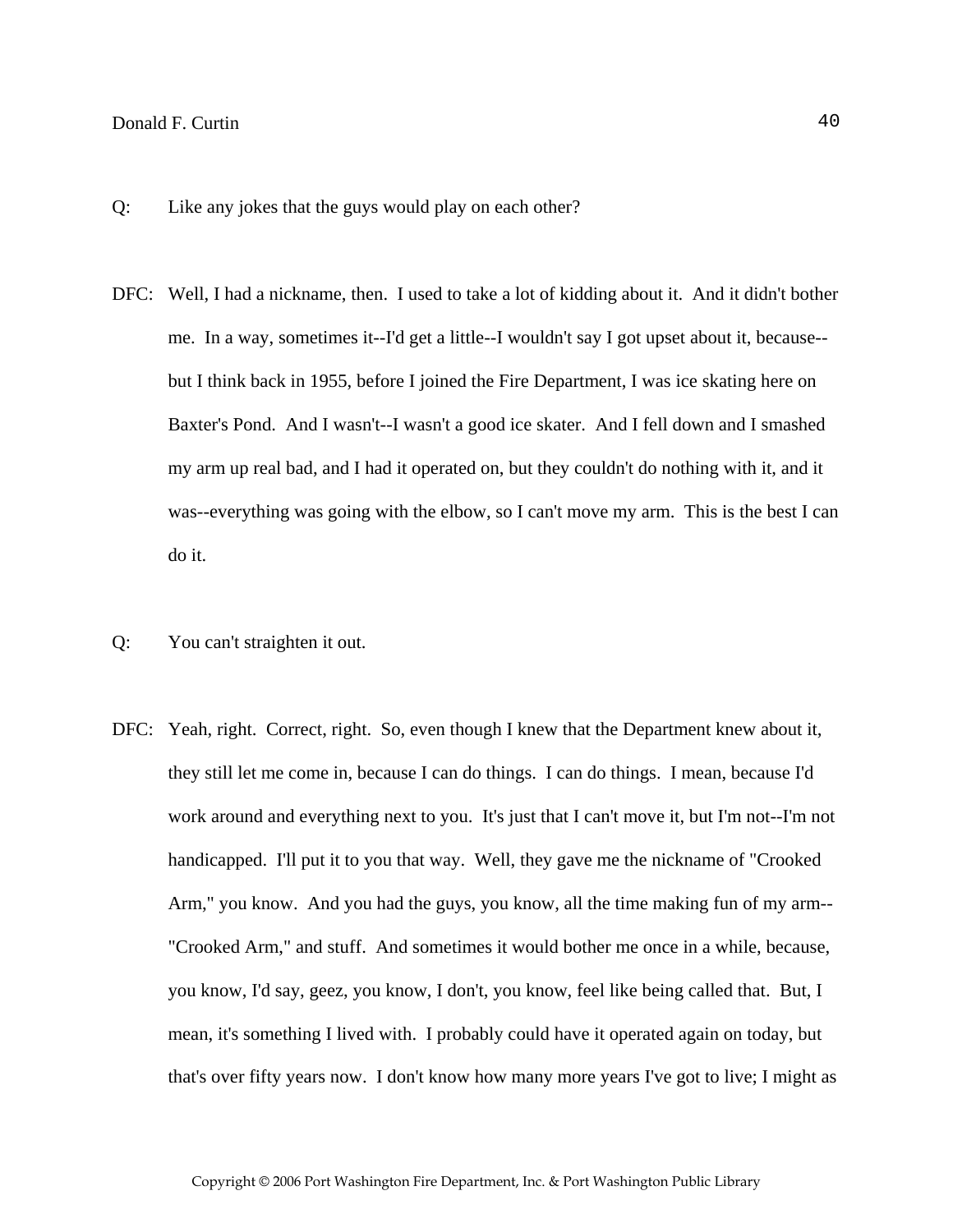well leave it alone, right (laughs). But, the name--that's the name they gave--"Crooked Arm." We had a beer mug made up that had said Protection Engine Company on it, but also "Crooked Arm" written on top of it (laughs). But I requested that, because they were calling me that, so I said, well, you know--they said, "Well, you want to put a nickname on it?" I said, "Well, you call me that all the time." And then, when me and my wife got married, and we were walking up the aisle--we got married out in East Northport, Catholic church over there--and walking around --Dirty Harry was at my wedding, he didn't care where he was. He's going to make that wisecrack when we walk up the aisle about that crooked arm. So (laughs), and with a few choice words with it too (laughs). But, no, that's--I had the nickname. That stuck with some of the guys. It stuck with some of the guys. And some of the guys did, I enjoyed them saying it, because I--and now they're dead and now I miss them. I miss them. I mean, Al Weyant, he was an ex-Chief in Port Washington, and he was good. He was a good Chief, and he was a good Captain, and, you know, sometimes they'd discuss something at the meeting, and there'd be something petty and they'd be arguing over it. And he used to bang the gavel down and say, "I've got till three or four o'clock in the morning. I'll stay here all night," because he ran the meeting, you know. He didn't care. He'd just bang the gavel down and say, "Just keep talking. I've got all night. I don't care," you know, but.. Yeah, we had good laughs, and, like I say, there was--still, still miss it, though.

#### Q: What would you say was your best day as a firefighter?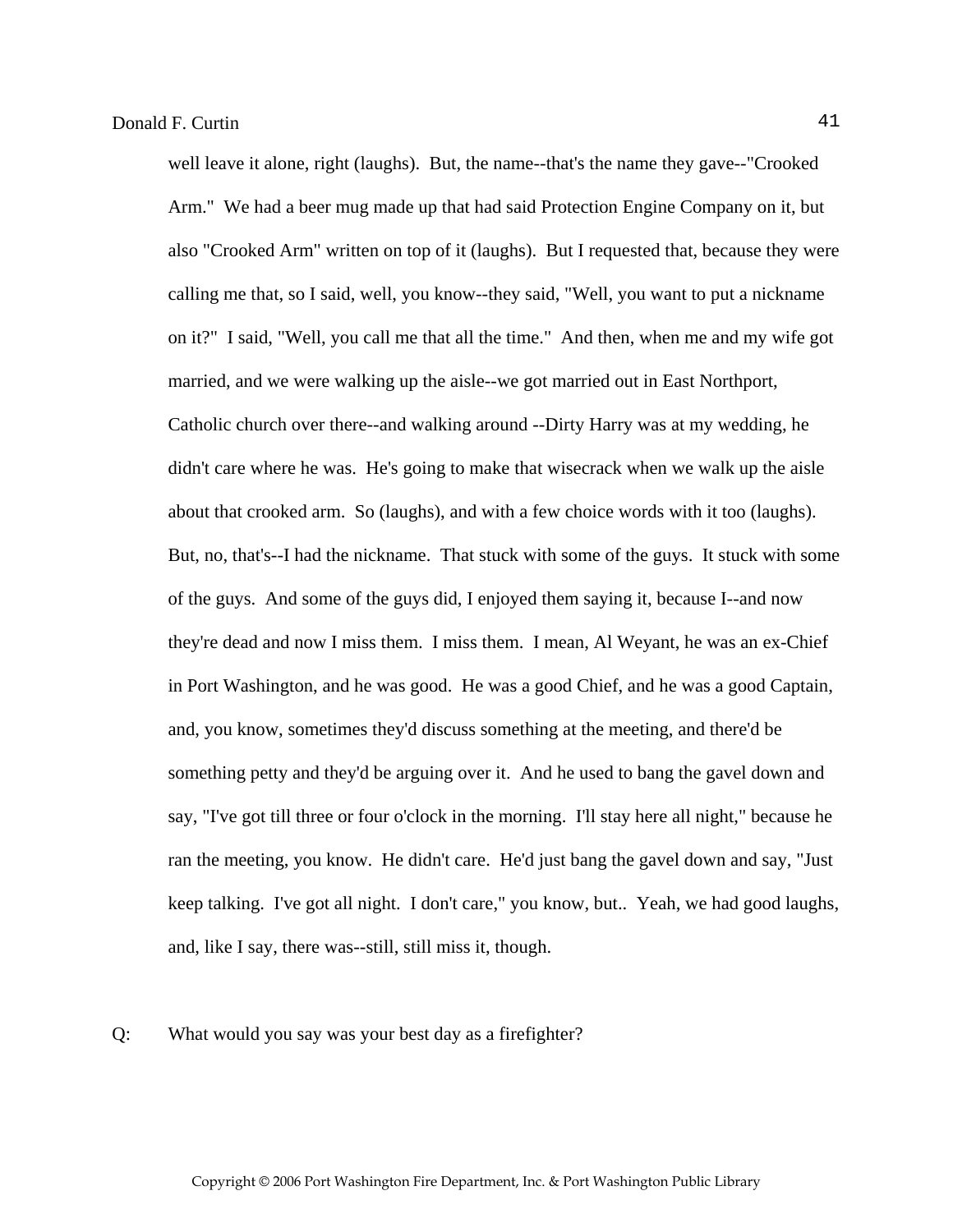DFC: What was the best what?

Q: The best day as a firefighter?

DFC: As a firefighter or as a ...

- Q: Or in the Department?
- DFC: In the Department itself. Well, when I first got--when I got my twenty-five year plaque for twenty-five years. Then they gave me another plaque for thirty-five years, and a jacket and stuff, you know, with my name and everything on it. And, of course, that was a honor. So, now, when they asked me to come here and talk to you about the Department and then Protection and all that stuff, and it's--of course, that's an honor to me, too, to have it done, because I'm not a regular member anymore. And I don't know how they arranged this and stuff, but, you know ...
- Q: Well, the companies chose ...

DFC: Oh, yeah, yeah.

Q: ... all ... [the people] ... they wanted ...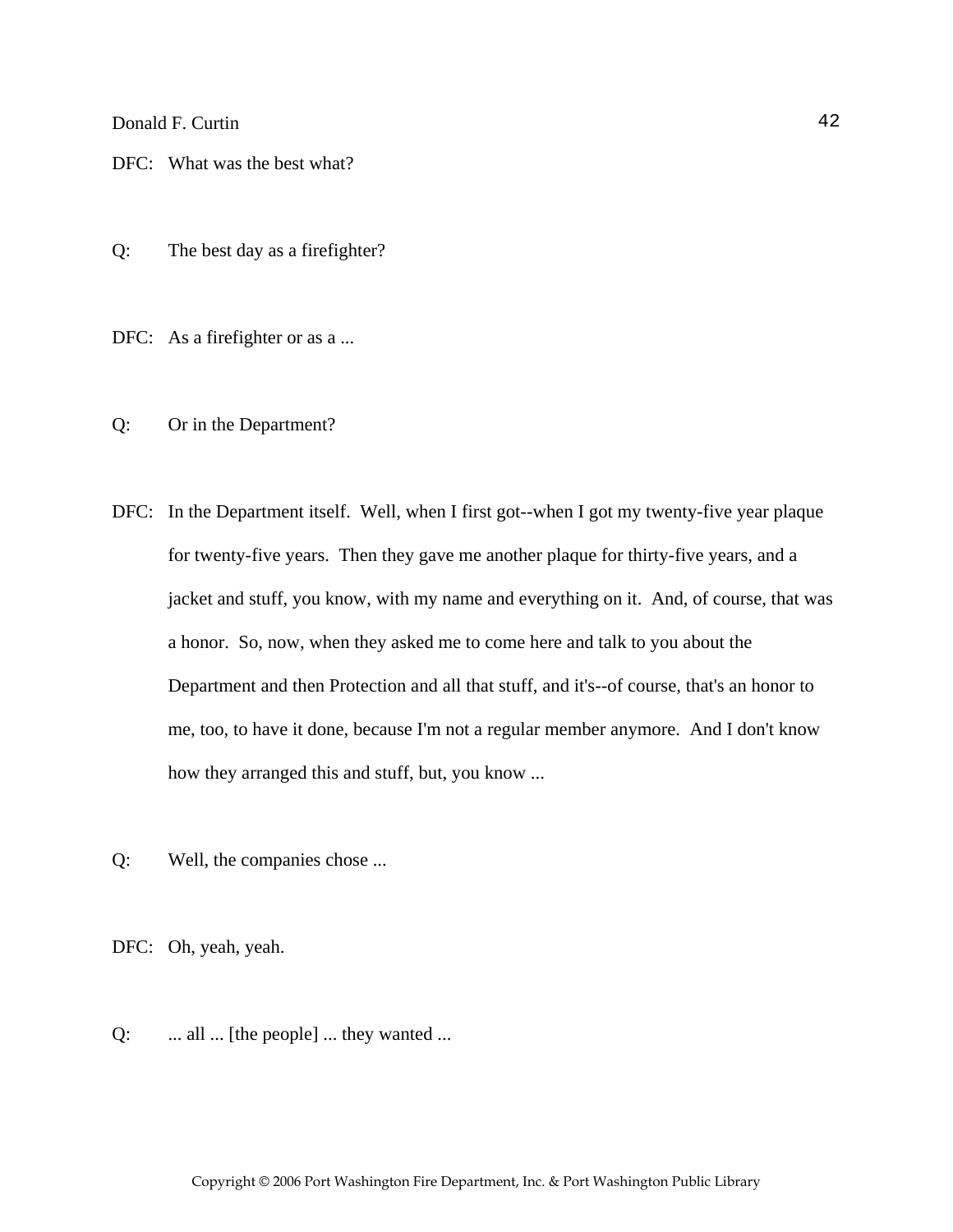DFC: Yeah, I know Peter Zwerlein.

- Q: ... to do these interviews.
- DFC: I think Peter Zwerlein or Frank Pavlak, I guess, recommended me or something, you know, so I'm glad they did, you know. Because it means a lot to me in a way. At least, I know that somebody still thinks of me (laughs).
- Q: I'm glad you did, too, because you have a lot to contribute.
- DFC: Well, there's probably more I could contribute. I had written some things down, I guess, I should have. But I, you know, it--there's so much stuff. A lot of history, I guess, in Protection Engine Company. Years ago, it must have been quite a--quite a thing. Like now, I hear stories around here with the generation today. Like I say, I don't live here, but, of course, I hear the different stories. And, oh, they say they, you know, they can't make the calls because they've got to work two jobs, you know, to support the family. And they probably do. But, I come from the old days. I mean, I was born during the War years. World War II was going on. I mean, we didn't have nothing. We all had rough times in those days and stuff. And, from what I've found out from a lot of the guys who were in World War II, I guess Protection Engine Company, probably, and probably altogether throughout the whole Port Washington Fire Department, they probably had maybe fifty, sixty, seventy guys maybe even in fighting--fighting during World War II.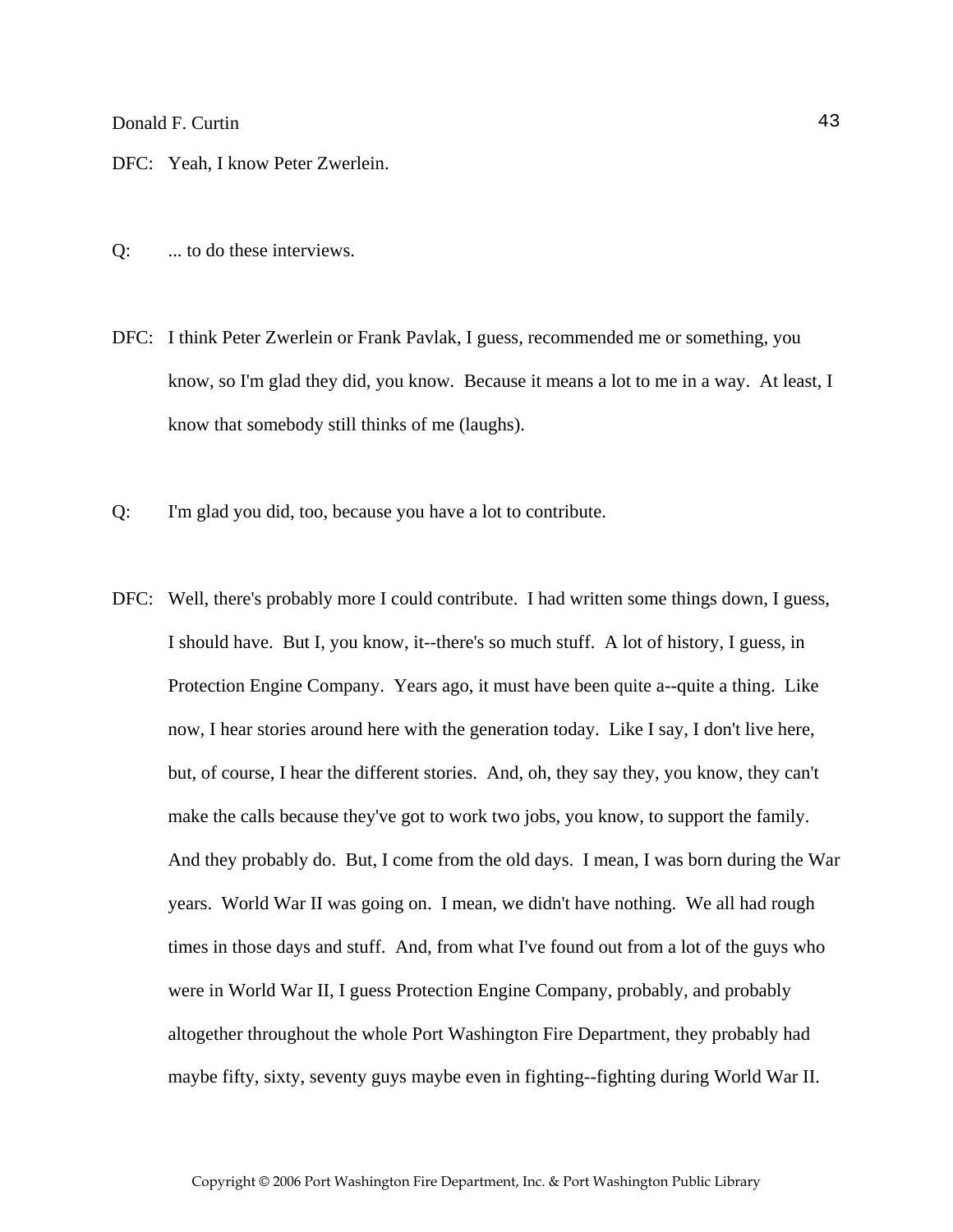So what they did, they had members come and stay in the firehouses during the night. During the night. They had to do so much fire duty once a month, or something like that, come in, you know, because they were scared something was going to be sabotaged or something like that. And these guys, they come in, and there was guys that had to work two or three jobs, and they still did their fire duty. Today, these ones here, "I can't do this because I've got two jobs," and I got one job. So, hey, I don't know. I mean (laughs), they did it back in those days. You know what I mean? So it's a different generation. That's all it is. I mean, today, I guess they want everything handed to them, and they get nothing but the best. I mean, with the training. They get the best training. They get the best equipment and everything. Now ...

- Q: Did you serve in the military yourself?
- DFC: No. No, I broke my arm, smashed my arm up a year before I wanted to go in, because I was going to join the Navy, but it just happened, and that was it. And then, I'm sorry to say that the old-timers told me, too, was back in the '30s, I guess it was, and '40s, to raise money for some events. They used to go down to, I guess, Sands Point, back a few years ago, they used to have polo games down there. So the firemen used to go down there and park the cars for the crowds that would come down there on weekends, I guess, for the polo games, I guess. In those days, that was the big stuff going on down there. And they was always out doing some kind of fundraising stuff those days. I don't know if they have fundraisers here anymore, you know, and stuff, but the old-timers, they used to tell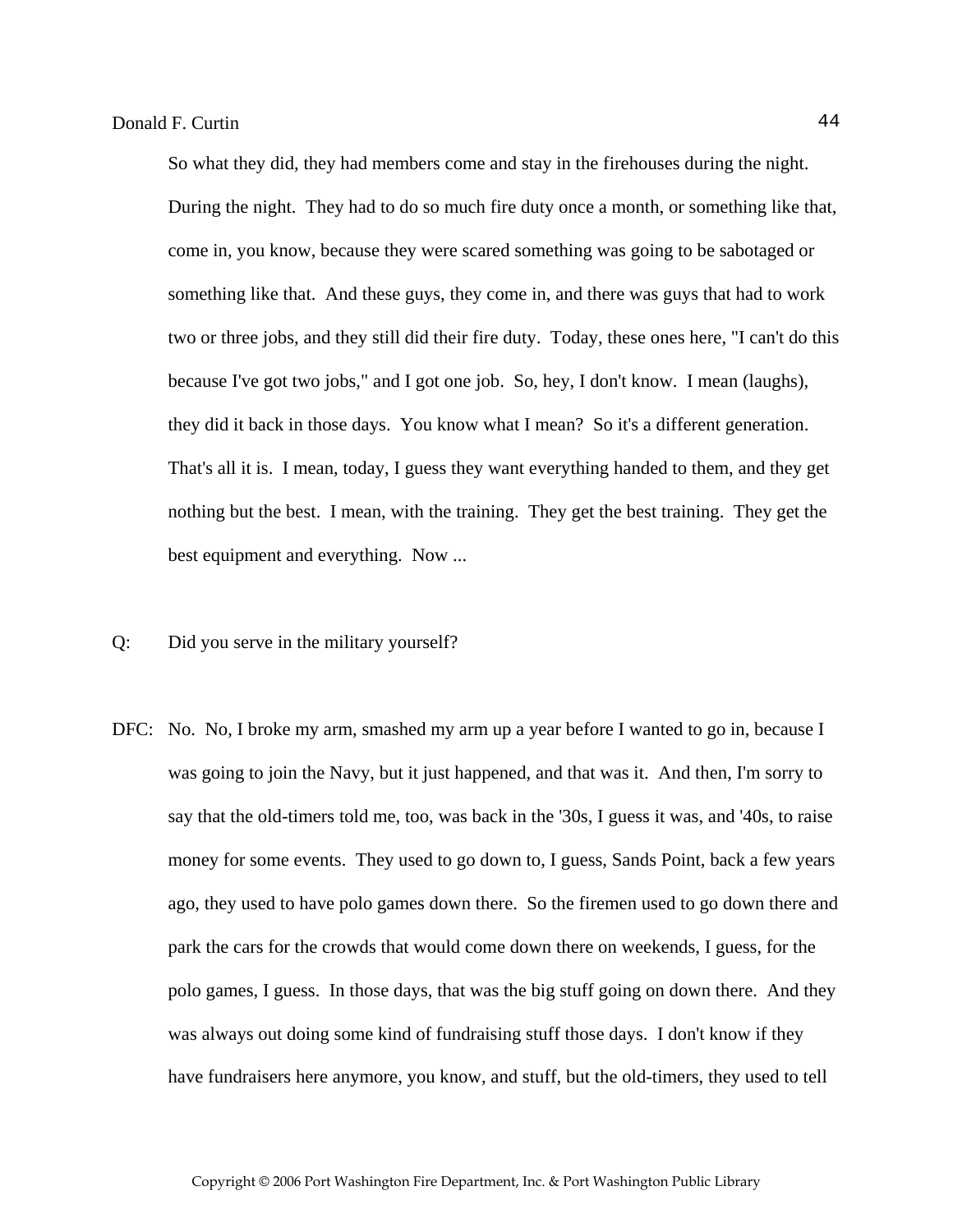me, you know, a lot of stories. I mean, when I first got in Protection Engine Company, like I said, my grandfather was a charter member. And then I met another older guy in Protection Engine Company. His name was John Coles. So I introduced myself to him, and I told him, and he says, "Yeah," he says, "I'm a blacksmith in Port Washington." I said, "Yeah," I said, "geez," I said, "my grandfather was a blacksmith here in Port Washington, too." So he said, "Who is your grandfather?" "Charles E. Baxter." Well, of course, he got all excited. He says, "Charles E. Baxter?" He said, "He was the greatest blacksmith shop I've ever seen," and he, you know, as a blacksmith. He taught John Coles to be a blacksmith, you know, so we got pretty friendly and stuff. But he died. He died in early '60s, I think--'62, '63, somewheres around there.

- Q: What did you learn about your grandfather in terms of his being a firefighter?
- DFC: Not too much. The only thing I was surprised when I told, I said earlier, that he was a charter member of Protection Engine Company, because I seen that on the charter, myself, which they hang up on the wall at Protection. But then, when the Port Washington Fire Department had their seventy-fifth anniversary, then they had a list on, because the book--they had a big book made up of it, and they had at the Port Washington Fire Department. So they had the names on there. And there's all different stories of the companies. So, I see my grandfather also, it said he was the founder of Atlantic Hook and Ladder Company in 1888. I think it was 1888, Atlantic was--yeah. And Flower Hill's going to have theirs this year coming up--ninety-ninth year. There'll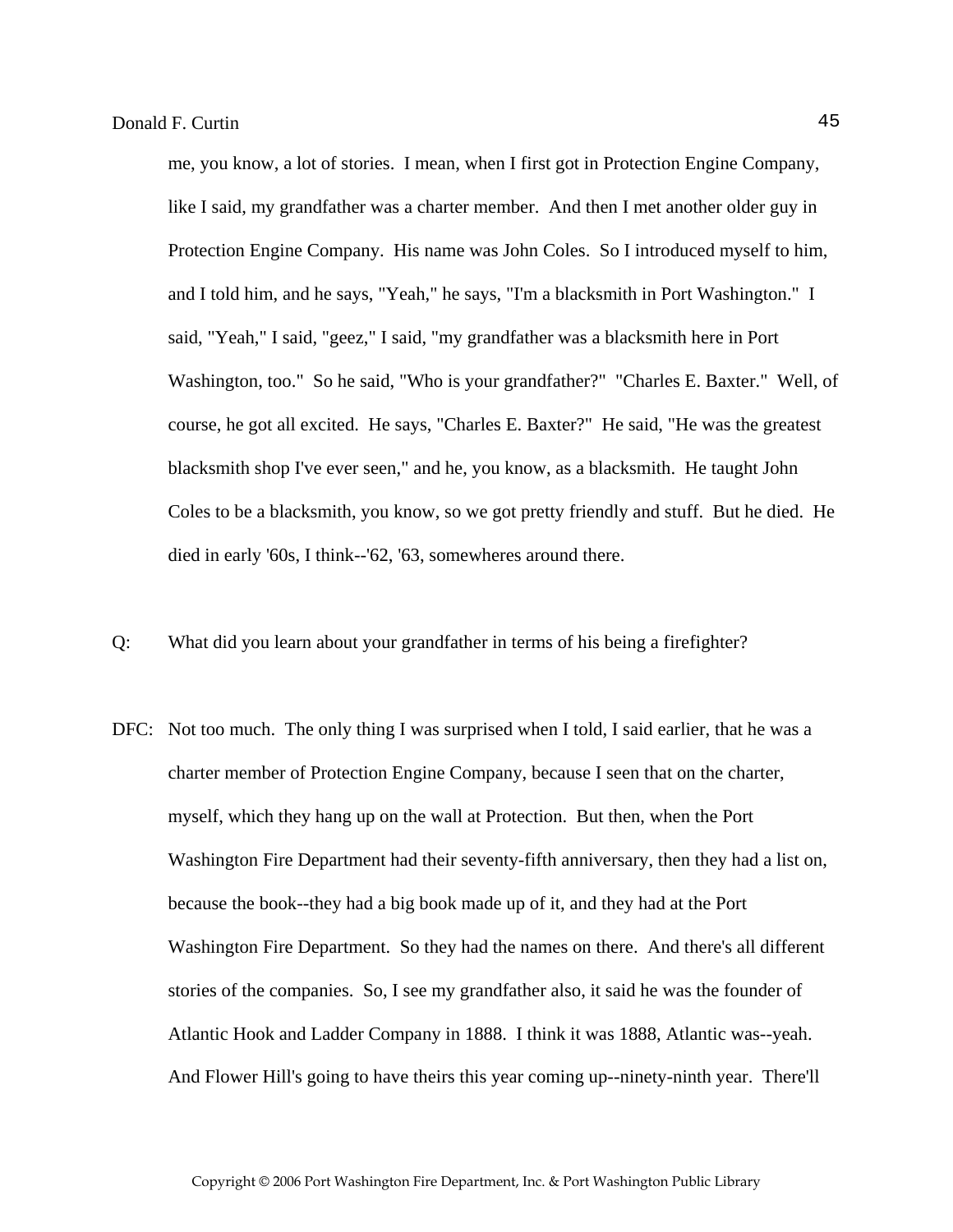probably be a year following, you know, the hundredth year. It's hard to keep up with these things (laughs) and stuff. Yeah, I used to have a lot of –my mind was sometimes working real good on there. I have all that knowledge ... Frank and I got along good on that part. We had another guy years ago, he was really close to Frank, too. Reggie Bedell. He did a lot with Protection Engine Company and a lot for the Port Washington Fire Department, you know, the different committees. But he was a smart man, very smart man. There was a lot of them. There was ...

- Q: Well, what did you do yourself for the various anniversaries? You were on the committees, weren't you?
- DFC: I was on the seventy-fifth. There was probably different committees and stuff. I know like when we had our anniversary, I was on the entertainment; I was on the different things, setting things up and getting this and getting that, and, you know, all of that. The same way then, when they had the committee, they had--Port Washington had a firemen's tournament here back in, oh, I don't know, I'm going to say in the '70s. '70s. Late '70s, maybe. And we had it down there by Thomson's down there. And then we had a big parade here in Port Washington. So, my job was setting up for the committee, on the committee, lining up for the parade, marching, where each department would line up on each certain street. This band would be in this division, and all that stuff. And it worked out good. Everybody worked good on it. Everybody worked real good.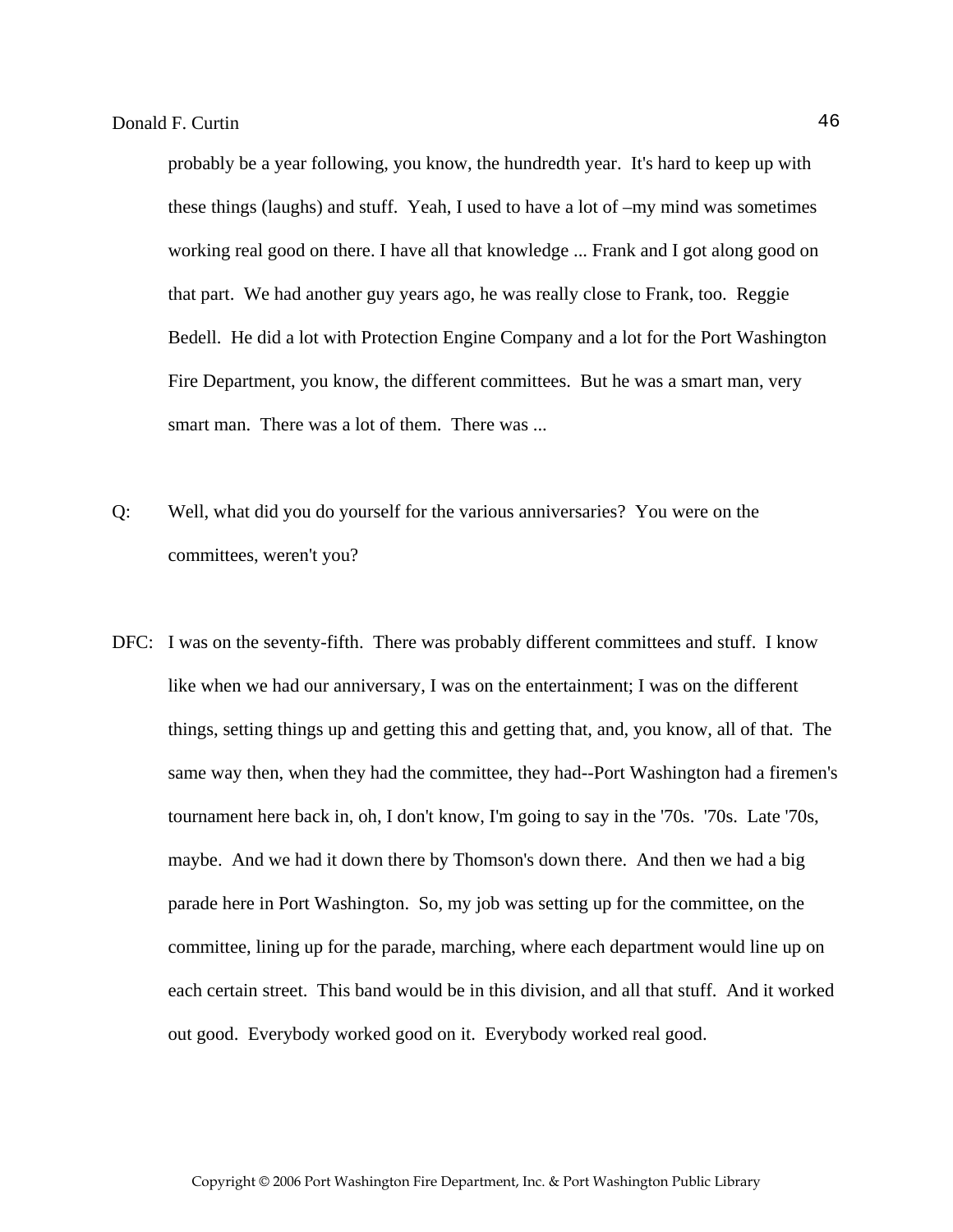Q: You wore your uniforms for that?

DFC: Yeah, yeah.

Q: Do you still have your uniform?

DFC: What's that?

Q: Do you still have your uniform?

- DFC: I still have mine. Oh, yeah, yeah. Yeah, I asked the company already, I said, since I'm only an associate member if I die. I said, oh--they told me I could be laid out in my uniform. They'll give me permission. They usually don't. But I--I got along, like I said. So we got--me and my wife's got our graves up here in Port Washington, so if anything happens, then we'll be laid out in Matamoras, Pennsylvania for one night, because I know a lot of people up there, and then same here with the wife, like you have vice versa, you know. They'll come--be laid out here in Port Washington one night. But, no, I still got my uniform hanging up in the closet, you know. I look at it every once in a while, still. And I finally got a picture of me in the uniform here. I brought some pictures here for you and stuff.
- Q: Good.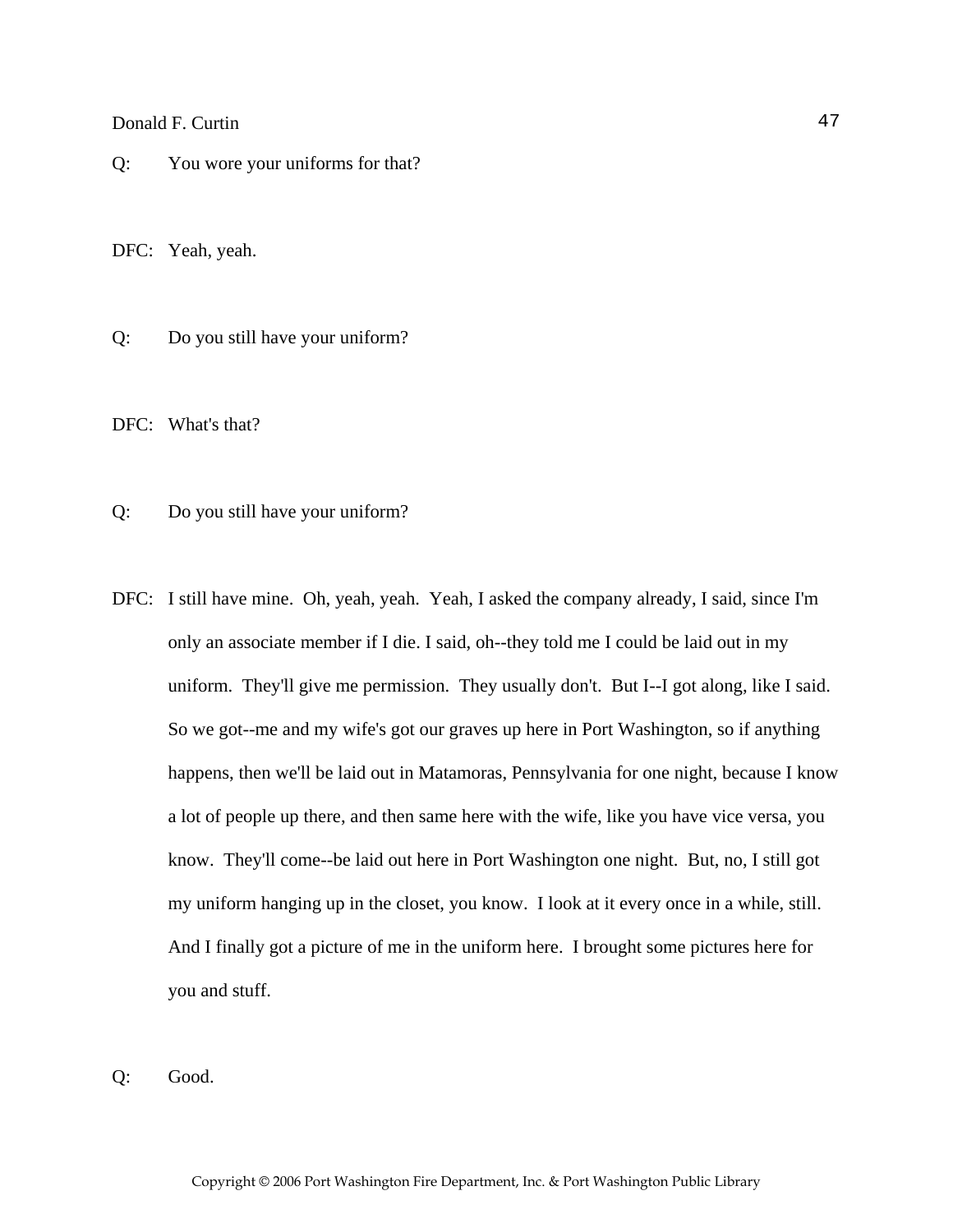DFC: But, yeah, what else have we got there?

- Q: All right. So, let's see. Did you ever have a narrow escape yourself, fighting fires?
- DFC: Yes. I was in Plandome. We had a fire over in Plandome--a house fire. And it was on the second floor. I was upstairs. And sometimes we went up there and we search to see the extent of the fire, where it's travelled. And I got all the smoke in there, but that wouldn't--wasn't too much of a narrow escape. But it was--I got lost in there. The house was--you know, you don't know the house, of course. I opened the closet. I thought, that wasn't a closet. It had stairs. I don't know which way it was taking me. And I got all mixed up there. Now, I was getting a little--you know, your heart starts pounding a little bit, you know, and stuff. And then, that was about the only thing that really scared me.
- Q: Did somebody else save you, or did you figure out ...
- DFC: No, no. No, I finally found a window, and I just got out by the window, and I started gasping a little bit for a little bit more air, then got my head working again a little bit. I got out and come down. And I came down, there was a ladder, I think, outside the window, and came down the ladder.
- Q: Did you ever make a rescue yourself?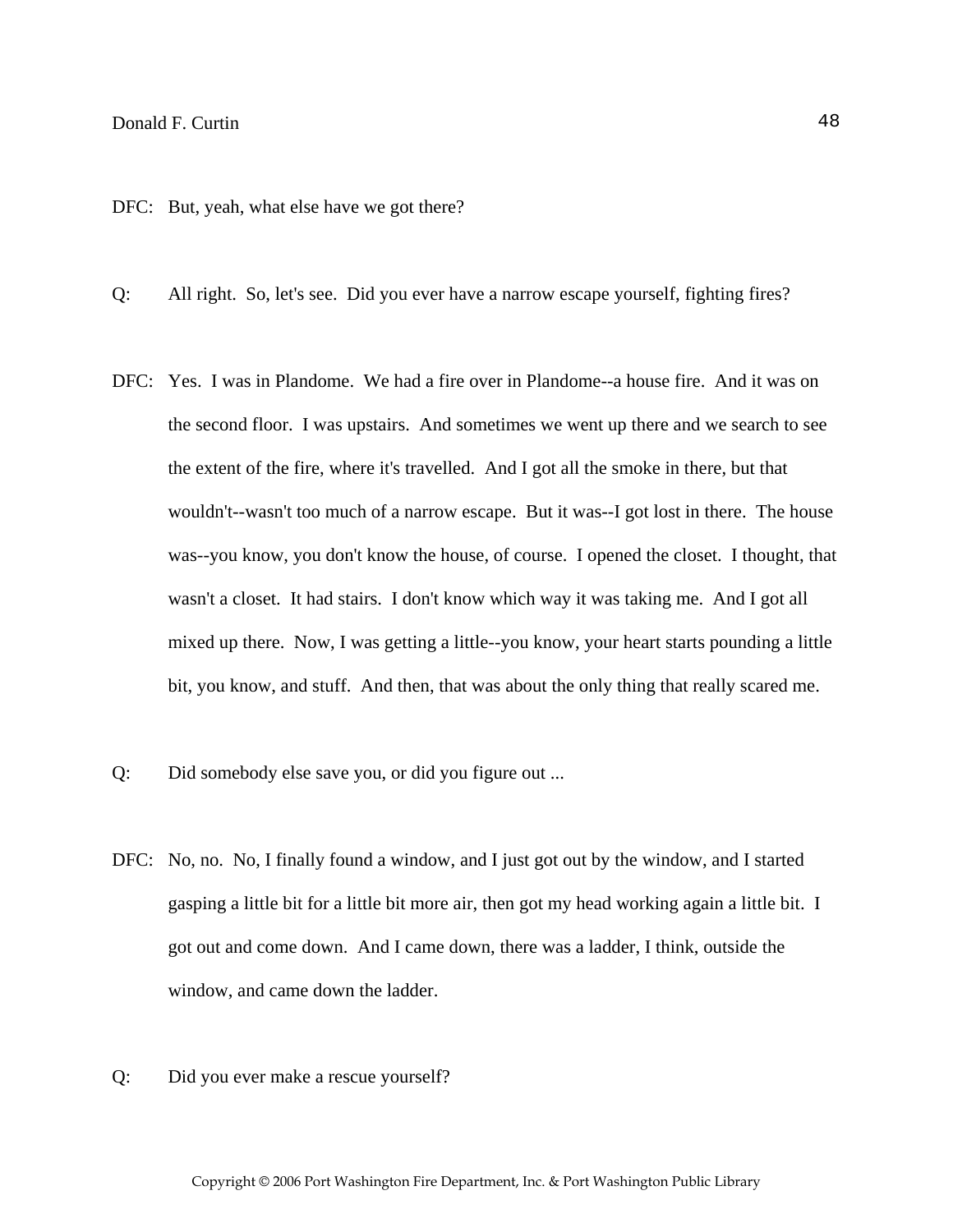- DFC: No, no. No. I know we had some big restaurant fires down in Port Washington, down there, down in Manor Haven down there. The Club Capri. There was a French restaurant down there; I can't think of the name of it, years ago. And that thing--that thing was really going bad. I mean, we was inside in the main room, and there was like a flashback. The flames were just rolling across the ceiling. Just like the movies. Just like the way you see on some of these movies they have (laughs). Like Back Draft and that. Well, actually, you could see the thing rolling. You could see it rolling all along the [walls. And that was a little scary, but we got out. We got out and stuff. The Riviera fire,](http://www.pwfdhistory.com/trans/curtind_trans/fhh_fires003a.jpg)  at the Riviera Restaurant. You probably don't even remember that down there. That one was a bad one. That was another snowy night. It seemed like we always got a lot of the bad fires on snow storms or something. [Sands Point Country Club, that was another one.](http://www.pwfdhistory.com/trans/curtind_trans/pwfd_news048_web.jpg)  That's another snowy night.
- Q: Do you think there was any connection between the ...
- DFC: No, no, no. It just happened. Something went--the one in Sands Point, the country club down there, that was on Easter Sunday, and boy did it snow. It really snowed that day. Yeah, it's funny how you can go back and think about certain days these things were on there, so--but if you're active, I guess, then you see this stuff all the time, and, of course, we used to talk about it a lot of times at the firehouse. A lot of times, like we would go to a fire, too, and if something went wrong, or somebody sees somebody do something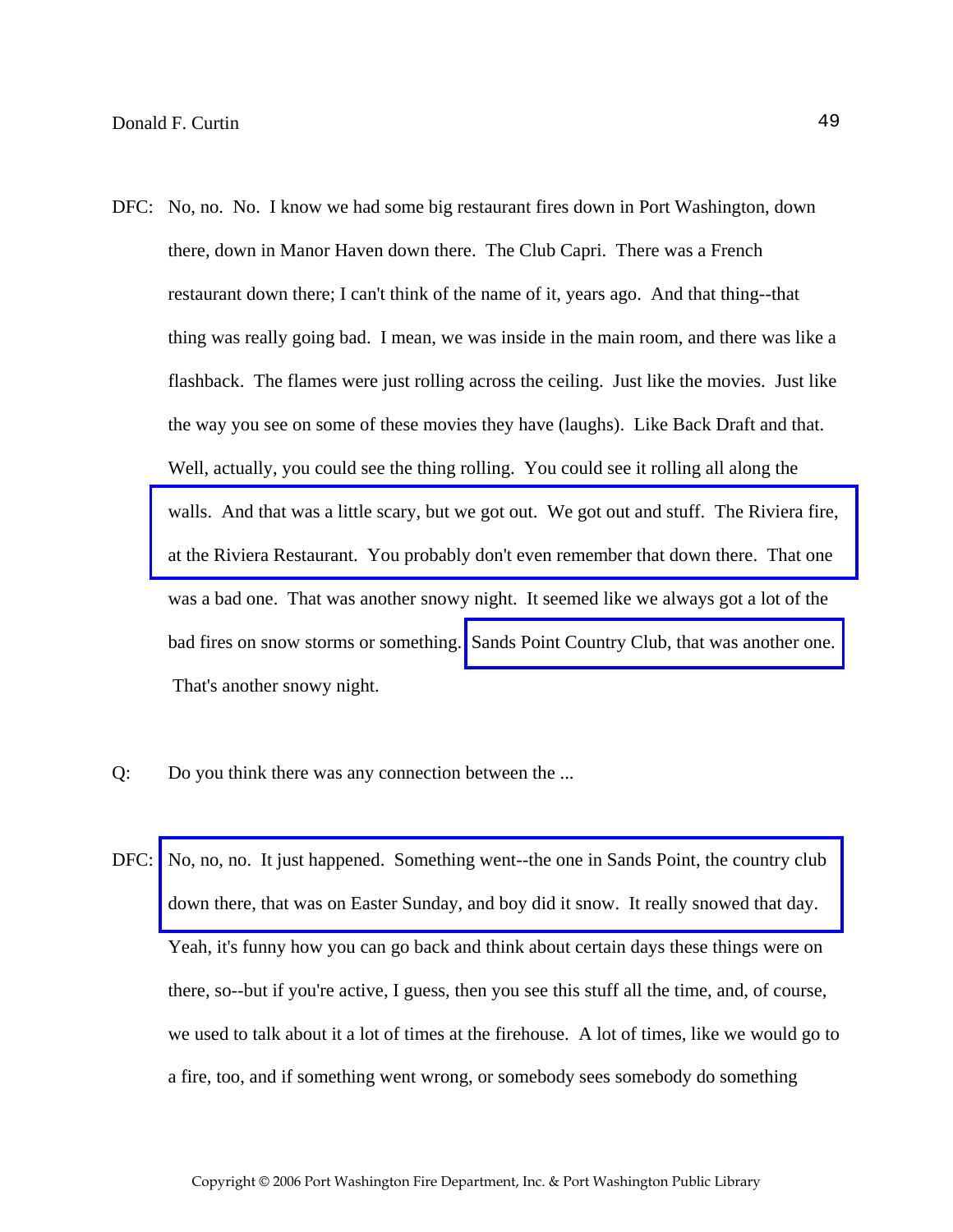wrong, I mean, if they're not fighting it right, we'd just sit there and discuss it, you know, so we could clear it up.

- Q: You would discuss it right at the fire or ...
- DFC: Mostly in the back at the firehouse or something, you know. Because sometimes we'd split up, then after a while, we'd have to find him, like the other guy might go work somewheres else at the fire, or something.
- Q: Do you remember a particular example, when that happened?
- DFC: No, not offhand, I couldn't say.
- Q: Like what kinds of things would they be doing that you talked over?
- DFC: Oh, could be the guy is ripping down the ceiling the wrong way or something, you know, like swinging the ax the wrong way. Or he's not using the proper tool, because if you use a fire tool, you might do some damage, and even damage some of the equipment ... [?] ... equipment and stuff. So, if you catch him, you know, you try to straighten it out or something like that. That's happened. I mean ...
- Q: Usually a newer firefighter would be doing that?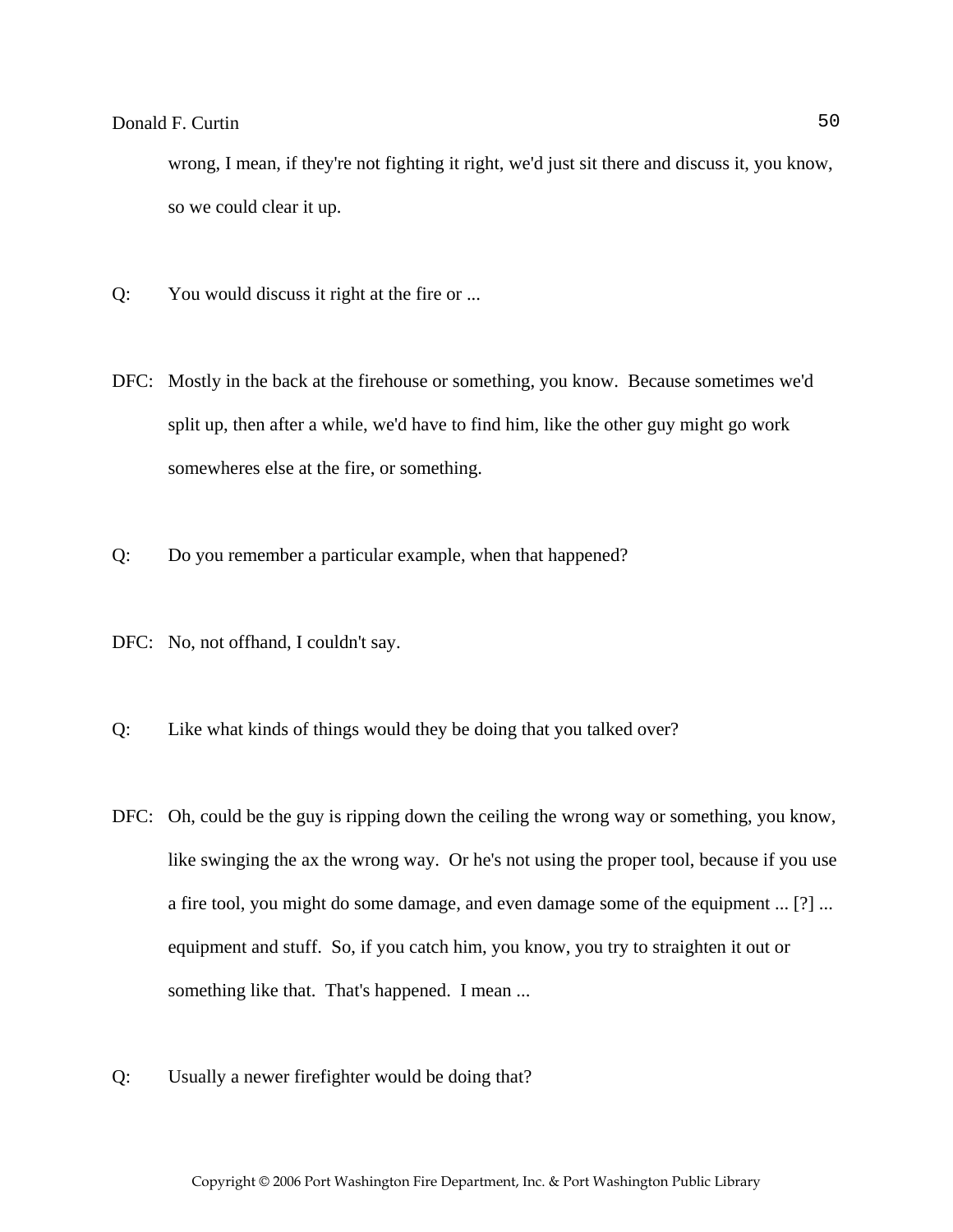DFC: Well, no (laughs). I've seen some experienced guys do it. For example, now, I seen a fire one night up on South Bayles Avenue. No, North Bayles Avenue. We had a house fire up there. And we was walking on the second floor, and we had equipment, we had axes, we have pike poles and stuff that do certain things, like I said. So, I won't mention the name, but it was our Captain of Protection Engine Company at the time. He's up on the roof there on the second floor. It's got windows there. And sometimes--most of the time, he's trying not to do any damage. These guys, they're pretty good. They try to prevent doing any damage unless they have to. A lot of people say, "Why're they cutting a hole in there?" "Well, they're ventilating it for the guys to get in there to fight the fire. You have to cut the holes. We try to protect the windows." Well, a lot of times we'll have guys go in and they'll open the windows by hand, if they can, you know. There's times where you have to bust the glass out, too. So, of course, you have equipment for that. Well, I was watching the Captain. Matter of fact, I got it on my videotape (laughs). The Captain's up on the roof, from Protection, and he's looking up there, and he's got a flash light. Nice big brand new flash light. And he's busting the windows out with the flash light. And I'm--I said, "I've got to get pictures of this," and I says, I've got to get him. He's our leader, now, right, and he's doing this fine example for the rest of the guys, you know. But, yeah, there was things like that. Little things. A lot of guys, though, would get nervous sometimes when I had the camera around, because (laughs) they didn't know where I was or what I was doing. Because I've taped the pictures of them, so…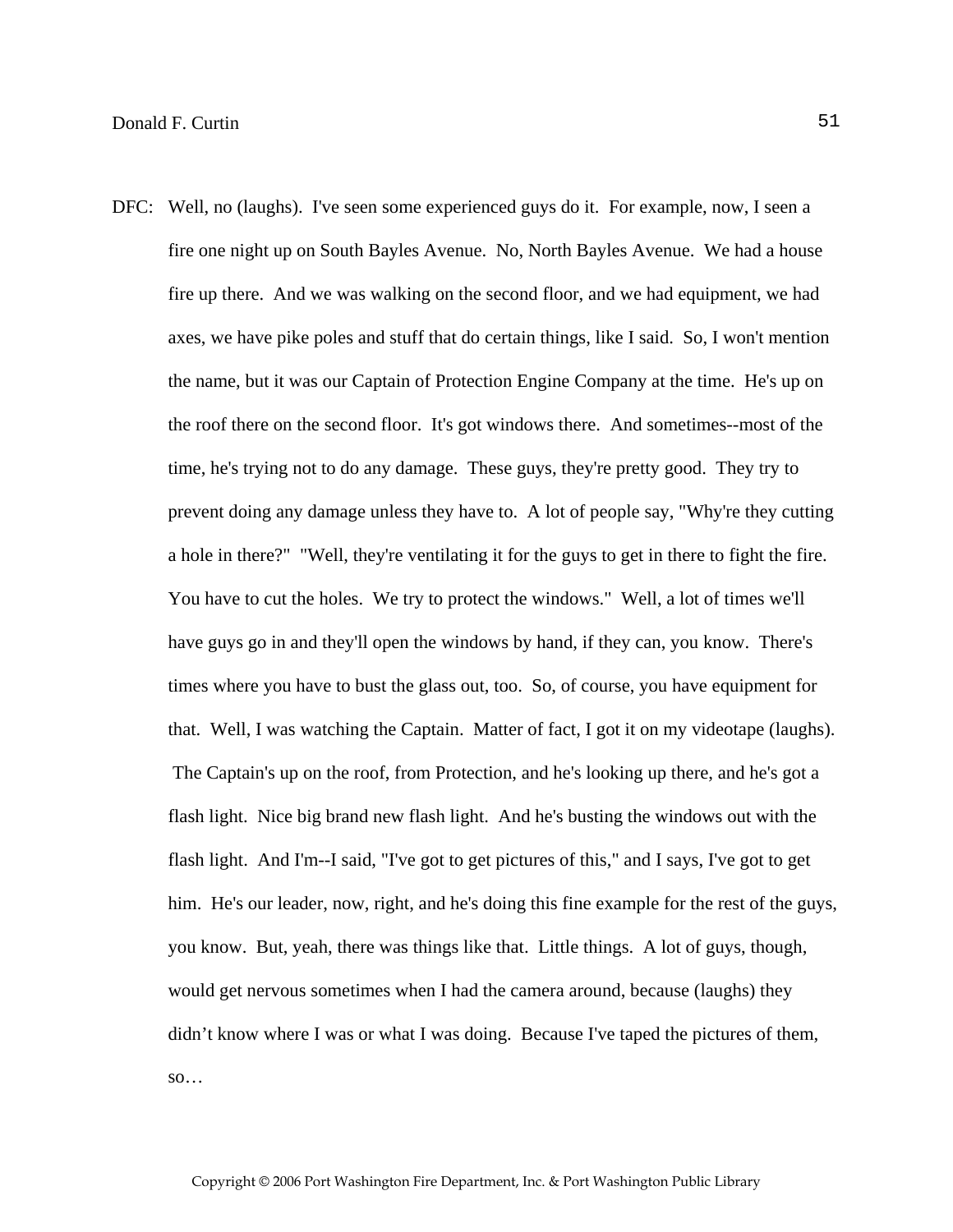Q: Was anybody ever disciplined for doing something wrong at a fire?

- DFC: I don't know of fhand that I could think of. A couple of guys might have got chewed out. Maybe they did have something done to them. I don't know. I forget who the Chief was at the Port Washington Fire Department at the time. But they had rules that the guys would go to the scene of the fire, but with their cars, you don't put your car on the street where the fire is. That's so the apparatus could get in and out and all that stuff. And they made a rule, I think two hundred feet orf something, you can't be within two hundred feet. But he was a real character, the Chief. I mean, he'd come down with a tape measure, measuring. And now, that's really getting a little out of control, too, on his part, you know. And--and the guy would say it's a hundred and ninety-eight feet, he'd ream him out for it, or something. I mean, to me, I mean, that was (laughs), things like that. But it was--well, every once in a while, if somebody would do something, and probably get suspended or something, but I can't think of, off-hand, who it was or anything. But they--they had strict rules. Port Washington Fire Department, that's one thing; they do have very good--good rules. Port Washington Fire Department really stood the--like I said, they were a great department and stuff, I mean, like I said, it was in my blood all those years and stuff. So, you sit back and, like I say, think about it. It's good guys. It's good guys. But, well, what are you going to do (laughs)?
- Q: Is there anything else that you think we should talk about?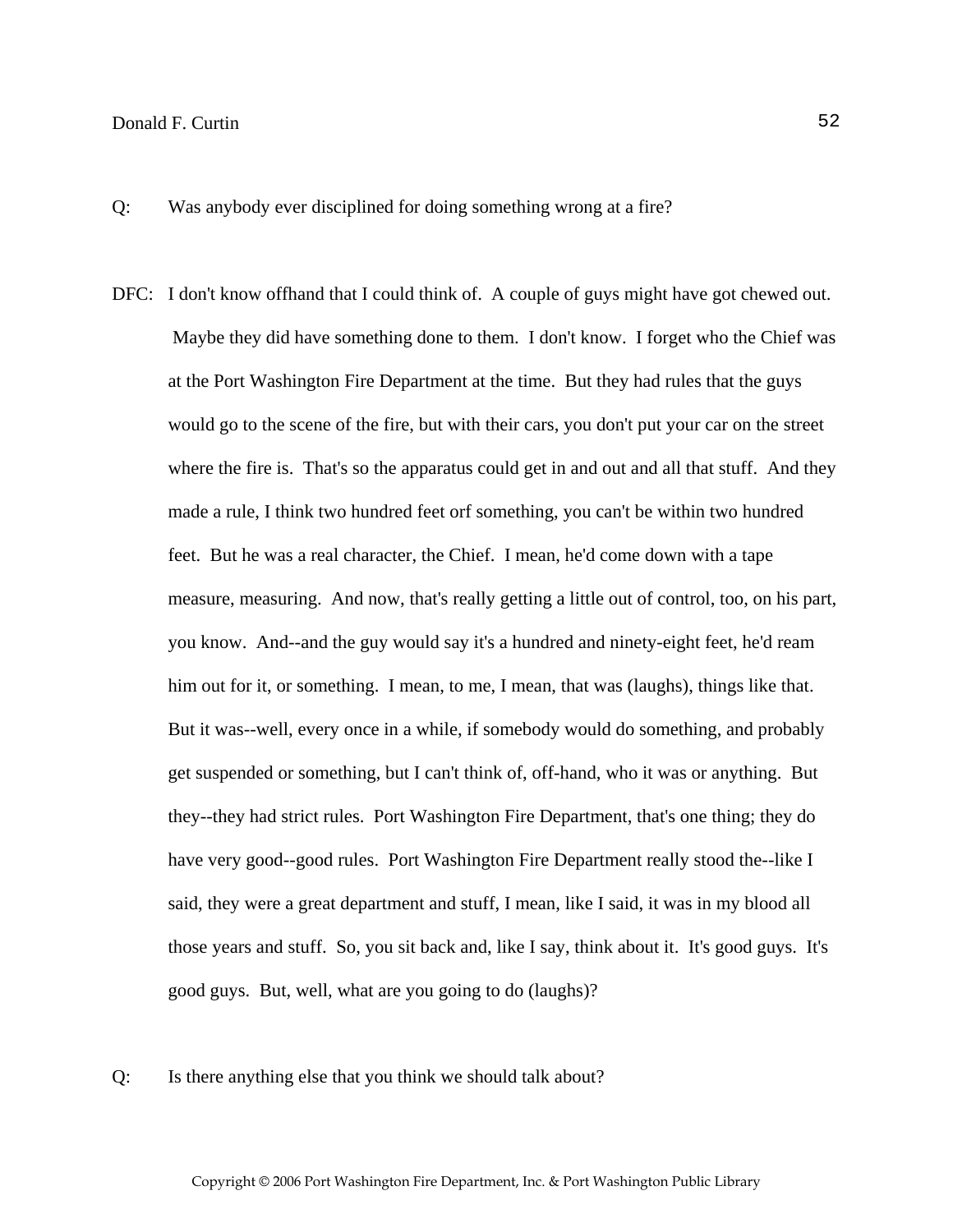DFC: You have anything else you want to bring up maybe get me started?

Q: Let's see. Well, was there anything special you did for good luck?

DFC: For the what?

Q: Good luck.

DFC: For good luck?

Q: Anything you'd carry with you or think about?

DFC: No. No, not that I can remember, no.

Q: Do you ever dream about fires?

DFC: Not too much. No, no, I wouldn't say so. Not too much. No.

Q: And what do you think the value is of this oral history project--the whole project?

DFC: What do you mean? The way it's going? The way they're doing it and stuff?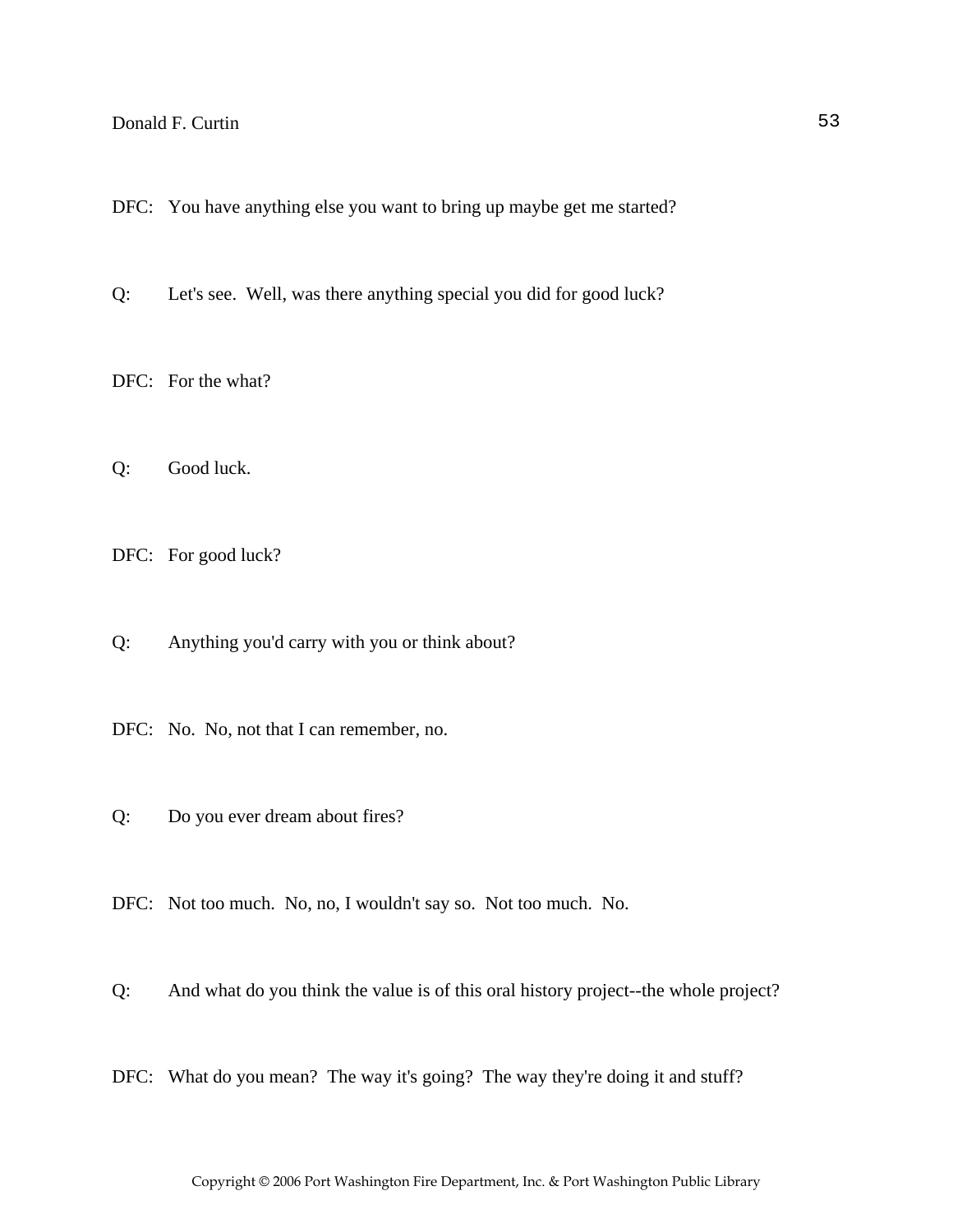DFC: I think it's great. I think it's great. I think they should have done this years ago, including myself. I mean, when I was in charge, I should have done something like this even. I never thought of it even, you know. But I think it's good to have it, and, like I--just matter of fact, said to my wife when we were coming down, I said, "Geez, Lee," I says, "if anything happens to me," I said, "you know, I've got a lot of videotapes here." I says, "Make sure Frank Pavlak gets them, you know, because Frank will take care of them." He does a lot of this stuff, so I said, but I gave, like I said, I gave Frank a lot of videos and stuff. Before we moved, they had a storm here a couple of years ago in Port Washington. It was a snow storm that turned to rain, then turned back to snow. And I went down at Mill Pond to take some pictures where the water came up over on the road down on Shore Road down there. Car--there was a car parked there under the water. So I took a picture of the house I was born in on Mill Pond Road and stuff. And then the next day I went back and the water went down. It came through-changed to snow. So, then the fire truck was on a call, so he was coming along Mill Pond, a Flower Hill pumper, and I took a picture of that. And I made a little speech on there. Well, look what happened twenty-four hours later, you know, how it changed. The weather changed drastically. And so, but there's a lot of pictures people didn't even see now, I mean, that I've taken of fires, of different events and stuff in here. I've got a couple of hurricanes that I took down there by the town dock, different things and stuff. So, like I said, I'm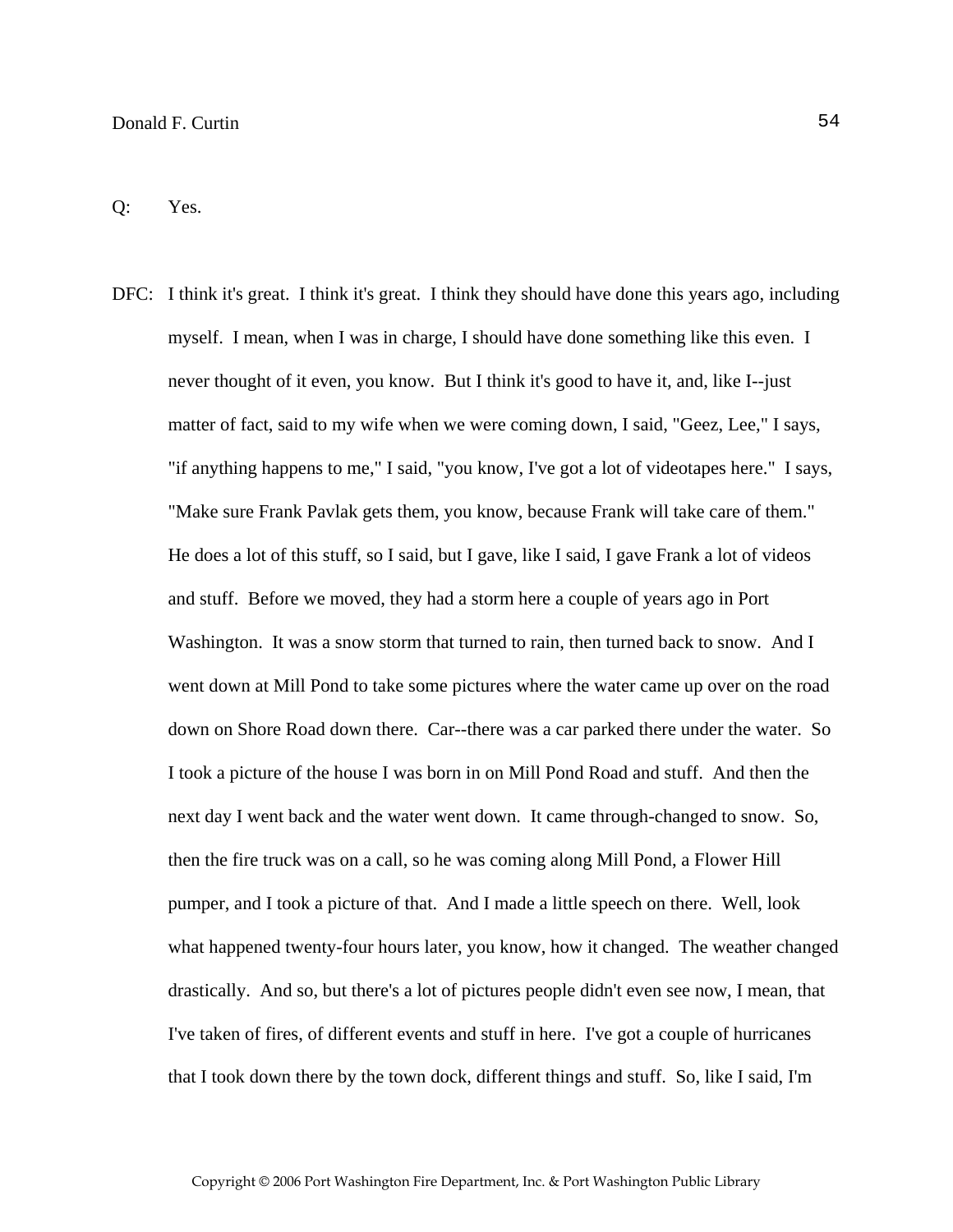going to make up some tapes and put together, try to make something up for the Port Washington Fire Department, for the hundredth anniversary. I'll probably make a two or three, four hour tape, even, because I've got a lot of them.

Q: That's great.

- DFC: And the library, I think I'll try to make them up and I don't know who's in charge of the tapes there. Who's in charge? Are you people in charge of that or ...
- Q: So, on this picture, you're cooking ...

DFC: Right.

- Q: ... and Arnold Kelly was ...
- DFC: Yeah, Arnold Kelly, he had a--I believe he had cancer of the nose and the eye, and they had to take his eye out and put an artificial eye in. It was really something to look at. But anyhow, he used to make the clam chowder for the guys at the picnic, which was excellent clam chowder. Very good cook, and he could really go. And when we had our hundredth anniversary, Peter Zwerlein was asked to the ceremony. So he started talking about Kelly making the clam chowder, and how he was always searching for his glass eye in the chowder, and which drew a big laugh from the crowd, of course, especially the